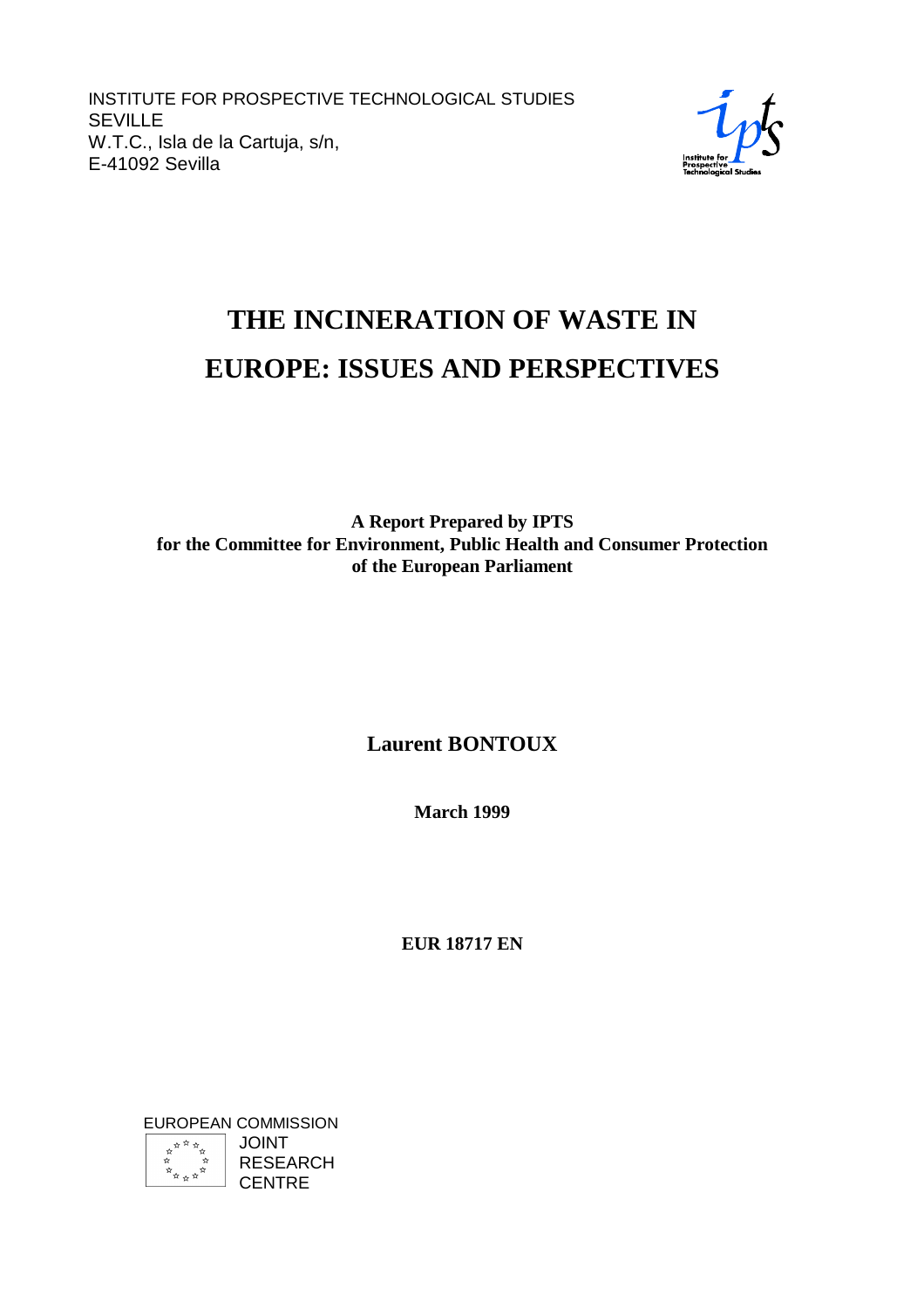ECSC-EEC-EAEC Brussels • Luxembourg, 1999

The views expressed in this study do not necessarily reflect those of the European Commission (EC).

The European Commission retains copyright but reproduction is authorized, except for commercial purposes, provided the source is acknowledged: Neither the European Commission nor any person acting on behalf of the Commission is responsible for the use which might be made of the following information.

*Printed in Spain*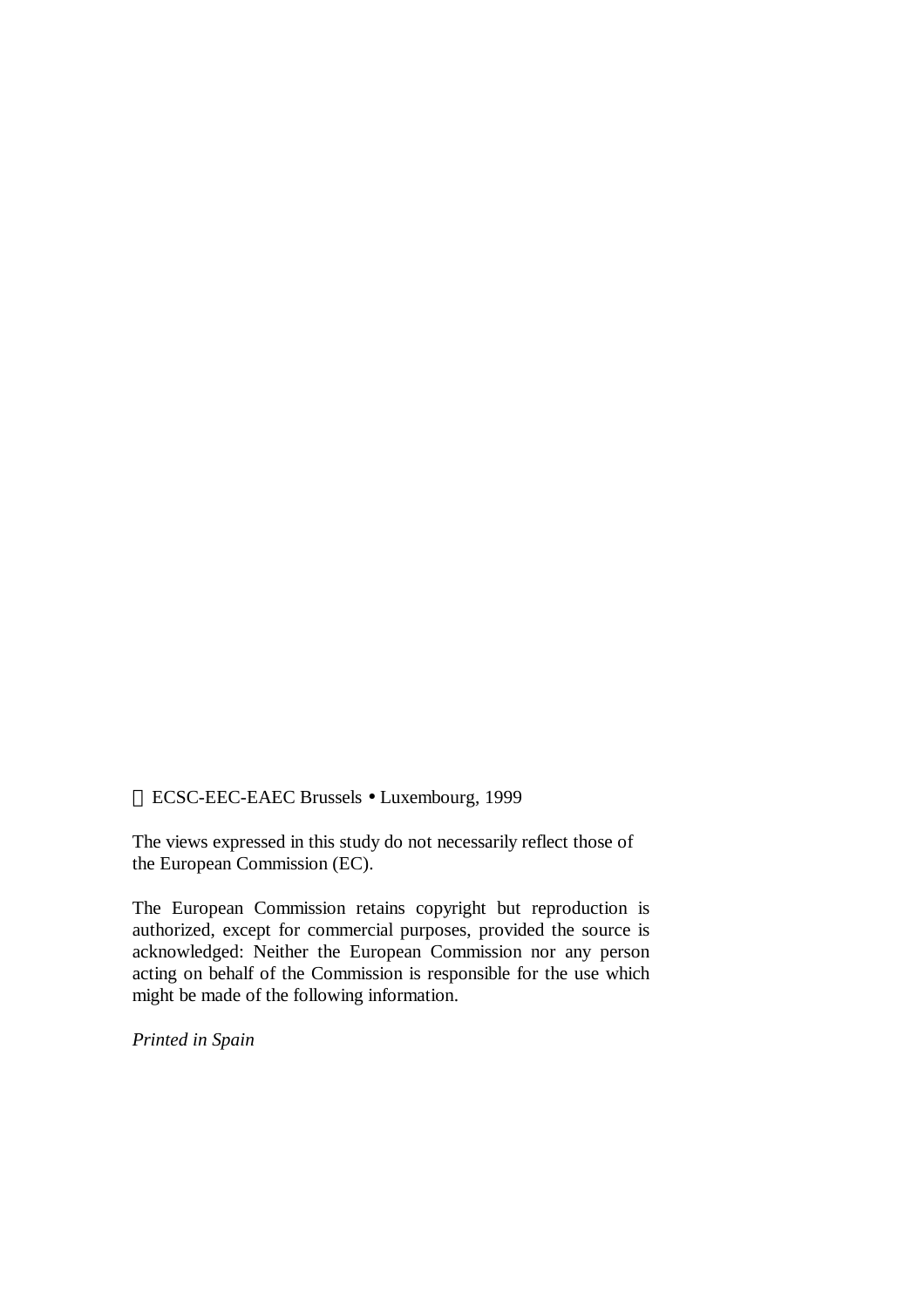#### **PREFACE**

In 1996, the Chairman of the Committee for Environment, Health and Consumer Protection of the European Parliament requested IPTS to perform a study titled "*The Recycling Industry in the European Union: Impediments and Prospects*". In 1997, following one of the conclusions of this study, he requested a follow up study from IPTS. The new report, titled "*The Legal Definition of Waste and its Impact on Waste Management in Europe*" aimed at providing the reader with a better understanding of the practical consequences of the legal definition of waste on waste management in Europe and in particular on the recycling, treatment and disposal of wastes. In 1998, he requested two studies related to waste management from IPTS. One deals with the management of electric and electronic waste, while this one covers the issues related to the incineration of waste. With this mandate, as in the previous studies, IPTS contacted a large number of actors concerned and provided a platform for exposing all the main positions relevant for this debate in Europe. IPTS contacted in particular the various services of the European Commission concerned, most industrial actors and NGOs. The views expressed in this study do not necessarily reflect those of the European Commission.

The specificity of IPTS is the observation and follow up of technological change, in the broad sense, in order to get a better understanding of its links with economy and society. IPTS carries out this task with scientific rigor in fields such as energy, environment, information technology or food and health. At the same time the Institute carries out research to improve the understanding of the impacts of new technologies and more generally the relationship between technology, economy and society.

The present work fits the mandate of the IPTS in its task of providing lights to the European policy makers about selected topics. It is also particularly timely. At the dawn of the European Monetary Union and of a truly single market, it is necessary to tackle potential legal barriers to trade while ensuring the best possible level of environmental protection to the European citizens. Waste management is a pan-European societal problem, close to the citizen, fully relevant to the quest for sustainability.

While waste prevention, the first priority of the European waste management policy, has so far failed to deliver substantial results, attention is focussing on waste treatment and disposal. Recovery, including recycling, is on the increase due to regulatory pressure. However, significant environmental, economic and health issues keep arising around the two unavoidable waste disposal options: landfill and incineration. However, incineration can allow recovery. The European Commission is now involved in preparing new legislation on both options in an effort to improve the regulatory situation, and address the most burning issues.

**IPTS wishes to thank all the experts who responded to the successive calls for contributions made during this difficult study. The amount and high quality of input received has permitted, we hope, the production of a useful document. In view of the complexity of the matter, we hope this report will provide a sound basis for policy discussions at EU level in the area of waste management.**

IPTS, March 1999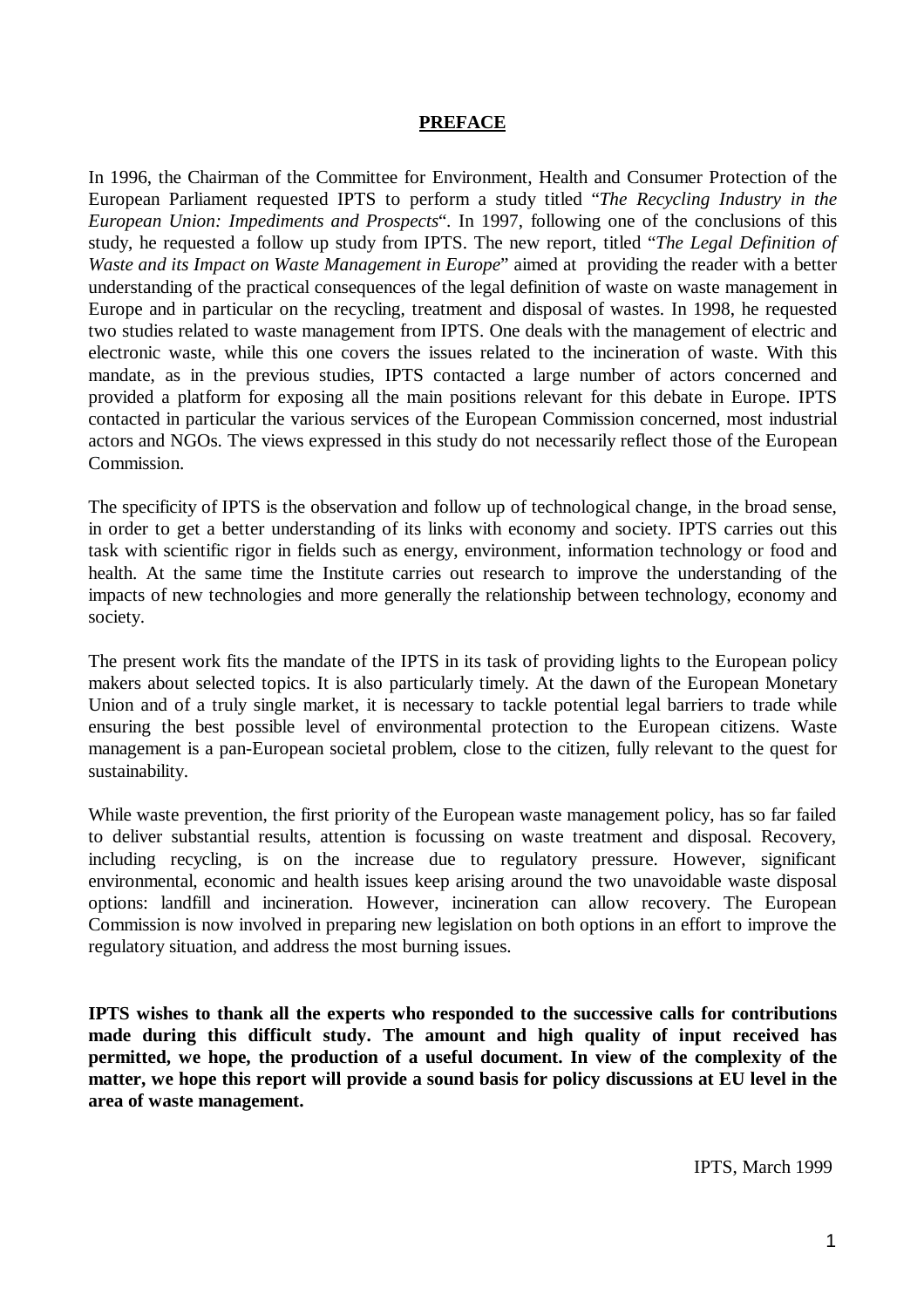**Table of Contents**

|                                                                                                                                                                                                                               | Page                                   |
|-------------------------------------------------------------------------------------------------------------------------------------------------------------------------------------------------------------------------------|----------------------------------------|
| <b>EXECUTIVE SUMMARY</b>                                                                                                                                                                                                      | 4                                      |
| <b>1. INTRODUCTION</b>                                                                                                                                                                                                        | 6                                      |
| 2. THE INCINERATION OF WASTE IN THE EUROPEAN UNION                                                                                                                                                                            | 7                                      |
| <b>3. IMPORTANT TECHNICAL CONSIDERATIONS</b>                                                                                                                                                                                  | 10                                     |
| 3.1 Technology and practice, two crucial factors                                                                                                                                                                              | 10                                     |
| 3.2 Key features of a waste incinerator                                                                                                                                                                                       | 10                                     |
| 3.3 The main technologies<br>3.3.1 Grate furnaces<br>3.3.2 Rotary kiln furnaces<br>3.3.3 Fluidised bed furnaces<br>3.3.4 Other incinerators<br>3.3.5 Co-incineration<br>3.3.6 Thermolysis and gasification                    | 11<br>11<br>11<br>12<br>12<br>12<br>13 |
| 3.4 Emissions and residues                                                                                                                                                                                                    | 14                                     |
| <b>3.5 Comparisons</b>                                                                                                                                                                                                        | 17                                     |
| 4. ISSUES                                                                                                                                                                                                                     | 19                                     |
| 4.1 Environment and health issues<br>4.1.1 Dioxins and furans<br>4.1.2 Heavy metals and salts<br>4.1.3 CO <sub>2</sub> emissions and global warming<br>4.1.4 NOx, SOx, other emissions and emission control<br>4.1.5 Blending | 19<br>19<br>20<br>21<br>22<br>22       |
| <b>4.2 Economic issues</b><br>4.2.1 The cost of incineration<br>4.2.2 Economic relevance of waste reduction<br>4.2.3 Commercial competition<br>4.2.4 Fairness                                                                 | 23<br>23<br>24<br>25<br>26             |
| <b>4.3 Social issues</b>                                                                                                                                                                                                      | 27                                     |
| <b>4.4 Regulatory issues</b><br>4.4.1. Definitions<br>4.4.2. Other regulatory issues                                                                                                                                          | 29<br>29<br>32                         |
| <b>4.6 Management issues</b>                                                                                                                                                                                                  | 35                                     |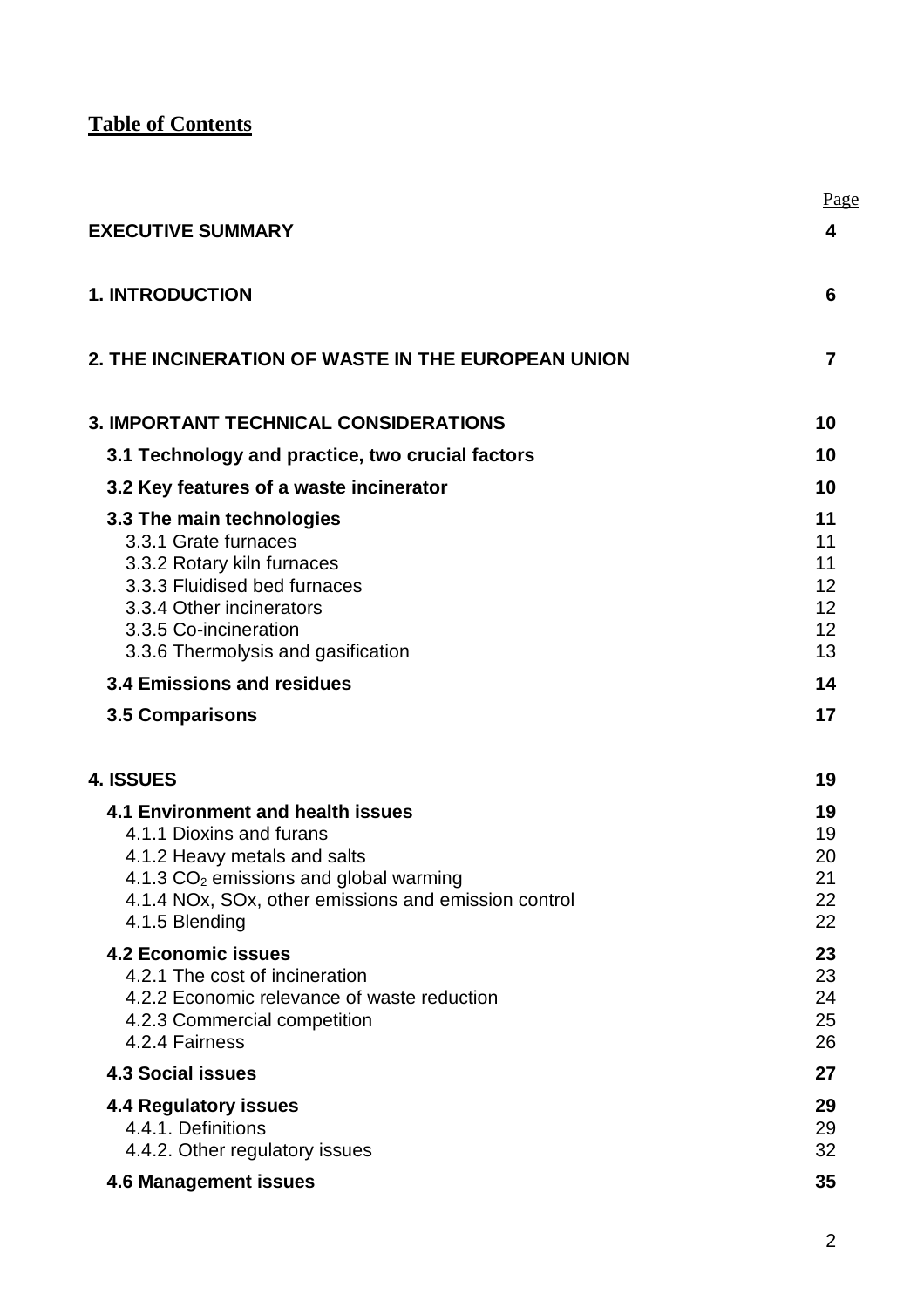| <b>5. PERSPECTIVES</b>                     | 37 |
|--------------------------------------------|----|
| 5.1. The need for waste reduction          | 37 |
| 5.2 The need for the incineration of waste | 37 |
| 5.3 Trends                                 | 38 |
|                                            |    |
| <b>6. CONCLUSIONS</b>                      | 41 |
| <b>BIBLIOGRAPHY</b>                        | 43 |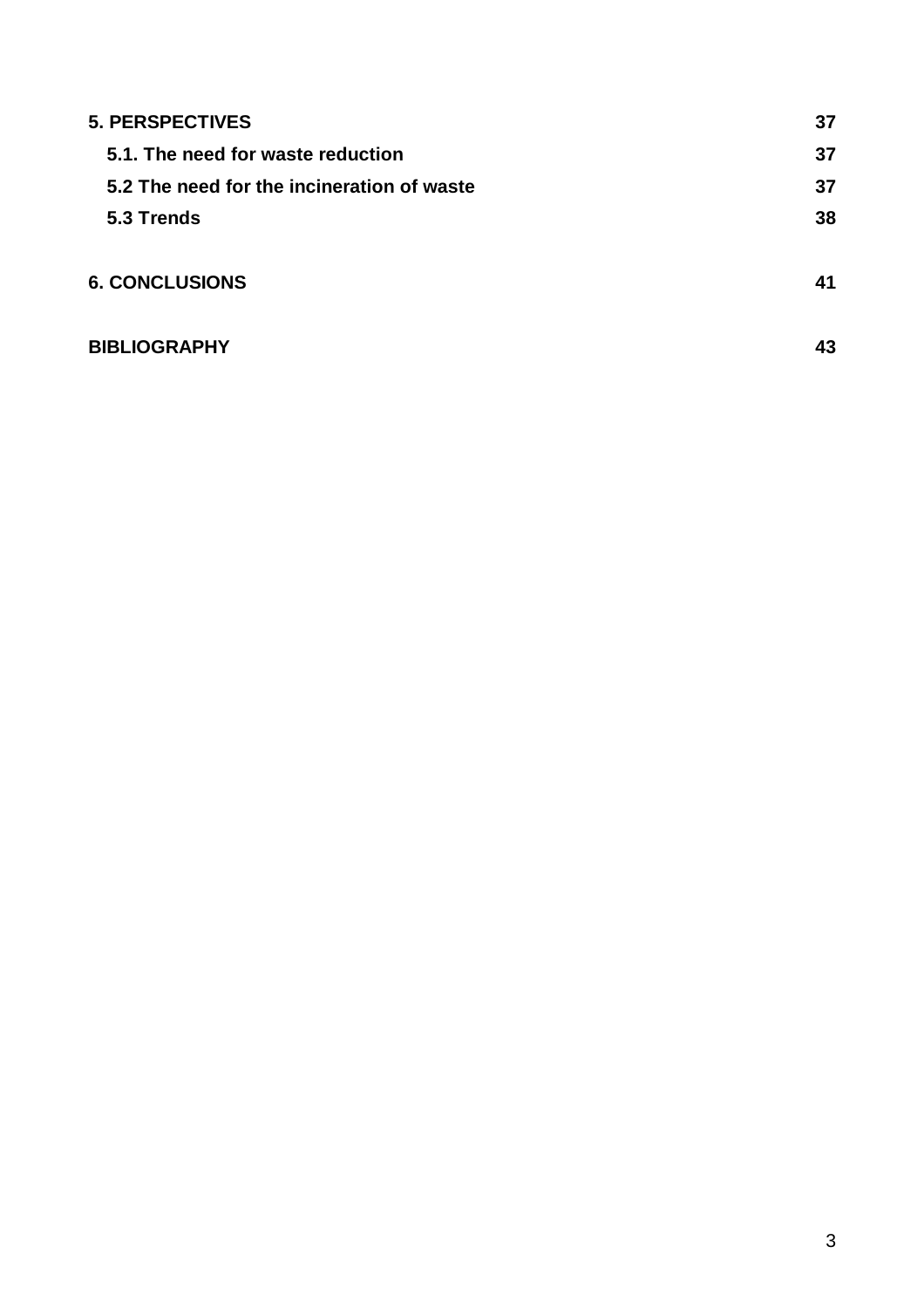# **EXECUTIVE SUMMARY**

Incineration (including combustion, gasification and pyrolysis) is but one family of options for the disposal and recovery of waste. Today, landfilling remains the most widely used waste disposal option across the European Union (EU). However, a majority of actors expects an incineration and co-incineration to take an increasing role in the medium term due to forthcoming regulatory restrictions in landfilling. Dedicated municipal solid waste incineration capacity throughout the EU is estimated to be 45 million tonnes/year.

The incineration of waste is a complex issue and the scientific background behind the various options is still far from clear. Four main dimensions can be identified: technological, environmental, economic and social.

The incineration of waste can be performed using various technologies. Most of the dedicated municipal solid waste incineration occurs inside grate furnaces. Other technologies exist such as fluidised beds. Each of these technologies has numerous variations in order to optimise the processes for specific conditions. The co-incineration of wastes substituting other fuels in industrial facilities such as cement kilns, steel works or power plants is also popular and occurs under other technical conditions than in dedicated waste incinerators. This causes intense commercial competition and many debates about the emission limits applied to the various facilities. Additionally, thermolysis, a technology which had failed in the past, appears to be preparing a come-back in the waste management field, thanks to new combinations of proven process steps.

Each of these options has different advantages and disadvantages, but the combination of commercial competition and regulatory pressure imposes a continuous improvement of environmental profiles and recovery efficiencies. For example, all new waste incinerators recover energy, but many existing ones still do not and flue gas cleaning is becoming both more effective and more widespread. It is therefore not possible to adopt a uniform attitude vis-à-vis the incineration of waste. In order to use each technology in the best possible way, the pre-treatment of waste can be very important. The European waste legislation regards the selective collection of waste as beneficial to the subsequent management of the waste streams, be it by incineration or by other means, but the opinions of the various actors are more nuanced.

A number of environmental issues are linked to the incineration of waste. The most publicly sensitive ones are related to atmospheric emissions of dioxins and heavy metals, now largely addressed by flue gas treatment. The management of ashes and slag also requires caution because of high heavy metal content. Cement kilns avoid the problems of ash and slag disposal as most minerals get trapped in the clinker and are recovered as raw material but some issues still remain on smokestack emissions. Debate continues about the potential release of heavy metals from concrete on the long-term. Slags and ashes are often used (reportedly safely) for certain civil engineering applications.

From an economic standpoint, the cost of incineration across the EU is still very variable but is still rising in general due to the increasingly stringent emission limit requirements. For state-of-the-art facilities, costs appear to be stabilising. In some European countries, a functioning market for the incineration of wastes in different types of facilities has emerged. Overall, there is now a drive to maximise energy recovery in all the forms of incineration of waste, generating income.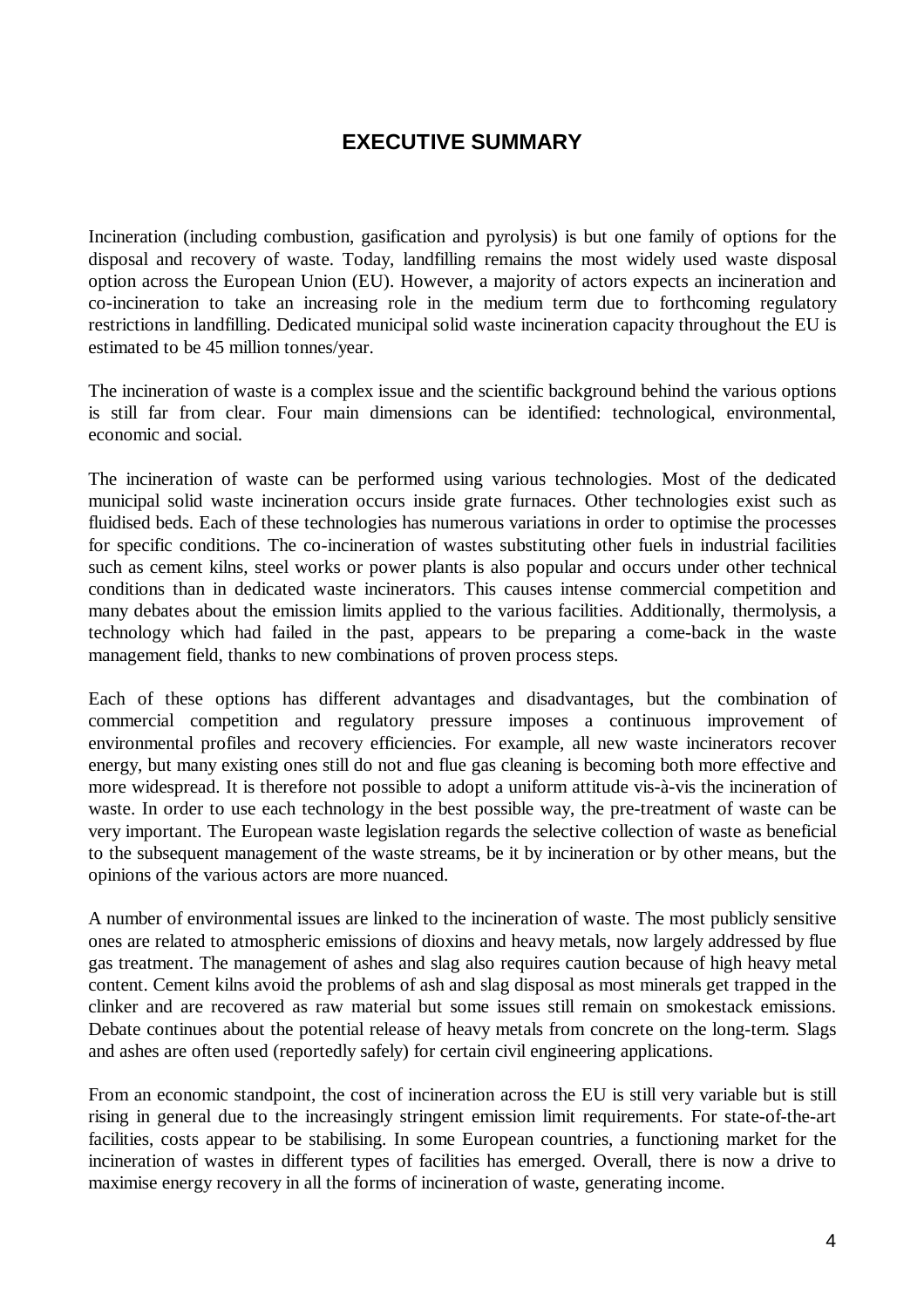Waste management has a significant cost, making waste prevention always desirable. Considering the large investment necessary to achieve an adequate waste management system, long-term economic and legal stability are also required.

The incineration of wastes is currently covered by three directives, one for hazardous wastes and two for municipal wastes. However, they leave a number of other unregulated. In order to actualise and bring coherence to the European regulatory scene, to close the existing regulatory loopholes and to be more comprehensive in the control of emission limit values, a new directive is being proposed, replacing the two directives on municipal waste.

The public image of the incineration of waste in the EU is still by and large a reflection of the existing worst cases and its broad acceptance remains low. However, locally, state-of-the-art facilities have gained public acceptance. Where possible, this has provided the extra benefit of developing heat recovery for district heating because facilities could be located near populated areas (e.g. Copenhagen). In order to increase the number of these positive cases, more efforts must be made to highlight responsibilities and improve communication. More factual information about waste management, including the specific merits of good installations, must reach the public and decisionmaking must take public preferences into account. Where this has been achieved, efficient and well received waste management systems were established.

Today, the wide variety of materials covered by the notion of "waste" in the European Union are increasingly perceived as a resource to be used as efficiently as possible. Various economic actors are already competing for it resulting in a rise of efficiencies for material and energy recovery in incineration. If proper regulatory safeguards are in place that maintain a certain flexibility and the use of decision support tools such as life-cycle assessment spreads, this trend should lead to the natural optimisation of waste management in Europe. Any sound waste management approach should match the various types of waste to the available technical options for recovery and treatment in order to find the best overall combination. The global objective is to find the best possible use for waste while minimising adverse effects on public health and the environment.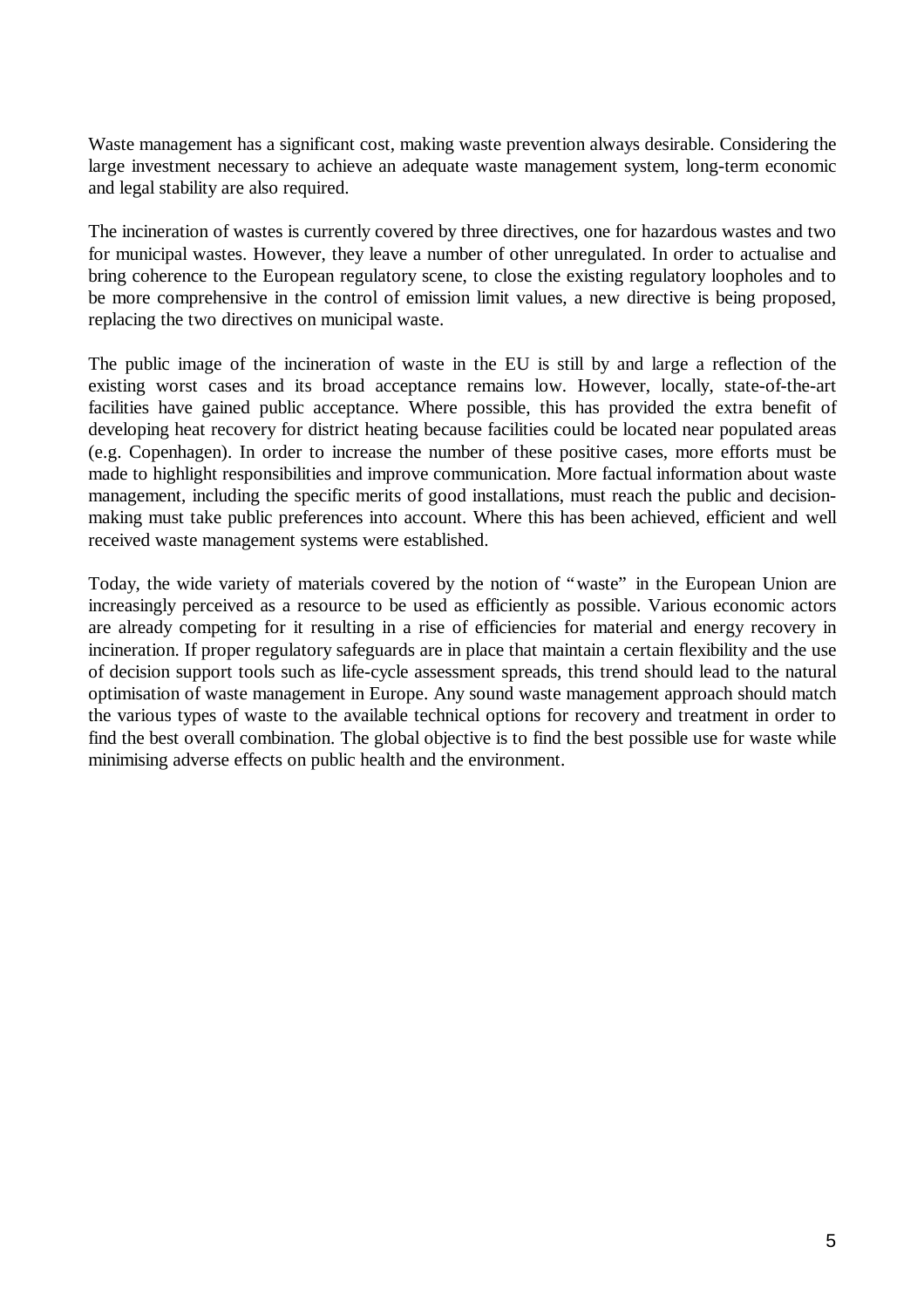# **1. Introduction**

The aim of the European waste policy is to minimize the adverse impacts of waste handling and disposal on public health and the environment. The best strategy to adopt in waste management is undoubtedly the prevention of waste generation. This has been recognized by the European waste management strategy, but so far to little avail beyond the continuous progress made by industry to provide an increasing level of service per kg of raw materials used. Other options must therefore be called upon to manage the waste produced. Incineration and landfilling are the main final disposal options, even if incineration is increasingly performed with energy and metal scrap recovery.

It is important to bear in mind that **incineration is only one of the options available for the management of waste**. As a consequence, **its merits must be weighed against those of the other options before taking waste management decisions** which generally bear significant economic and environmental costs. Incineration (term used here to cover the thermal treatment of wastes including combustion, gasification and pyrolysis), just as landfilling, composting or other options, has to fit locally within a coherent integrated waste management strategy. **The challenge is to find the right mix of options for every case** in order to maximize recovery and minimize adverse impacts.

Considering the number of factors to be taken into account, the best waste management solution for every community must be developed on a case-by-case basis, within the frame of clear general principles and guidelines that apply across the whole of the European Union. The amount and nature of waste generated, the surface area to be served, the geography and geology of the area, the investment capacity available, the existence of production and waste management infrastructures, the presence of industrial combustion facilities, the attitude of the local population, are examples of typical parameters to take into account.

In spite of the improvement of techniques and technologies for the incineration of waste over the last 25 years, **this option for the disposal and recovery of waste remains politically controversial**, both in the European Union and worldwide. Competing economic sectors, concerns about global climate change, fears of the public for long-term human health, environmental considerations and local community management issues interfere and fuel endless debates. Nevertheless, sooner or later, hard decisions must be taken and consensus must be found.

**This study limits itself to the analysis of the issues raised by the current practice in the incineration of wastes in the European Union, with an emphasis on municipal solid wastes.** It first presents an attempt at defining the size of the practice in the European union. It then goes on to cover important technological elements before reviewing the main issues raised by the incineration of wastes. Finally, the study provides a general analysis of the problem and proposes a few elements of discussion.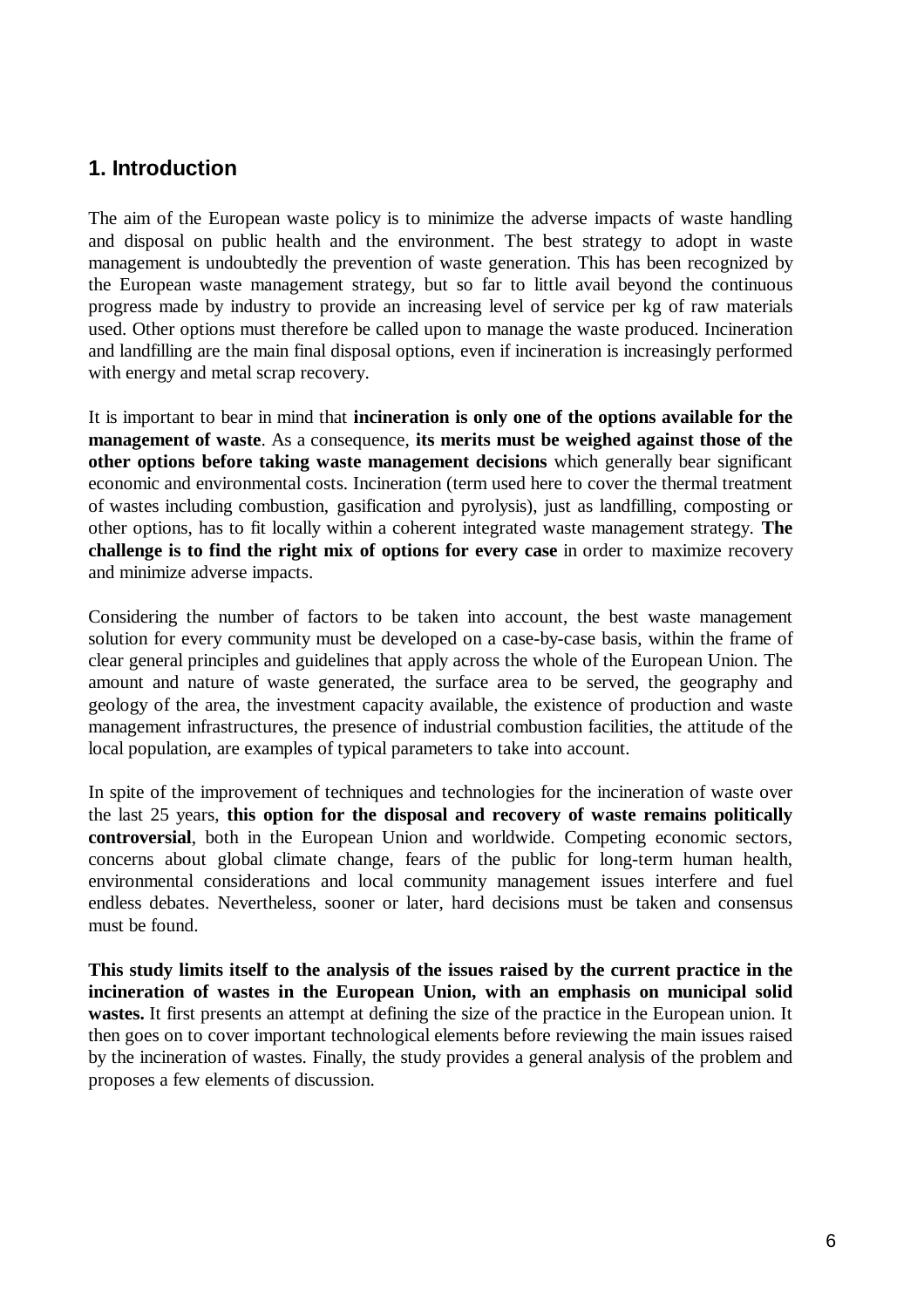# **2. The incineration of waste in the European Union**

Because municipal solid waste (MSW) is self-combusting, its incineration is an old practice in Europe. The first dedicated waste incinerators were built more than a century ago (1876) in Great Britain to eliminate waste while avoiding the deleterious effects of rotting organic material. Today, the incineration of waste has gone a long way, but in the hierarchy defined in the European waste management strategy, it comes (even with energy recovery) with a lower priority than prevention and material recycling. Disposal comes last, but, as shown below, landfilling remains by far the number one option overall for waste disposal in Europe, collecting more than 70% of the MSW. The overall share of incineration appears to remain limited to less than 20% (see Table 1).

Because of increasing concerns about groundwater contamination, the decreasing availability of land in many areas, aesthetic and public health issues for landfills, incineration has remained a valid disposal method both for municipal and industrial waste. It is widely expected to increase its share of the waste treatment and disposal market because of the recovery targets introduced by the European Packaging Directive and by the forthcoming limitations introduced by the future European landfill directive.

Additionally, beyond MSW, many waste streams can be used as energy sources: general industrial wastes, hospital waste, used tyres, car shredder residues, spent coffe grounds, used automotive oil filters, and so on. Many of these wastes are hazardous. They originate from very diverse sources and have very specific characteristics. As a result, those that are burned are often incinerated in special installations (see section 3.3.4) and involve different actors than those involved with MSW. Because of this diversity, comprehensive statistics on hazardous waste incineration are very difficult to obtain.

Over the last few years, waste incineration has attracted a lot of negative attention from the public, largely because of a scare of dioxins. Important national differences exist. Table 2 presents a statistical overview of the incineration of municipal solid waste in the European Union. It shows that today, most MSW incinerators recover energy. The only incinerators without energy recovery that remain are concentrated in Belgium, France and Italy and their days are numbered.

The incineration of waste does not only occur in dedicated installations. An increasing proportion of both hazardous and non-hazardous waste is being used by combustion installations in existing industrial sectors in replacement of fossil fuels. Currently, the main sector concerned is cement production, followed by power plants. While the latter alternative only aims at recovering the energy content of the waste under the form of electricity and/or heat, the former recovers both the energy from the organic fraction (to contribute to driving the process) and the minerals remaining after combustion as raw material in the clinker. Around 12% of the energy used in the EU for cement production comes from waste.

In these installations, waste is burned alongside other fuels, giving rise to the terms "co-combustion" and "co-incineration". While people in industry prefer to use the term "co-combustion", referring to the process, the European Commission has formally agreed to use the term "co-incineration" to highlight the fact that wastes are being burned. Therefore, this report will follow the official terminology of the European Commission on this point.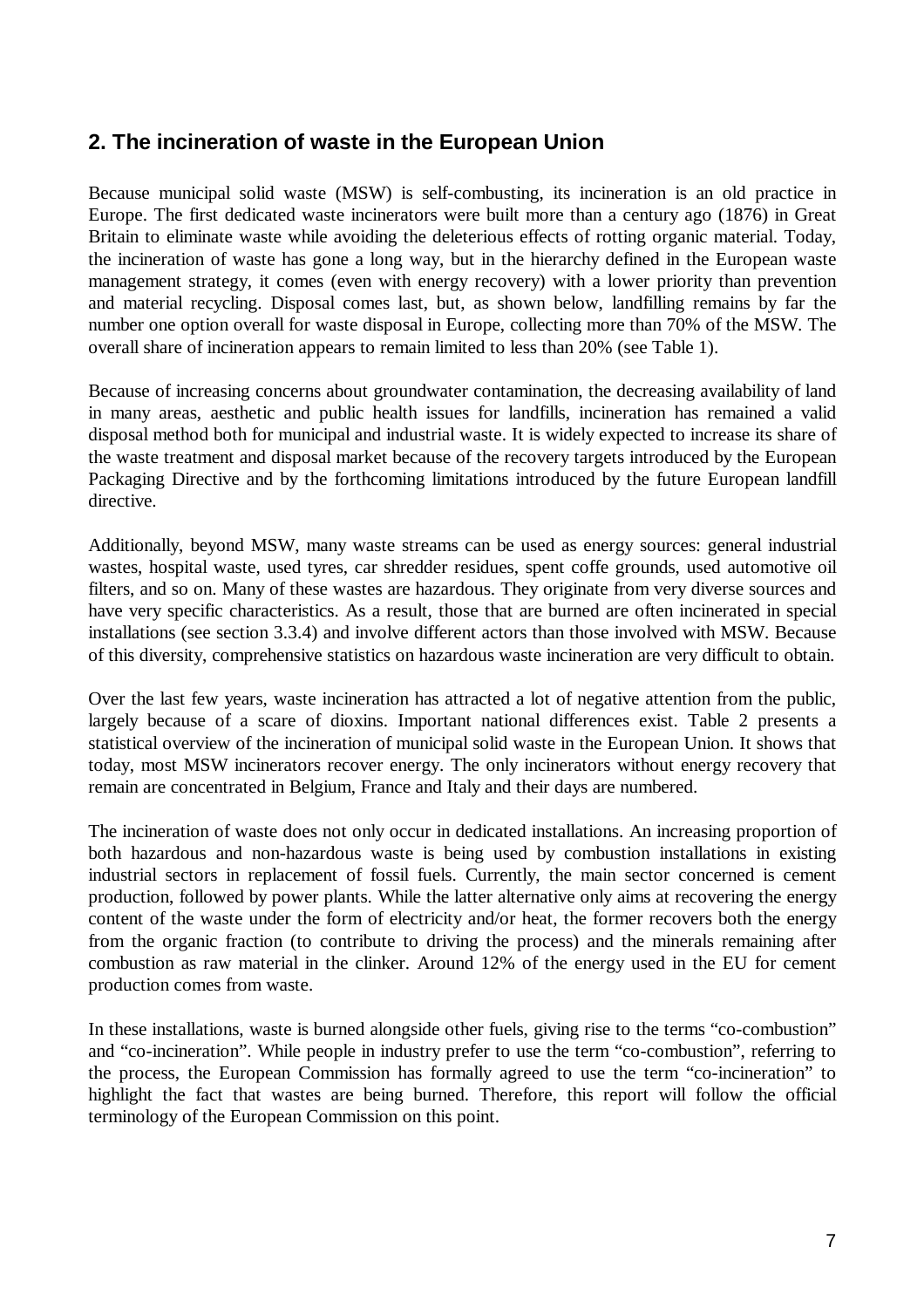| <b>Country</b>               | <b>Total estimated MSW</b> | % Landfilled | % Incinerated  |  |
|------------------------------|----------------------------|--------------|----------------|--|
|                              | production                 |              |                |  |
|                              | (in M t)                   |              |                |  |
| Austria <sup>1</sup>         | 2.78 (1996)                | 32           | 16             |  |
| Belgium <sup>2</sup>         | 4.00 (1997)                | 42           | 35             |  |
| Denmark $3$                  | 2.77 (1996)                | 15           | 56             |  |
| Finland <sup>4</sup>         | 3.10 (1990)                | 77           | $\overline{2}$ |  |
| France <sup>2</sup>          | 33.00 (1997)               | 60           | 30             |  |
| Germany <sup>2</sup>         | 40.00 (1993)               | 62           | 28             |  |
| Greece <sup>4</sup>          | 3.20 (1992)                | 93           | $\overline{0}$ |  |
| Ireland <sup>5</sup>         | 1.85 (1995)                | 100          | $\overline{0}$ |  |
| Italy <sup>2</sup>           | 26.0 (1997)                | 85           | 8              |  |
| Luxembourg <sup>5</sup>      | 0.30(1995)                 | 24           | 48             |  |
| Portugal <sup>5</sup>        | 3.60(1995)                 | 86           | $\overline{0}$ |  |
| Span <sup>6</sup>            | 15.20 (1997)               | 85           | 8              |  |
| Sweden <sup>2</sup>          | 3.60 (1996)                | 31           | 39             |  |
| The Netherlands <sup>2</sup> | 14.20 (1997)               | 69           | 20             |  |
| <b>United Kingdom</b>        | 40.00 $(1997)^7$           | $85^8$       | $8^8$          |  |
| <b>European Union</b>        | 133.55 $(1996)^9$          | 71           | 18             |  |

**Table 1: The disposal of municipal solid waste in the European Union.**

Because of the generally poor reliability and comparability of waste statistics, the figures presented here are merely indicative.

 1 Source: Austrian Environment Ministry, January 22, 1999

<sup>&</sup>lt;sup>2</sup> Source: Energy from waste plants: databook of European sites, Juniper Consultancy, November 1997; for NL, different statistics co-exist (e.g. 52% landfilled and 31% incinerated)<br><sup>3</sup> Source: Ministry of Environment and Energy, DK

<sup>4</sup> Estimations adapted from Eurostat, 1997

<sup>5</sup> Source: European Environmental Agency, Waste Topic Center, 1998

 $^6$  Source: Mr Martinez de Hurtado Gil, Spanish Ministry of the Environment, 20 January, 1999

 $7$  Source: see footnote 2; estimated 25 Mt from household waste only

<sup>&</sup>lt;sup>8</sup> ENDS Daily, 1998

 $9$  Data on MSW production from APME, 1998, not the sum of the column (193.23 Mt); % calculated from the table.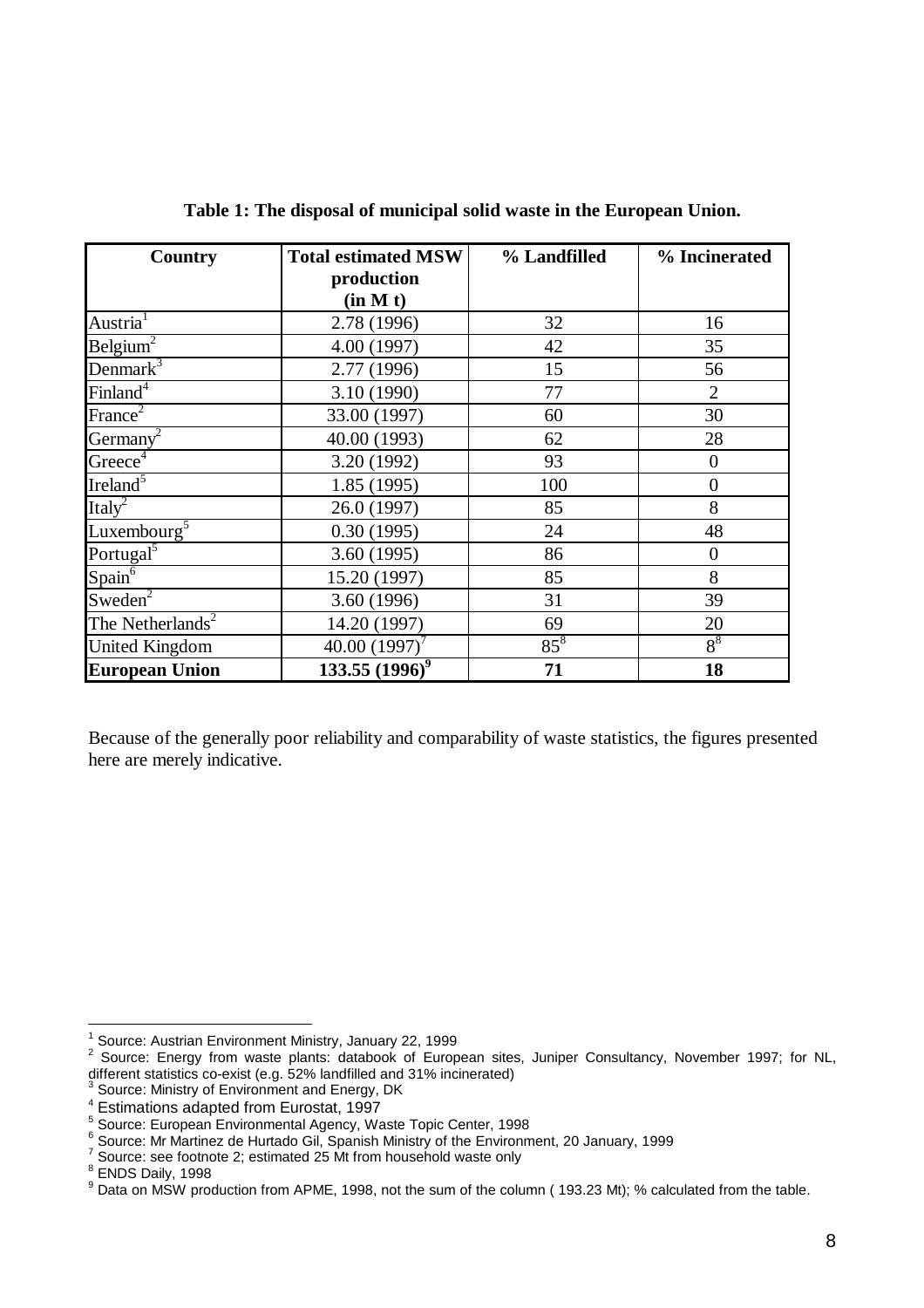#### **Table 2: Estimated installed dedicated incineration capacity and levels of energy recovery for municipal solid waste in the European Union**

| <b>Country</b>                    |             | Total number of         | Total estimated    |          | <b>Estimated percentage</b> |
|-----------------------------------|-------------|-------------------------|--------------------|----------|-----------------------------|
|                                   |             | <b>MSW</b> incinerators | incineration       |          | with energy recovery        |
|                                   |             |                         | capacity (Mt/yr)   |          | (% )                        |
| Sources:                          | <b>ISWA</b> | Other                   | ISWA               | Other    |                             |
| $A$ ustria $^{10}$                |             | 3                       |                    | 0.5      | 100                         |
| Belgium                           | n. av.      | 18                      | n. av.             | 2.5      | 78                          |
| Denmark                           | 34          | 26                      | 2.6                | 2.9      | 100                         |
| Finland $\overline{11}$           | n. av.      | 1                       | n. av.             | 0.07     | 100                         |
| France                            | 95          | 79                      | 9.5                | 10.8     | 72                          |
| Germany                           | 36          | 51                      | 9.6                | 13.5     | 100                         |
| Greece                            | n. av.      | $\boldsymbol{0}$        | n. av.             | 0        |                             |
| Ireland                           | n. av.      | $\theta$                | n. av.             | $\theta$ |                             |
| Italy                             | 15          | 22                      | 2.1                | 2.2      | 91                          |
| Luxembourg $^{13}$                | n. av.      | 1                       | n. av.             | 0.15     | 100                         |
| Portugal                          | n. av.      | $\boldsymbol{0}$        | n. av.             | $\Omega$ | $\qquad \qquad$             |
| $S_{\text{pain}}^{\overline{14}}$ |             | 9                       |                    | 1.13     | 100                         |
| Sweden                            | 21          | 15                      | 1.8                | 2.1      | 100                         |
| The Netherlands                   | 6           | 11                      | 2.3                | 5.7      | 100                         |
| <b>United Kingdom</b>             | 12          | $\overline{7}$          | 1.7                | 2.1      | 100                         |
| <b>European Union</b>             | n. av.      | 243                     | n.av.              | 43.7     | 88.5                        |
| n. av.: not available             |             |                         | - : not applicable |          |                             |

(Sources: ISWA, 1997; Eurostat, 1997; EEWC/Juniper, 1997, unless otherwise indicated)

While the explanatory memorandum on the proposed directive on incineration indicates the existence of 437 municipal waste incinerators in the EU, a Juniper Consultancy study enumerates only 275. Likewise, the estimated incineration capacities are 39.8 Mt/yr and 47 Mt/yr respectively for the EU as a whole. This may be explained by the fact that:

1. The Juniper study was completed in 1997, while the data used by the Commission originate from a 1992 TNO study and

2. The Juniper study excluded the facilities treating less than 30 000 t/yr.

Because of their poor ability to comply with existing environmental legislation, most small plants are expected to have disappeared. Today, energy from waste is estimated to deliver 43 000 GWh/yr in the EU, or  $1.8\%$  of inland energy consumption<sup>15</sup>.

 $\overline{a}$ 

 $10$  Source: ARA, January 14,1999;

<sup>11</sup> Source: H. Nygard, Ekorosk, Finland, Workshop on fuel and energy recovery, Brussels, Nov. 26, 1998

<sup>12</sup> Source: Juniper Consultancy, UK, Energy from waste plants: Databook of European Sites, Nov. 1997

<sup>13</sup> Source: Juniper Consultancy, UK, Energy from waste plants: Databook of European Sites, Nov. 1997

<sup>14</sup> Source: Mr Martinez de Hurtado Gil, Spanish Ministry of the Environment, 20 January, 1999

<sup>15</sup> Source: PODS/EEWC, 15 January 1999,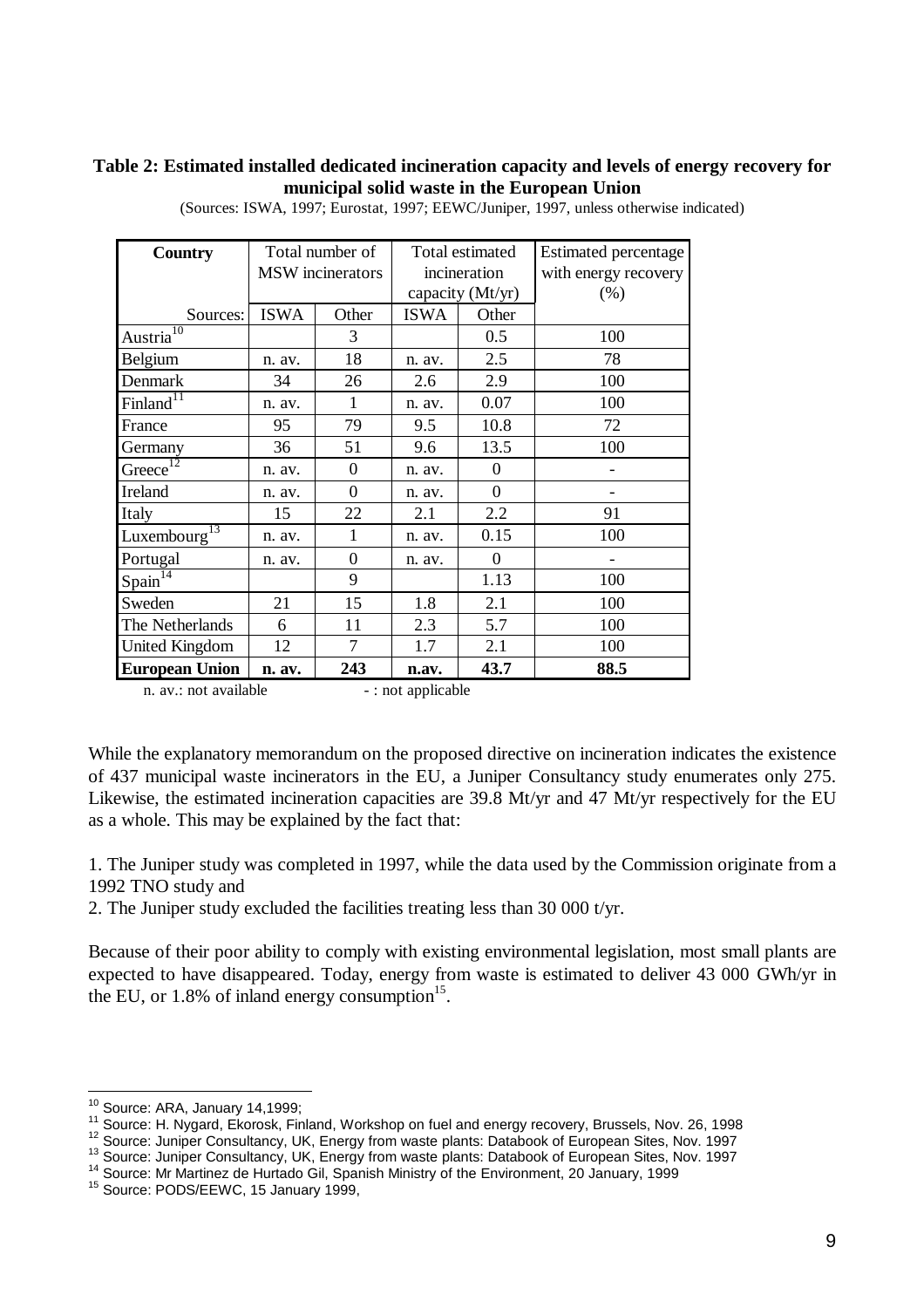# **3. Important technical considerations**

## **3.1 Technology and practice, two crucial factors**

As we have seen, there are a number of combustible waste categories requiring disposal of which municipal solid waste (MSW) and non-hazardous industrial waste (NHIW) form the great bulk of the tonnage; other categories only represent a small part of the total. For historical reasons MSW has been the category that has been burned most in the past despite NHIW often having better fuel characteristics. However, both MSW and NHIW have poorer combustion characteristics than fossil fuels. All wastes therefore need to be burned in specifically designed combustors.

The nature and amounts of emissions and residues from the incineration of waste depend largely from (i) the nature of the waste treated and sometimes the presence of a pre-treatment (e.g. for recycling), (ii) the technologies used and (iii) the operating conditions in the facility. One overall parameter is that the combustion temperature should be in the range 850°C to 1100°C. The lower limit is that necessary to ensure complete destruction of harmful organic chemicals and the upper limit is that above which the production of thermal NOx becomes unacceptably high.

Various types of incinerators are currently manufactured. The choice of technology depends on the combustibility and characterization of the wastes as liquid, sludge or solid. Gases will not be considered here. The most suitable technology can then be identified based on the specifications of the waste (see sections 3.2 and 3.3).

Waste can also be burned in combination with other fuels in existing industrial processes: this is coincineration. In that case, it is either burned in power plants, blast furnaces, lime kilns or in cement kilns, which are large rotary kilns operated at high temperatures. In all cases, the characteristics of the pre-treated waste feed must be compatible with the industrial processes considered in order to maintain operational and product quality criteria (see section 3.4). The emission standards of these processes are different than for dedicated incinerators. This is a key issue in the debate.

## **3.2 Key features of a waste incinerator**

A waste incinerator is not an isolated furnace, but a complete industrial installation containing most or all of the following features:

- Waste storage and handling
- Waste feeding
- Combustion in the furnace
- Heat recovery followed by steam and electricity production
- Air pollution control (flue gas treatment)
- Residue (ash and wastewater) handling

The combustion stage itself is proceeding in several sub-stages:

- Drying
- Heating up and release of volatile substances from the combustible material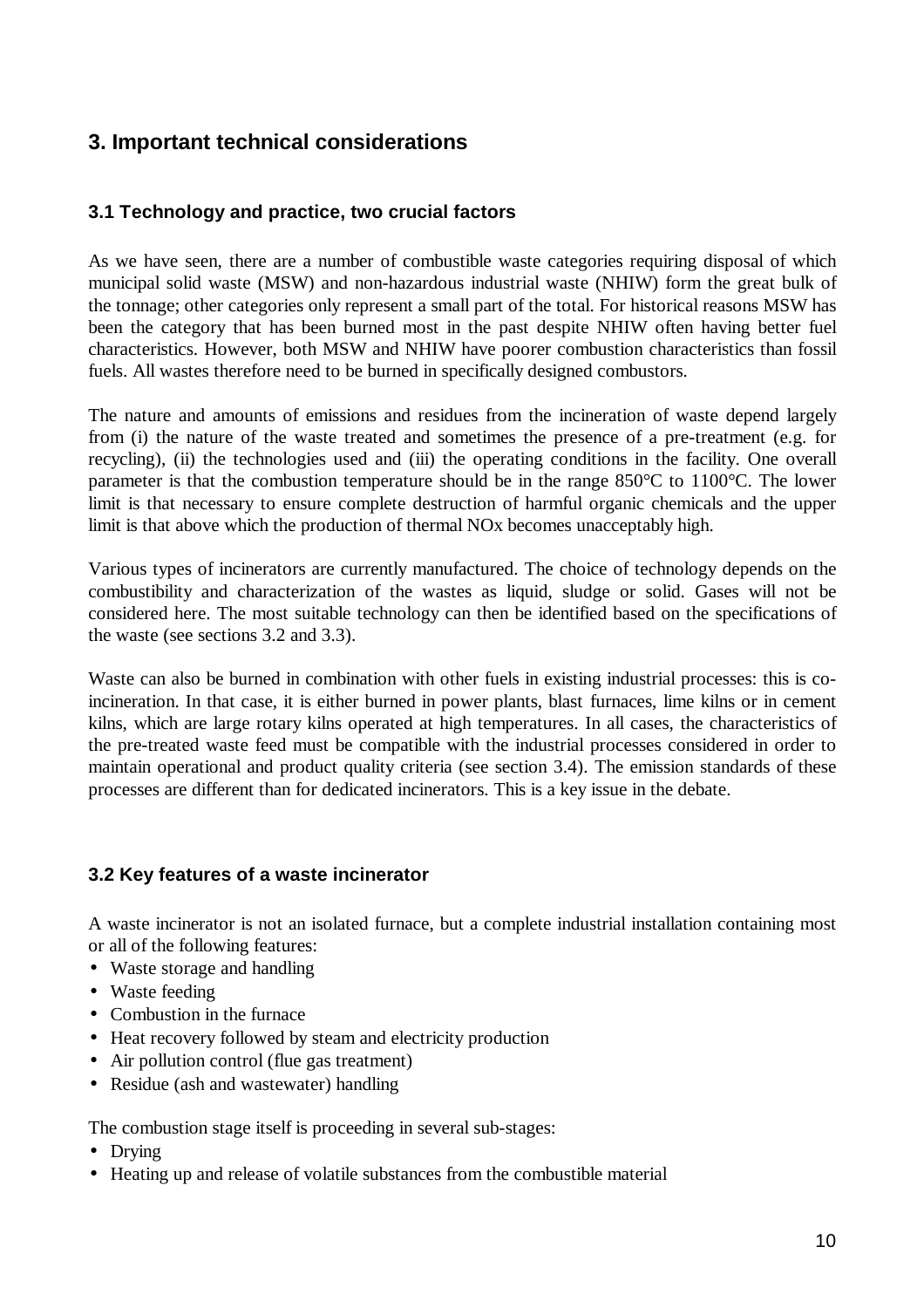- Ignition and oxidation of volatile substances
- Char burn out: combustion of solid carbon in the presence of oxygen.

## **3.3 The main technologies**

The incineration of waste is far from being always performed under the same conditions. It is not our purpose to provide here an extensive coverage of the technology, but a few basic elements are useful to understand some of the issues raised around the thermal treatment of waste. The technology is constantly evolving in order to meet ever stricter environmental standards. Currently, the main technological advances introduced include on the one hand those that increase combustion and energy production efficiency, and, on the other hand, those that improve the efficiency of end-of-pipe emissions control. In all types of furnaces, energy recovery occurs through a boiler located after the combustion chamber or integrated to its exhaust. The boiler uses circulating water to recover the heat from the combustion gases in the form of steam or hot water. A number of different designs are used to that effect (e.g. water wall, bundles of water filled steel tubes, … ).

## **3.3.1 Grate furnaces**

Grate furnace incinerators are by far the most common technology for the incineration of MSW. They perform the so-called mass burn which requires minimal pre-processing (such as sizing, shredding, etc.) and occurs in facilities of varying size (from 50 to more than 2000 tonnes of waste per day) usually fed continuously. The waste streams they receive are not always very consistent.

As indicated by their name, grate furnace incinerators consist of a furnace in which the waste burns over a grate. They usually operate in a gas temperature range of 750°C to 1000°C. Air for combustion is supplied by fans or blowers under and over the grates. The main variations in this technology are associated with the design of the grates (either fixed or moving). The moving grates are designed to increase mixing and air flow in the mass of burning waste in order to achieve a more complete combustion. These variations result in significant differences in terms of gaseous emissions from the incinerators and in both quantity and quality of the ashes produced. The large excess (in the order of 100%) of air needed for the satisfactory combustion of wastes in these furnaces has two main disadvantages: energy loss in the stack through the gases and need for a large boiler volume to handle the extra volume of gases.

## **3.3.2 Rotary kiln furnaces**

Rotary kiln waste incinerators are not so popular for the mass incineration of waste in Europe but are commonly used for the incineration of hazardous wastes. A rotary kiln rotates the waste in a cylindrical furnace in order to optimize mixing and provide a uniform burn. It usually operates in a gas temperature range of 800°C to 1000°C, possibly with a post-combustion chamber reaching temperatures of 850°C to 1200°C, and resists well to high temperatures. Gases, liquids, pastes, solids and even some items that are somewhat bulky can be handled in large quantities by rotary kilns. Even though they are mostly used in a continuous mode, they can also be operated in batch mode. Small ones can even be mobile and allow on-site treatments.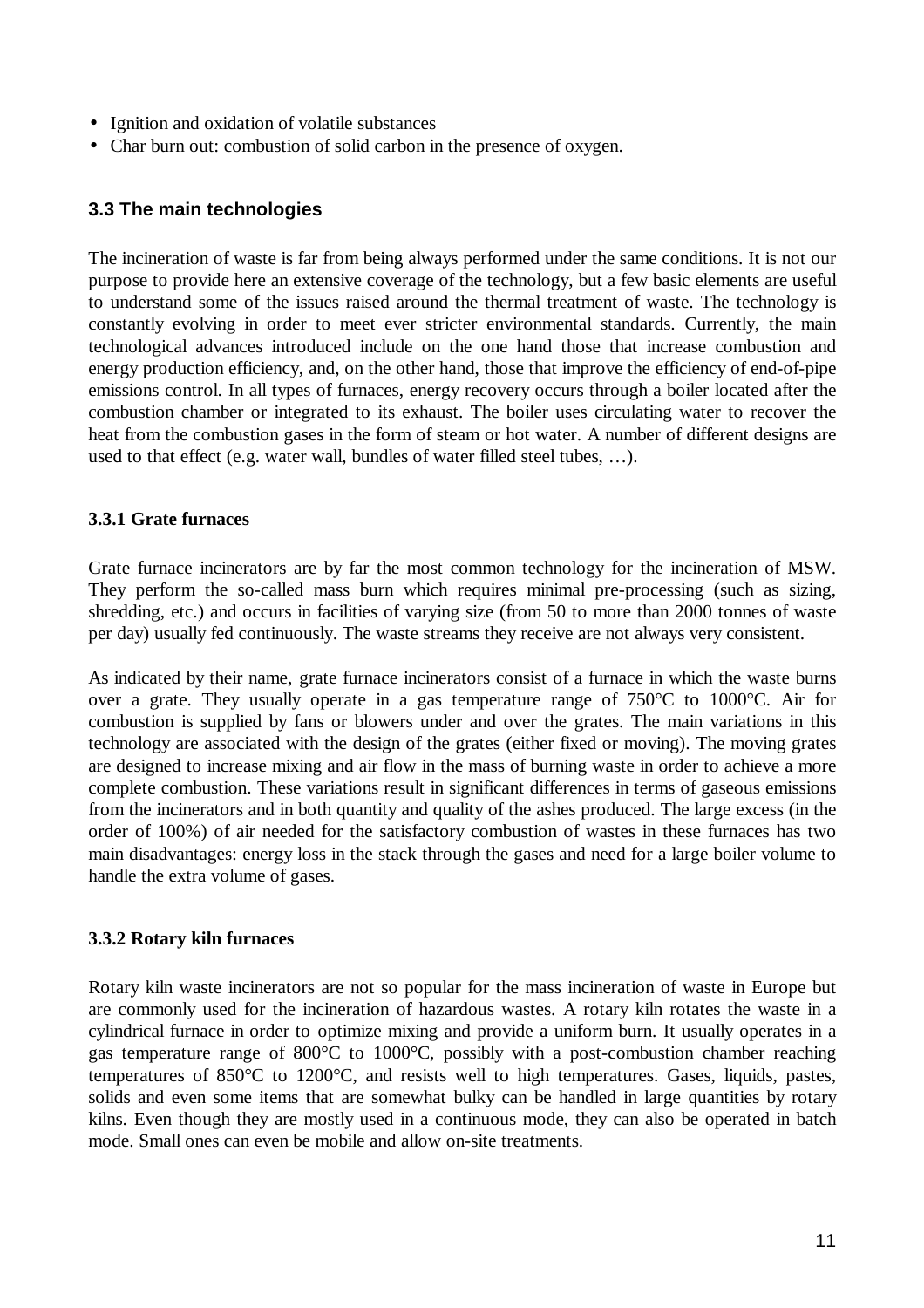#### **3.3.3 Fluidised bed furnaces**

This technology consists in a bed of sand kept in a fluid motion by hot air flowing upwards through it. This air is also used as primary combustion air. Fluidized beds for waste incineration typically operate in a maximum temperature range of 750°C to 1000°C, more typically from 750°C to 850°C and they have a high combustion efficiency.

Two main types of fluidised beds are used in Europe for the combustion of waste. In 'bubbling' beds, air velocity is maintained close to the maximum above which bed material is carried away. In 'circulating' beds, air velocity is high enough to entrain part of the bed material which is then captured and returned to the bed. This second design allows more fuel to be burned in the bed because more heat can be carried out of the bed by the recirculated material. In terms of efficiency of energy recovery, fluidised bed combustors have an advantage over grate furnaces because they can operate with only 30-40% excess air.

Fluidised beds can handle liquids, solids, pastes and gases as long as they can be injected through nozzles and neither melt nor slag. This bars the incineration of bulky items but has the advantage of maintaining a more uniform temperature in the furnace. This is why they are mostly used for refusederived fuel (RDF) after significant pre-treatment. RDF is a material proceeding from waste specially prepared so that it can be used as a fuel. It has been processed and brought to known specifications for combustion (e.g. calorific value, ash content, particle size) even though it does not fulfill the stringent criteria of fuels and remains legally a waste. RDF is mostly pre-treated municipal solid waste. In rare cases, fluidized beds are also used for the incineration of municipal solid waste but their presence is expected to grow in the next few years (see Table 8).

## **3.3.4 Other incinerators**

Waste incineration can also occur in a more selective manner in smaller facilities dedicated to specific kinds of wastes or to specially pre-treated waste. These specialized forms of waste incineration are often performed in commercial or industrial tailor-made facilities that usually receive consistent waste streams. As a result, they usually benefit from optimized operating conditions and treat much smaller tonnages of waste that the mass burn facilities.

One of the designs used is the "starved air" or "two-stage" incinerator in which wastes are partially burned and partially pyrolysed at the front end of a hearth with the resulting char being fully burned out at the back end. These incinerators are usually ram-fed in a discontinuous fashion. One use for these plants is to burn hospital waste. Another design is based on the principle of a rotary kiln, often water cooled, which is popular for burning hazardous wastes as they can burn sludges and liquids as well as solids. Catalytic combustors are special furnaces that rely on a catalyst to burn wastes with low organic concentration.

## **3.3.5 Co-incineration**

Wastes can also be burned in other installations than dedicated waste incinerators. These industrial facilities face few technical barriers to take advantage of the calorific value and/or of the mineral content of the waste provided it is pre-treated to suit the process. The main limitations derive from the composition of the waste and its possible contamination with elements that can impact the quality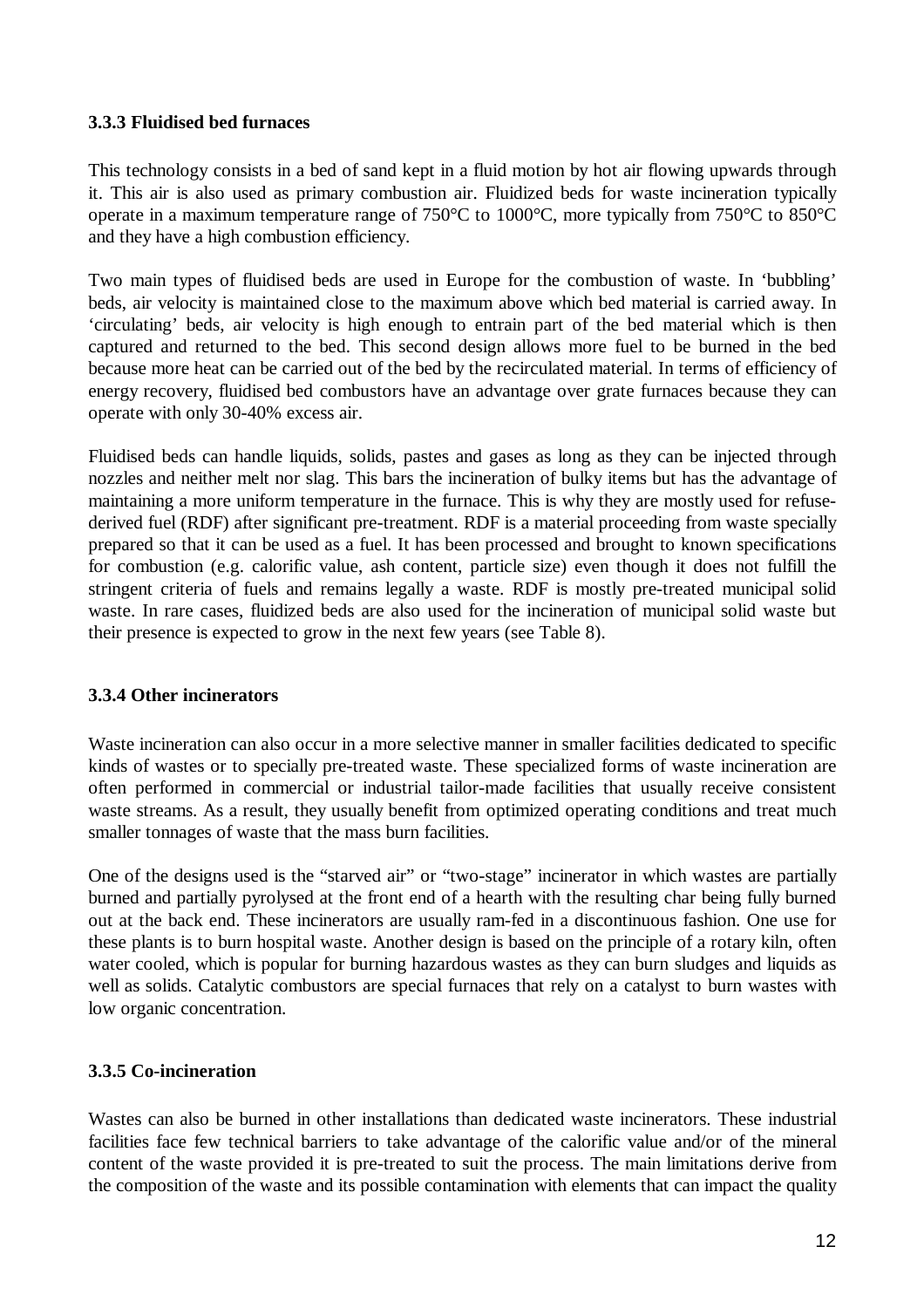of the industrial products. In practice, the main industrial candidates to incinerate waste, besides the waste incinerators, are the steam and electricity producers, the blast furnaces, the lime kilns and the cement kilns.

The primary objective of the waste incinerators was traditionally to stabilize and reduce the volume of wastes. However, energy recovery has now also become an essential objective. The primary objective of the candidates to co-incineration is the production of industrial products such as energy, iron, lime or cement. The cement producers prefer to talk about "co-processing" because they use the mineral fraction of the wastes as raw material for the clinker. In short, one can say that while the dedicated incinerator must adapt to the waste, the co-incinerators adapt the waste they take to their processes (see also section 4.1.5).

The industrial actors involved in co-incineration have specific requirements for the waste they use. The energy producers want to obtain or maintain as high as possible a thermal conversion efficiency while the cement and steel producers also need to preserve the quality of their products. This imposes both process requirements and specific characteristics on the waste to be used such as calorific value, ash content, chlorine content or metals content. For example, the presence of chlorine in the waste feed is a major concern for co-incineration because it leads to the accelerated corrosion of the facilities, and in the case of cements it ends up as an undesirable impurity of the clinker. In the case of heavy metals, while cadmium or nickel from wastes may be interesting for the production of certain steel alloys, copper is mostly a nuisance for the quality of the product. An energy producer is not at all interested in the metal content of the waste for its electricity production while a cement producer wants calcium, silicium, iron and aluminium. However, all are concerned about the emission of heavy metals to the environment. Each can therefore best take advantage of different types of wastes. Section 3.5 proposes a schematic comparison of the various technical options for the incineration of waste.

## **3.3.6 Thermolysis and gasification**

Unlike the classic waste combustion technologies, thermolysis, another word for the scientific term 'pyrolysis', is a thermal physico-chemical pre-treatment in the absence of oxygen. It does not achieve a complete oxidation of the waste. In the non-integrated (single) thermolysis processes, the closed reactor produces combustible gases containing condensable hydrocarbons and a solid (char). These products can be burned elsewhere. In the integrated processes, both gas and solid are directly burned or gasified (syngas). This leads some people to consider thermolysis as a recycling technology not to be considered in a discussion about the incineration of waste<sup>16</sup>. Others consider that non-integrated thermolysis is a pre-treatment of waste<sup>17</sup>. It is a more complex process than incineration.

During thermolysis, the organic matter is decomposed by external heat (450-750°C). In modern installations, about 10% of the energy generated by thermolysis is thus used to provide the process heat. Classic incinerators can also be operated locally, close to the grates, in a deficit of oxygen and perform thermolysis to some extent.

 $\overline{a}$ <sup>16</sup> D. Uhlig, DSD, , January 21, 1999

<sup>&</sup>lt;sup>17</sup> Comité Thermolyse de Ciney, January 23, 1999,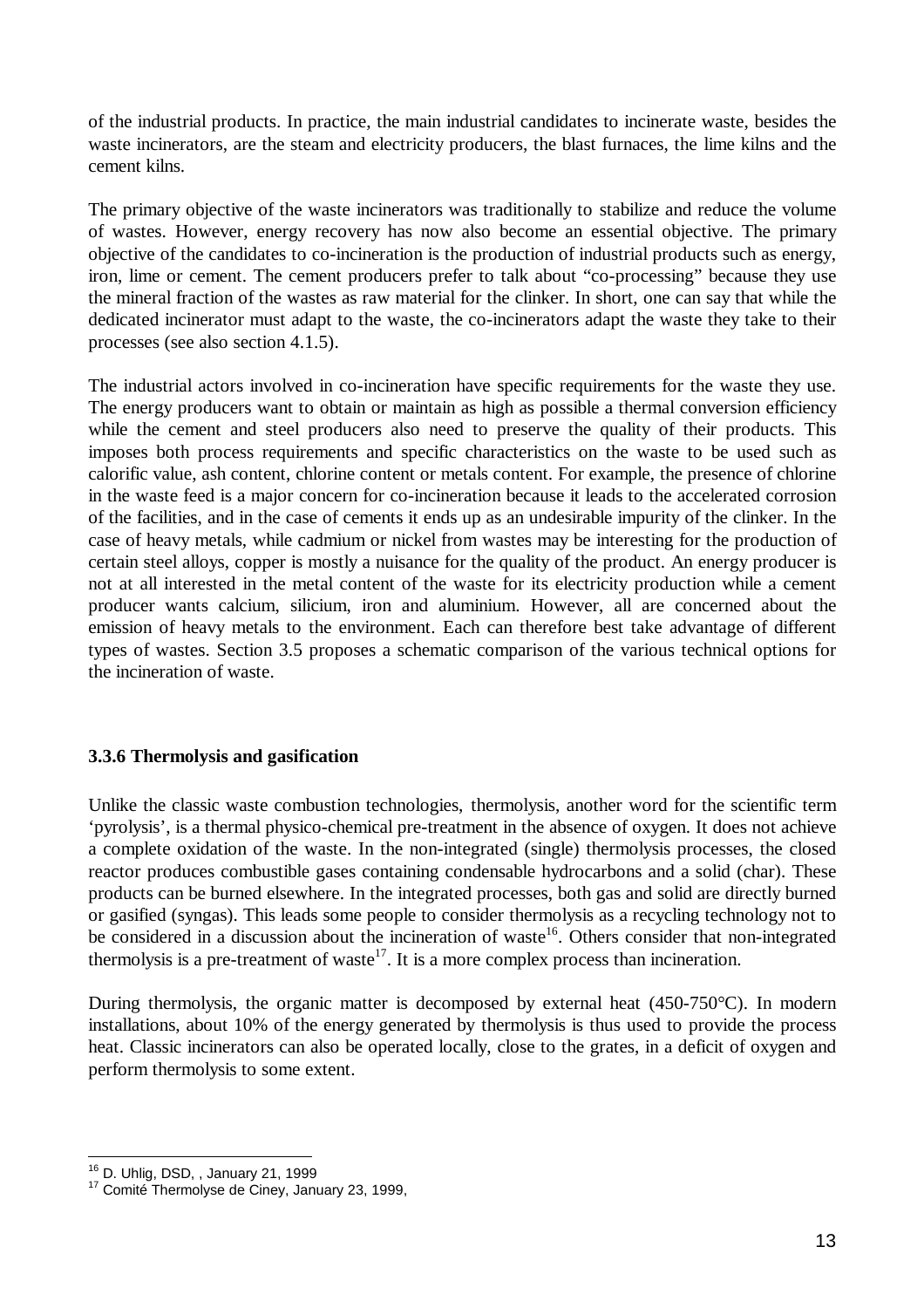Gasification is a thermal degradation of organic matter in the presence of a few percent of oxygen. This process has long been used for biomass in some European countries but is newly being developed for municipal solid waste. The main interest of gasification is to allow, besides the classic combustion and steam generation, the use of gas turbines with electricity generation efficiencies much higher than those achieved by steam turbines. R&D in this area is continuing.

The technology for thermolysis and gasification is still considered by many people as lacking industrial maturity but a number of small capacity plants (~30 000 t/year) are in operation or in start up phase in Germany. In spite of a number of plant failures in the past, novel combinations of better proven process steps (e.g. thermolysis + gasification) are giving this technology a new lease of life<sup>18</sup>.

One of the main advantages of thermolysis is its capacity to produce combustible gases and a sort of char that can be used in industrial operations. Typically<sup>19</sup>, 1 tonne of thermolized municipal solid waste produces approximately 200 kg of water during pre-drying, 390 kg of hot gases (calorific value: 13 MJ/kg) and 410 kg of solid residue containing 240 kg char (17 MJ/kg) and 160 kg minerals and metals. These values may vary according to the MSW treated and to process conditions: for example, a higher temperature will lead to a higher production of gas and will leave less solids. The solid carbon residue is like a char or a low volatile high ash bituminous coal, poor in sulfur but contaminated with some heavy metals.

Regardless of the process, after screening to separate ferrous, non-ferrous metals and minerals, the char can be sent to a combustion or to a gasification unit in an integrated process or washed with water in order to be stored. In the non-integrated process, the char is an alternative fuel for cement works, lime industry, steel works or classic power plant. The design size of integrated facilities is large (more than 100 000 tonnes per year). Non-integrated facilities are smaller (typically less than 50 000 tonnes per year) and are adapted to conditions of dispersed waste generation.

Unlike the classic grate incinerators, which require to operate close to their nominal capacity (60- 100%) to avoid problems, thermolysis installations can reportedly operate in a wider range of capacity (40% to 150%). If this technology gains acceptance, this could provide the flexibility to adapt to variations such as seasonal tourist populations or changes in waste management systems. In spite of the recent progress in the development of this technology, many voices call for further demonstration of the merits of thermolysis at industrial scale. A number of uncertainties about cost and final residues also need to be addressed. Nevertheless purchasing intentions for these technologies in Europe appear to be increasing (see section 5.3).

## **3.4 Emissions and residues**

Combustion thermally decomposes matter through oxidation, thereby reducing and minimizing the volume of wastes, and destroying their pathogenicity along with the part of their toxicity linked to organic compounds. It can be applied to industrial, municipal, and hazardous wastes, provided that they contain organic material since it is primarily organic substances that can undergo and sustain thermal oxidation.

 $\overline{a}$ <sup>18</sup> Prof. A. Fontana, 1 February 1999, .

<sup>&</sup>lt;sup>19</sup> Prof. A. Fontana and Dr G. Jung, 25 January 1999,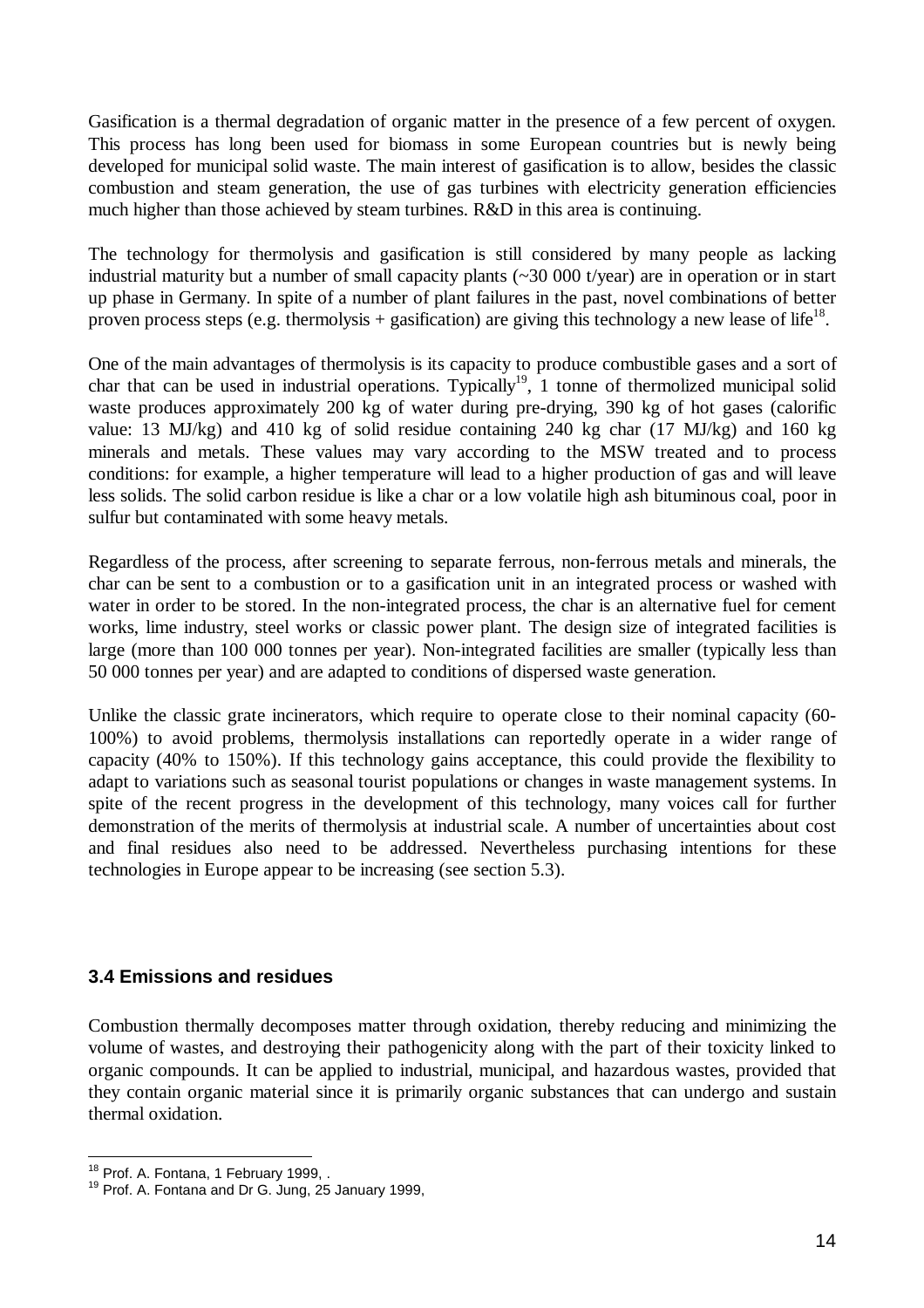After combustion, wastes are converted into  $CO<sub>2</sub>$ , water, ash and small amounts of a wide range of volatile and solid residues (e.g. CO, soot,… ). Depending on the composition of the initial waste (and sometimes of the fuels used to support combustion), compounds containing halogens, sulfur, nitrogen and metals may be produced. These compounds, are deleterious to the atmosphere, and highly regulated (emissions limits). Thus, to meet regulations, incinerators need to be equipped with end-of-pipe devices such as scrubbers, precipitators, filtration units or membranes. The nature and amount of these emissions depend to a large extent on the nature of the waste, but also on the conditions of combustion (physical properties of the waste, level of oxygen present, turbulence, temperature, duration, and so on). Good combustion combines the advantages of minimising boiler fouling and corrosion as well as the emission of most undesirable organic substances.

Besides water, there are essentially four types of emissions to the atmosphere from the incineration of waste:

- $-$  gases: CO, CO<sub>2</sub>, NO<sub>x</sub>, SO<sub>2</sub>, HCl, HF, ...
- mineral dust: fly ash
- heavy metals: Pb, Cu, Hg, Cd, Ni, As, etc…

- organic molecules: soot, PAH and other hydrocarbons, D/F, volatile organic carbons, etc…

Flue gas treatments are in place to reduce all these emissions.

Gases, like in the case of any other combustion facility, may contribute to global warming (see section 4.1.2), acidification and to a small extent to ozone depletion and to tropospheric smog. They also have effects on human health (e.g. irritation of the lungs by breathing sulphur oxides) and corrode the boilers.

The main danger from the organic molecules released in the flue gas lies in potential effects on human health (e.g. volatile organic compounds). These effects can be direct or indirect by bioaccumulation and biomagnification through the food chain, and are difficult to quantify (e.g. dioxins). However, organic compounds can be destroyed either by heat, photodegradation or biodegradation. Therefore, a complete oxidation is essential.

Heavy metals are of concern for their human toxicity and ecotoxicity. However, to be able to exert this toxicity, they must be bioavailable. For example, lead dissolved in water can exert its neurotoxicity while cadmium or chromium in steel alloys used for furniture are not a public health hazard because they are fixed and not bioavailable. However, unlike organic molecules, heavy metals cannot be destroyed. All efforts must therefore be made to avoid the presence of heavy metals in wastes, but for the unavoidable fraction, the heavy metals present in wastes must be returned to the environment in a non-bioavailable form, i.e. non breathable and non leachable. One way to avoid these issues is to use pre-treatment and classification in order to stop as much of the heavy metals as possible from entering the furnaces in the first place. During incineration of waste, part of the heavy metals go to the flue gas and part to the solids (ashes, slag,… ). The distribution between the various phases depends on the metal itself, the amount of metal entering the process and the conditions in the process. It is therefore difficult to give precise a priori indications in this respect, but certain heavy metals are more volatile than others (e.g. mercury, cadmium, … ). The capture of these metals is usually performed in flue gas treatment leading to the highly hazardous character of flue gas treatment residues. Immobilisation of the collected dust, ashes and slags after combustion is possible but expensive.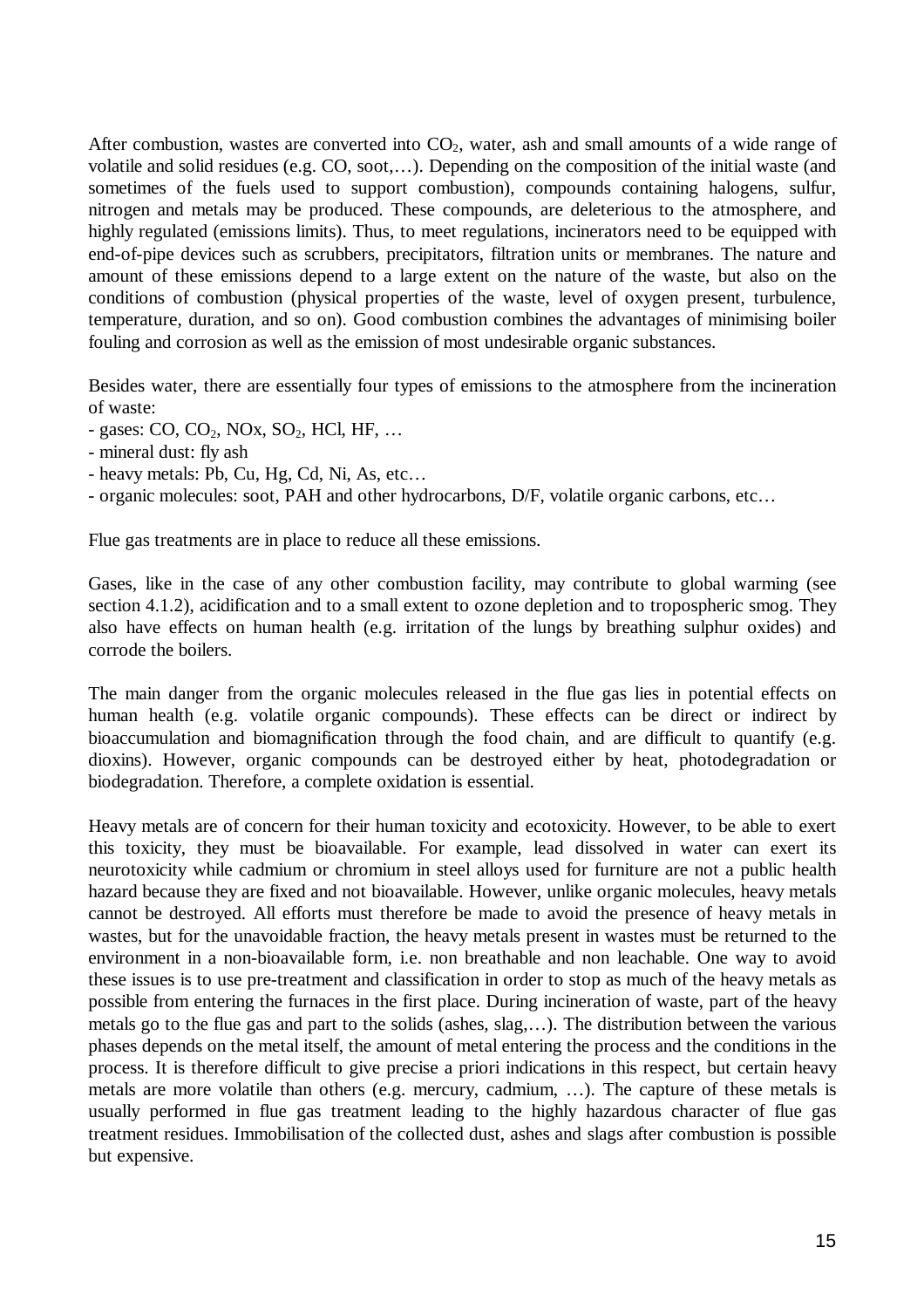Very fine mineral dust (fly ash), and in particular the famous PM10 (particles of less than 10 microns) is mostly a problem for the lungs if breathed and should therefore be captured and fixed. Apart from the gases, all the other flue gas contaminants are bound to each other and form particles because of their electrostatic and adsorption properties. Bottom ash is a coarser type of mineral dust removed from the bottom of the furnaces.

While in the case of dedicated waste incineration all the mineral elements in the emissions come from the waste and the combustion air, in the case of co-incineration, they also come from the other fuels used and in the case of cement production mainly from the raw materials used. The exact nature of emissions is also a function of process conditions (e.g. amount of air, process temperature, time).

For example, in a cement kiln, gas temperatures are typically 800°C to 1200°C higher than in a waste incinerator. This creates conditions that are much more favorable to the formation of thermal NOx from the combustion air. This chemical reaction cannot be avoided. Therefore, NOx production in a cement kiln is largely independent from the presence of waste. Along similar lines, flue gas concentrations of non-volatile heavy metals and often  $SO<sub>2</sub>$  from a cement kiln are usually more related to natural levels in the raw materials and fuels used than to the waste, as long as the waste is fed at the flame end of the kiln.

If process conditions have allowed an efficient combustion, solid residues contain little organic matter but concentrate most of the heavy metals that entered the process. The main environmental issue to solve here is to avoid a remobilisation (in particular leaching) of the heavy metals. Therefore, use of this material as ballast or road building material, or landfilling must not allow their leaching. This is usually not perceived by the technical experts as difficult. Fixation of the heavy metals can be performed by vitrification, sintering or fixation in concrete blocks. This latter technique is commonly used in landfills to fix fly ashes. In cement kilns, the non-volatile fraction of the metals entering the process gets trapped and fixed in the clinker (e.g. lead) and the volatile metals such as mercury and thallium must be caught in the flue gas. Cement naturally contains variable levels of heavy metals from the raw materials and existing studies indicate minimal leaching of heavy metals from cement blocks. Therefore, limited input of heavy metals from waste is unlikely to raise serious issues. However, this should not be an open door for wastes containing high levels of heavy metals and the controversy on this point between incinerators and cement producers is still very alive. A better recognition of standard leaching methods followed by solid environmental safety assessments are needed in this area.

On the other hand, because thermolysis functions in a closed reactor, there are no emissions at the thermolysis step. Atmospheric emissions occur downstream, when the char or the gas are burned. Washing and sorting the solid after the thermolysis step produces a char with a chlorine bleed and a separation of metals and minerals before the energy recovery step (combustion, co-incineration or gasification). Moreover, an efficient combustion of the chars, due to their characteristics, is possible with low excess of air. When the thermolysis char is burned in a cement kiln, the ashes are entrapped in the clinker.

Ash production by the various incineration technologies varies. While cement kilns do not produce any ash (most of the minerals are incorporated into the clinker, but dust is collected in the flue gas and may have to be landfilled), the other alternatives produce from from 10% to 30% depending on the nature of the waste and the efficiency of thermal destruction.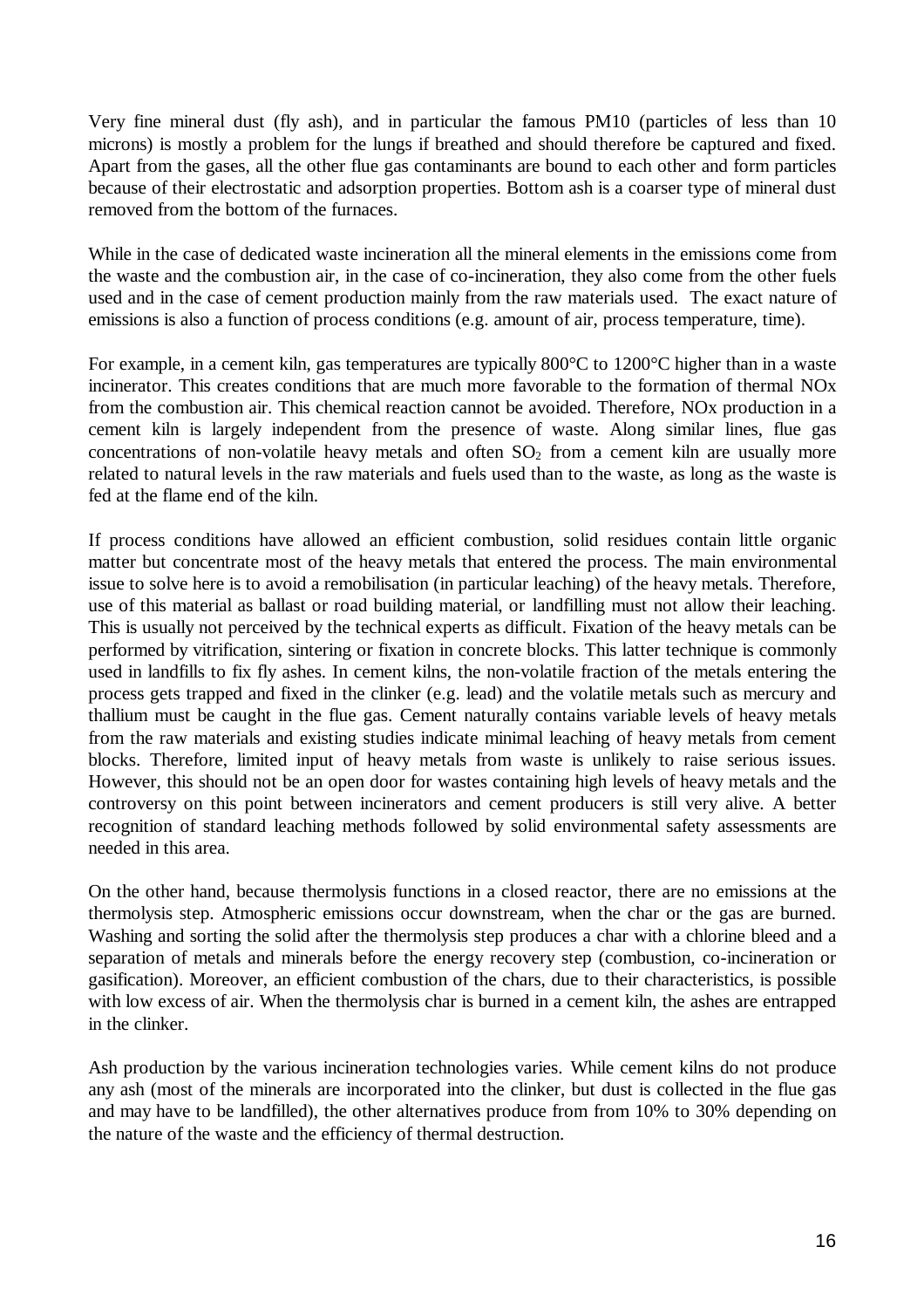Considering the variations in waste and in technologies, the gaseous emissions are difficult to compare in general. However, a few rules of thumb can be given:

- The higher the process temperature, the higher the production of NO<sub>x</sub>.
- The higher the sulphur content of the input (waste, raw materials), the higher the production of sulphur oxides (this may be different in cement kilns). The same holds true for volatile heavy metals such as mercury.
- Also, the better the combustion (according to the 3T rule: time, temperature and turbulence) the less soot and organic carbon in the flue gas.
- For dioxins, the higher the combustion temperature and the faster the cooling of the flue gases to less than 200°C, and the less dioxins will be formed.

## **3.5 Comparisons**

The general advantages of the incineration of wastes are the "hygienisation" and reduction in the volume of waste to be disposed of, the ability to handle both hazardous and non-hazardous wastes (even though this is usually in different facilities and it is sometimes forbidden for incinerators to burn both, such as in France) and the possibility to recover energy, albeit to varying degrees according to the option considered. The main common draw back is a propensity to pollute the atmosphere and often the generation of hazardous residues.

The integrated thermolysis process produces less volume of ultimate residues than other forms of incineration due to ashes vitrification and inertisation. The recovery of metals and minerals before combustion decreases also the amount of ashes to be landfilled. Clean metals issued from these processes can be directly recycled, as is often done with the scrap recovered from incinerators.

Table 3 summarizes the main elements that are useful in any comparison of the various technological options for the incineration of waste.

At this point, it must be noted that the waste incinerators operating today in the EU are far from all being equal. Thanks to co-generation of heat and power where there is a market, state-of-the-art incinerators are now able to deliver high rates of energy recovery with minimal atmospheric emissions. The destruction of waste without any energy recovery will eventually disappear completely.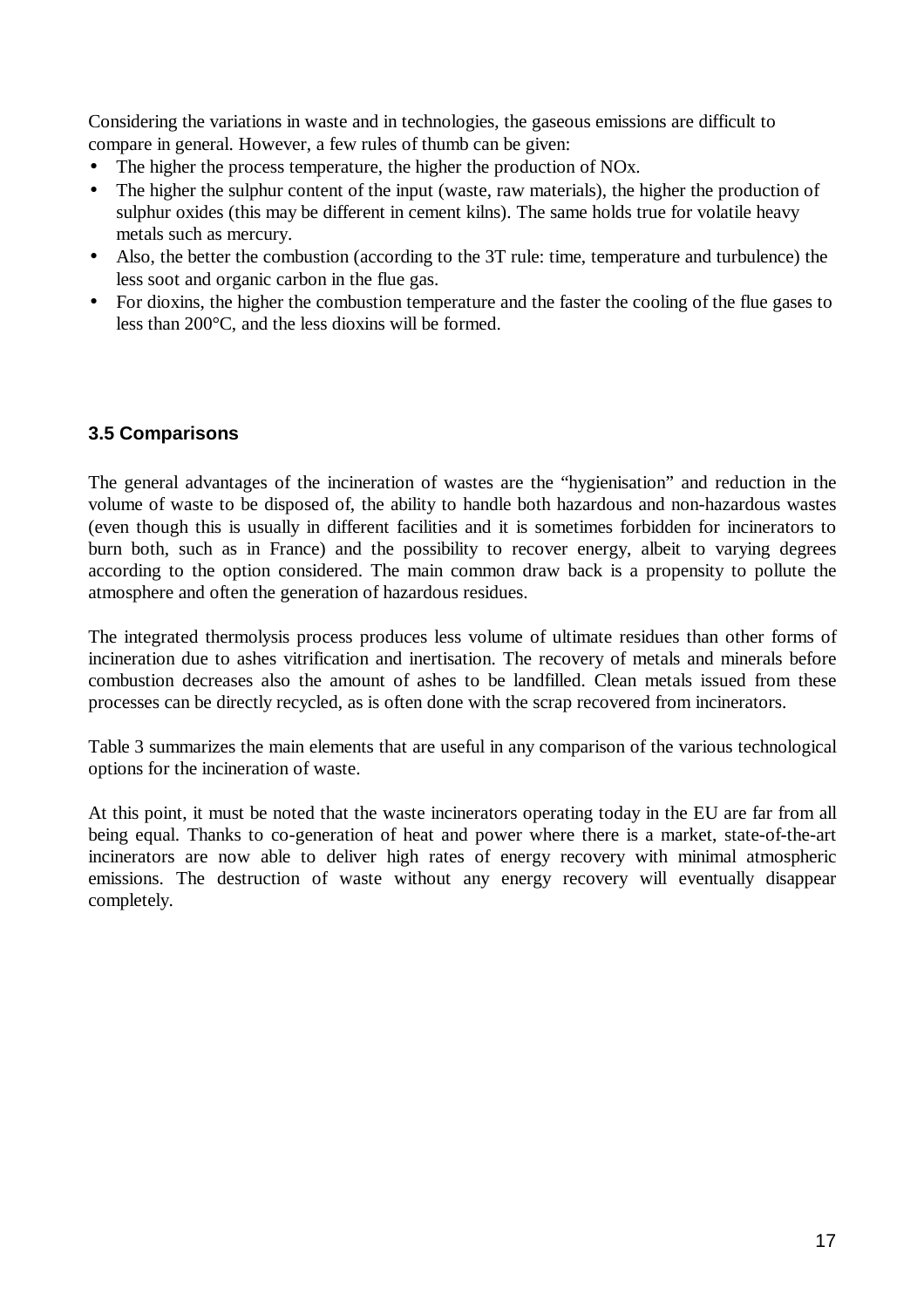## **Table 3: Relative merits of dedicated waste incineration, co-incineration, thermolysis, fuel fired electricity production and cement production.**

| Technique        | Advantages                                     | <b>Costs and Disadvantages</b>                                         |
|------------------|------------------------------------------------|------------------------------------------------------------------------|
| <b>Dedicated</b> | Rapid inertisation of waste<br>$\bullet$       | Problems to operate below capacity for grate furnaces<br>$\bullet$     |
| waste            | Reduction of volume by up to 90%<br>$\bullet$  | Ashes, slags and flue-gas residues to be disposed of,<br>$\bullet$     |
| incineration     | No need for pre-treatment<br>$\bullet$         | often as hazardous waste, usually by landfilling                       |
|                  | Can be located near large waste                | In the case of energy recovery, the average electricity<br>$\bullet$   |
|                  | generation centers, and therefore              | production efficiency is only about half of what is achieved           |
|                  | reduce transport needs compared to             | in fuel or coal power plants (in the order of 20% instead of           |
|                  | landfills and facilitate the possibility of    | 40%). New plants are better (30%) and total efficiency can             |
|                  | district heating                               | be boosted to about 75% in combined heat and power                     |
|                  | Unlike landfills, do not produce               | systems, but the applicability of these systems remains                |
|                  | methane                                        | limited.                                                               |
|                  | Recovery of ferrous and non-ferrous            | High investment and operating costs and long lead<br>$\bullet$         |
|                  | metal scrap in many incinerators               | times before an incinerator becomes operational.                       |
|                  | Recovery of energy in most<br>$\bullet$        | Once installed, creates a high inertia in waste<br>$\bullet$           |
|                  | incinerators. In these cases, waste            | management decisions because of the high investment                    |
|                  | replaces fossil fuels.                         | costs involved and the need for long-term waste supply                 |
|                  | Long-term security for waste                   | contracts to fill the capacity.                                        |
|                  | handling                                       |                                                                        |
|                  | Low sensitivity to input variability           |                                                                        |
| Thermolysis      | Reportedly more flexible than<br>$\bullet$     | Further technology development needed<br>$\bullet$                     |
|                  | traditional incineration                       | Today, problematic mineral residues, especially for char<br>$\bullet$  |
|                  | Recovery of gas, char and metals               | in non-integrated thermolysis                                          |
|                  | Char can be stored                             | Not very well suited to large tonnages (>200 000 t/yr)<br>$\bullet$    |
|                  | Reportedly, small capacity overall             | Non-integrated thermolysis requires a third party for the<br>$\bullet$ |
|                  | cheaper (<75000 t/yr)                          | recovery of the coke.                                                  |
|                  |                                                | Liquid effluents in non-integrated thermolysis<br>$\bullet$            |
| Steam (and       | Waste replaces non renewable fuel<br>$\bullet$ | Waste needs to be pre-treated<br>$\bullet$                             |
| electricity)     | Takes advantage of investments                 | Process requirements need to be respected<br>$\bullet$                 |
| production       | made anyway for other purposes                 | Commitment to dispose of waste essentially<br>$\bullet$                |
|                  |                                                | commercial, no long-term guarantee                                     |
| Cement           | Waste replaces non renewable fuels             | Not all wastes can be used, except if a thermolysis pre-<br>∣∙         |
| production       | and/or clinker raw materials                   | treatment is done                                                      |
|                  | Strong organics destruction capacity           | Waste needs to be prepared to specifications<br>∣∙                     |
|                  | Little residue to dispose of because           | Release of volatile heavy metals (e.g. Hg, Tl, Cd)<br>$\bullet$        |
|                  | the mineral fraction is used as raw            | Product specifications and process requirements need<br>$\bullet$      |
|                  | material in the cement                         | to be respected                                                        |
|                  | Can handle waste with no calorific             | Different requirements for wet and dry processes.<br>$\bullet$         |
|                  | value as raw material                          | Commitment to dispose of waste essentially<br>$\bullet$                |
|                  | Can be allowed to handle hazardous             | commercial, no long-term guarantee                                     |
|                  | and non hazardous wastes                       |                                                                        |
|                  | Takes advantage of investments                 |                                                                        |
|                  | made anyway for other purposes                 |                                                                        |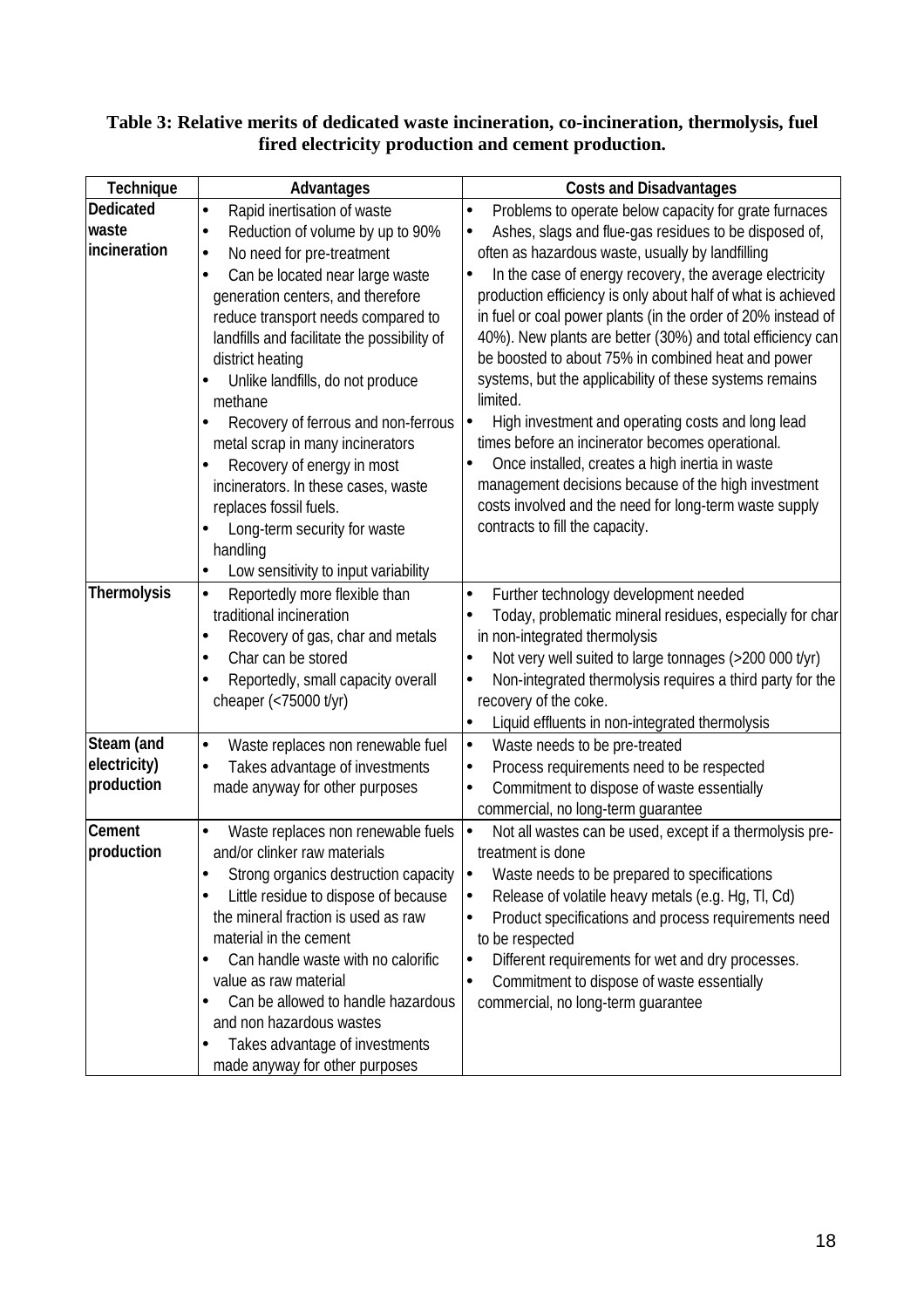# **4. Issues**

## **4.1 Environment and health issues**

#### **4.1.1 Dioxins and furans**

One of the most burning public issues around the incineration of wastes is that of the possible production and release of polychlorinated di-benzo dioxins and polychlorinated di-benzo furans (noted dioxins and furans, or D/F below) by waste incinerators and other combustion installations. The reason for this state of affairs is that dioxins and furans at high doses have been identified as bioaccumulative cancer-causing agents in some mammals.

Up until the mid-1990's, in the European Union, the main sources of dioxins and furans have been steel furnaces and waste incinerators. Today, due to improved technology and the increasing use of flue gas cleaning systems, the contribution of incinerators to the release of D/F has decreased, and still is decreasing significantly across the EU. National differences remain, mainly due to the existence of older installations.

Dioxins and furans released by the incineration of waste can have three types of origin. First, they may come from D/F already present in the waste which escaped destruction due to insufficient incineration temperatures (<800°C). This is now rare. Second, D/F may be formed at temperatures of 500 to 700°C in the gas phase if organic molecules and chlorine donors (such as NaCl, PVC, HCl) are present. Thirdly, D/F can be formed by a variety of solid phase mechanisms at less than 500°C on particles flowing through the incinerator (e.g. soot). Certain metals can catalyze the formation of D/F at these low temperatures (e.g. in particular Cu at 400°C). For example, fly ash in its cooling phase can provide an ideal ground for the formation of D/F.

Therefore, the important parameters controlling the formation of D/F are the combustion conditions, the rate of cooling after combustion and content of sulfur or metals (in particular copper) in the feed waste. Studies<sup>20</sup> have shown that good combustion conditions and a fast cooling before the particulate filter kept the amount of D/F released down. Soot is favorable to their formation and a lot of D/F is associated to particles. There does not appear to be a relationship between the amount of chlorine present in the feed and the amount of D/F emitted. Sulfur dioxide appears to contribute to suppress the formation of D/F as shown by co-combustion tests with high sulfur coal.

D/F remain difficult (and expensive) to monitor. Therefore, enforcement of the related legislation is difficult. No real time monitoring exists so far and the available analytical methods show a limited reliability and comparability. As a result, the best strategy to follow in order to monitor likely D/F emissions is the monitoring of combustion conditions. In any case, today, D/F emissions can be reliably reduced to less than  $0.1 \text{ ng/Nm}^3$  at low cost.

Recently, analytical results for dioxins in the meat of French cows were used to scare the public and put pressure on the authorities to enforce the emission standards required for incinerators. Three non-compliant facilities were closed. Similar events had happened in the Netherlands and Germany

 $\overline{a}$  $^{20}$  See Gullet, B., and Seeker, R., Chlorinated dioxin and furan formation, control and monitoring, Presentation at the ICCR meeting, Research Triangle Park, USA, September 17, 1997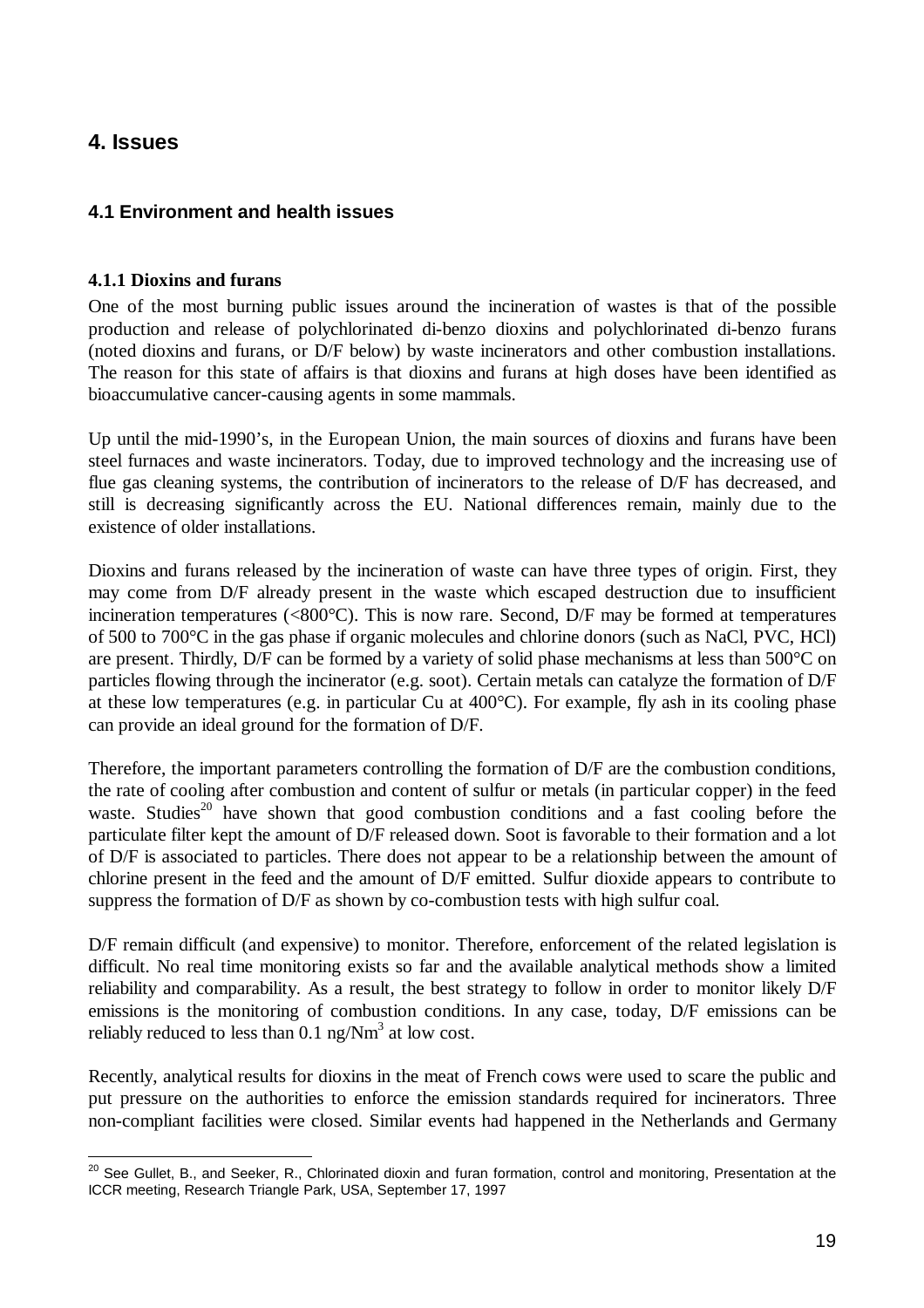more than a decade ago. However, today, state-of-the-art incinerators and co-incineration facilities are D/F sinks. In spite of the difficulty to quantify harm to human health $^{21}$  and the uncertainty in the data, adverse effects from D/F have been reported. A community-wide approach would significantly contribute to definitely solving the issue.

#### **4.1.2 Heavy metals and salts**

As we have seen in section 3.6, heavy metals cannot be destroyed, even by combustion but they end up in the residues. Their volatility and leachability are influenced by the conditions of incineration and some tend to escape through the smokestack. In order to avoid adverse effects on human health and the environment, two options are available. The first and preferrable option, is to remove them as far as possible from the waste before incineration. Because the scope for this first option is limited, the second option is therefore to decrease their bioavailability. When waste is thermally treated, the only possibility is to transform the metals into a solid, non leachable form. This means that (a) atmospheric emissions must be decreased as much as possible by capture from the flue gas and (b) that the metals in the solid phase (ashes, slag, … ) are in a stable chemical state (which they should normally be). While it would be interesting to recover the metals in a metallic form for recycling, recent technological developments in this direction<sup>22</sup> still fall short of a widespread solution to this problem.

Heavy metals can be grouped into various classes, each with its specific issues. Metals such as cadmium (Cd), chromium (Cr), mercury (Hg) or lead (Pb) can be highly toxic. However, while Cd and Cr recovery can be interesting in metallurgy, uses for Hg and Pb are decreasing fast. For Hg, uses in thermometers and batteries are disappearing and will hopefully result in lower concentrations in waste in the long-term. For Pb, uses in pipes and gasoline are ending while use in accumulators is likely to decrease dramatically in the next few years thanks to emerging battery technologies.

Copper (Cu) and nickel (Ni) tend to be less toxic than Cd, Hg or Pb, but they are potent catalysts and contribute to a complex organic chemistry in the flue gases of combustion plants. In particular, they can contribute to the post-formation of dioxins in the flue gases. In terms of recovery, Cu is undesirable in steel making but, along with Ni, it is potentially worth being recovered for use in the non-ferrous metals industry.

Iron (Fe) and aluminium (Al) are less toxic and can also act as catalysts. However, they are essential elements for cement making and get captured in the clinker, contributing as raw material. In general, studies have shown that leaching of metals from cement mortar is very limited and does not appear to be a cause of concern during service life, but some controversy goes on.

This list is far from being exhaustive but illustrates the diversity of issues raised by the various metals present in wastes (and other materials such as coal, minerals, etc) and the possibilities to match specific wastes with certain combustion facilities for an optimum result (e.g. high Ni waste to blast furnaces, high Fe and Al to cement kilns,… ). Metals are present in a relatively high concentrations in ashes and slags, but this is insufficient to make them attractive for metal recovery

l <sup>21</sup> Rabl, A., Spadaro, J. and McGavran, P., D., Effets sur la santé de la pollution atmosphérique due aux incinérateurs: une perspective, Ecole des Mines de Paris, Novembre 1997

<sup>&</sup>lt;sup>22</sup> CT Fluapur Process, CT Environment Ltd, Switzerland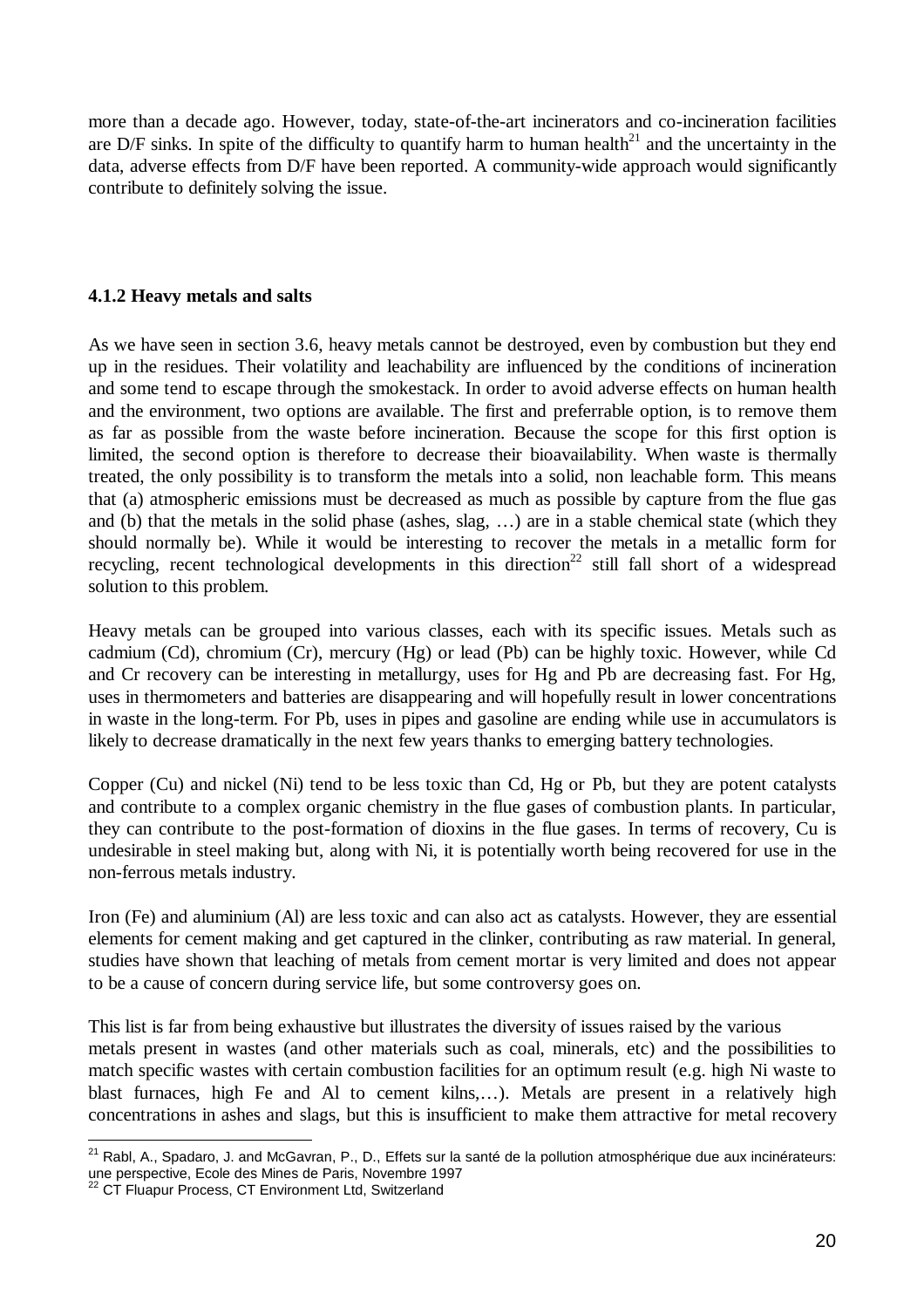because they are often in undesirable chemical forms and because they are mixed. A lot of research is currently being carried out to improve the recoverability of the metals and other minerals.

## **4.1.3 CO2 emissions and global warming**

Obviously, incinerating waste generates  $CO<sub>2</sub>$ . However, the source of this  $CO<sub>2</sub>$  is both renewable (from paper, wood, vegetable residues and other biological material) and non renewable (mostly from plastics). The debate is therefore open on determining to what extent the incineration of waste contributes to the greenhouse effect. In the general production of  $CO<sub>2</sub>$  by our economies, the amount is likely to be negligible. This debate has opened a discussion to determine to what extent energy produced from waste can be called renewable energy and can be used to achieve  $CO<sub>2</sub>$  reduction objectives.

Several perspectives can be taken here. First, **the landfill versus incineration perspective**. If the waste that is burned was sent to landfills, it would produce methane, a much more potent greenhouse gas than CO2. Most landfills do not collect methane and those that do only achieve low rates of recovery (typically  $\langle 30\% \rangle$ ). As a result, a British study<sup>23</sup> has shown that contribution to global warming from incinerated waste is lower than that from the same amount of landfilled waste.

Second, the relative energy recovery perspective. Here, one can compare the amount of  $CO<sub>2</sub>$ emitted by producing 1 kWh of electricity using waste to that emitted by producing the same kWh in "classic" power plants. In this perspective, the incineration of waste is usually at a disadvantage because of the generally low efficiency of its electricity production. This disadvantage decreases, or can even in some cases disappear completely<sup>24</sup> if combined heat and power production, like in the city of Copenhagen but also possible for power plants, is considered. So far, district heating from incinerators is not very widespread across the EU, in part because low public acceptance tends to "exile" waste incinerators to sites far from urban centers where the heat could be used, but this can be addressed (see section 4.3). When wastes are burned in co-incineration, they also replace fossil fuels, with the corresponding benefits.

Third, the intrinsic perspective. If one considers that  $CO<sub>2</sub>$  from biomass does not lead to a net generation of  $CO<sub>2</sub>$ , the only net contribution from the incineration of waste is from its non renewable fraction (synthetic chemicals and plastics), but this replaces the use of other fossil fuels. The large fraction of biological material in wastes and the fact that waste generation cannot be stopped (i.e. waste can be seen as a "renewable" resource) leads some people to call energy from waste "renewable energy".

Another point that can be raised is the saving in transport and processing energy that can be made if wastes are used for energy recovery locally versus fossil fuels that must be brought in from far away and manufactured. In any case, continuous efforts must be made to increase the efficiency of energy recovery in all the processes using wastes.  $CO<sub>2</sub>$  is not a major issue in waste incineration.

 $\overline{a}$ 

<sup>&</sup>lt;sup>23</sup> UK Royal Commission on Environmental Pollution, May 1993

 $24$  Mr F. Martinez de Hurtado Gil, Spanish Environment Ministry, 20 January 1999,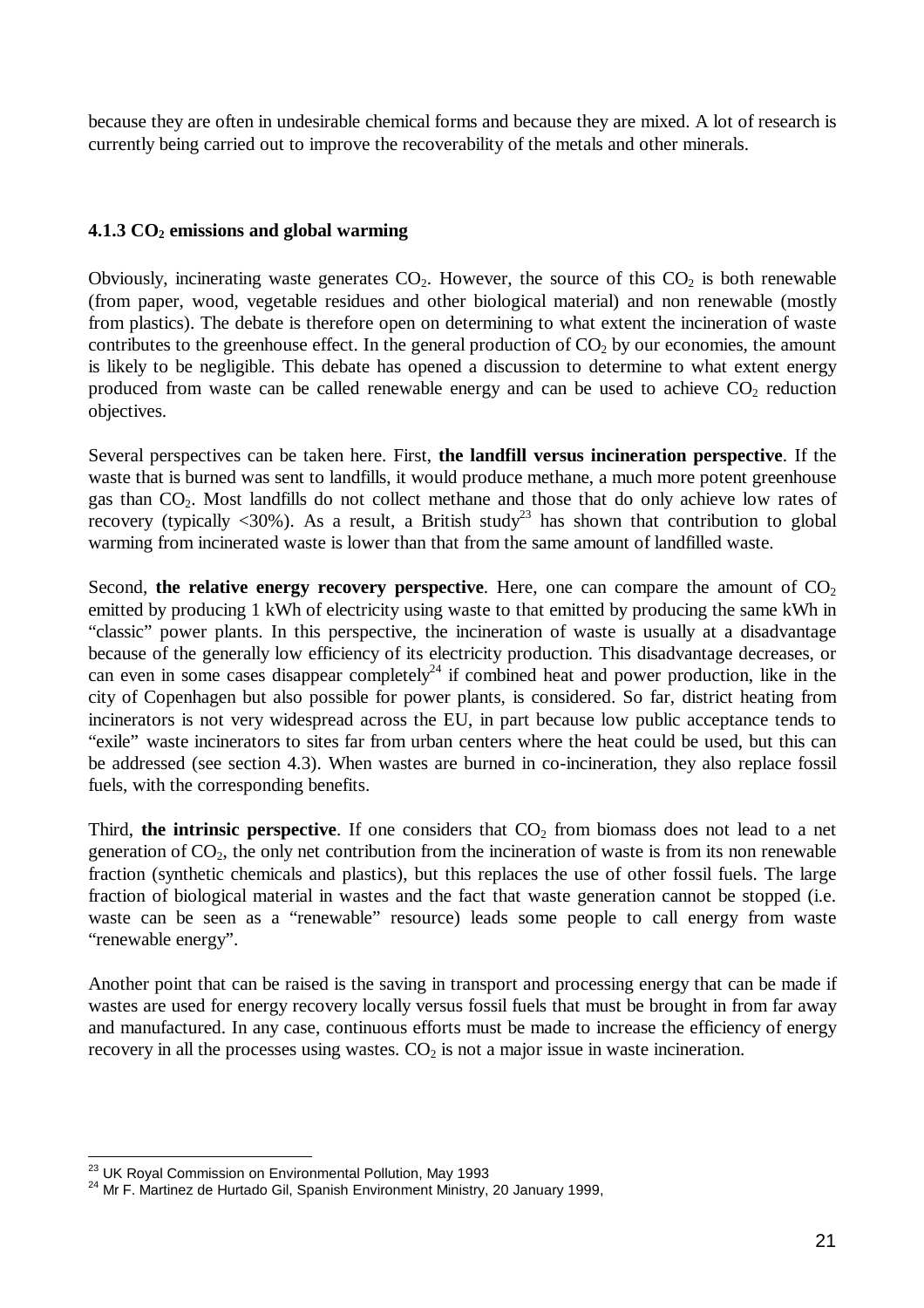#### **4.1.4 NOx, SOx, other emissions and emission control**

Combustion conditions influence the type of emissions produced. For example, high temperature combustion (>1400°C) increases the emission of thermal NOx from atmospheric nitrogen. The presence of chlorine or sulphur in the waste will cause the emission of HCl and SOx, but in cement plants equipped with a cyclone pre-heater kiln, they will be to a large extent neutralized by the basic raw materials. NOx, SOx and HCl contribute to the acidification of rain.

In view of the environmental and health concerns raised by all the emissions from combustion installations, European and national environmental regulations have set emission limit standards. The immediate response of the operators of combustion installations was to apply end-of-pipe flue gas treatment systems to reduce specific emissions: dust,  $SO_2$ , etc... The array of technologies implemented is large: post-combustion chambers, dry and wet scrubbers, electrostatic precipitators, cyclones, activated carbon filters, bag filters, etc… These processes use energy to transfer the airborne pollution to a solid phase. The wet scrubbers transfer the contaminants to a water phase that needs further treatment. All flue gas treatments impact negatively on the energy balance of the systems that burn waste.

## **4.1.5 Blending**

The pre-treatment of waste includes sorting, classification and blending. Blending is the mixing of wastes of various characteristics to decrease the variability of the waste stream to be burned and meet pre-determined specifications. In other words, blending makes waste more suitable for the process to which it is destined. This is why blending is often performed before co-incineration. For traditional fuel production, the blending of coal is a common operation.

In the European legislation, blending is mentioned in the framework directive on waste (75/442/EEC) as a disposal operation. For hazardous wastes, in order to avoid that highly hazardous wastes be "blended away" and escape more appropriate treatment, blending is prohibited, both with other hazardous wastes and with non-hazardous wastes, but the possibility for derogations remains open. However, care must be taken that in such cases, the problematic waste stream should be appraised and the various treatment alternatives evaluated beforehand. This waste should then be sent to the best available treatment option.

Blending is a highly controversial activity because in a number of cases it has been used as a way to dilute highly contaminated waste streams and process them through less stringent environmental requirements. Blending also decreases the traceability of waste streams, and as such is criticized by those who plead for maintaining different directives for hazardous and non-hazardous wastes (see section 4.4.2). Of course, as almost anything, blending can be used both appropriately and unduly.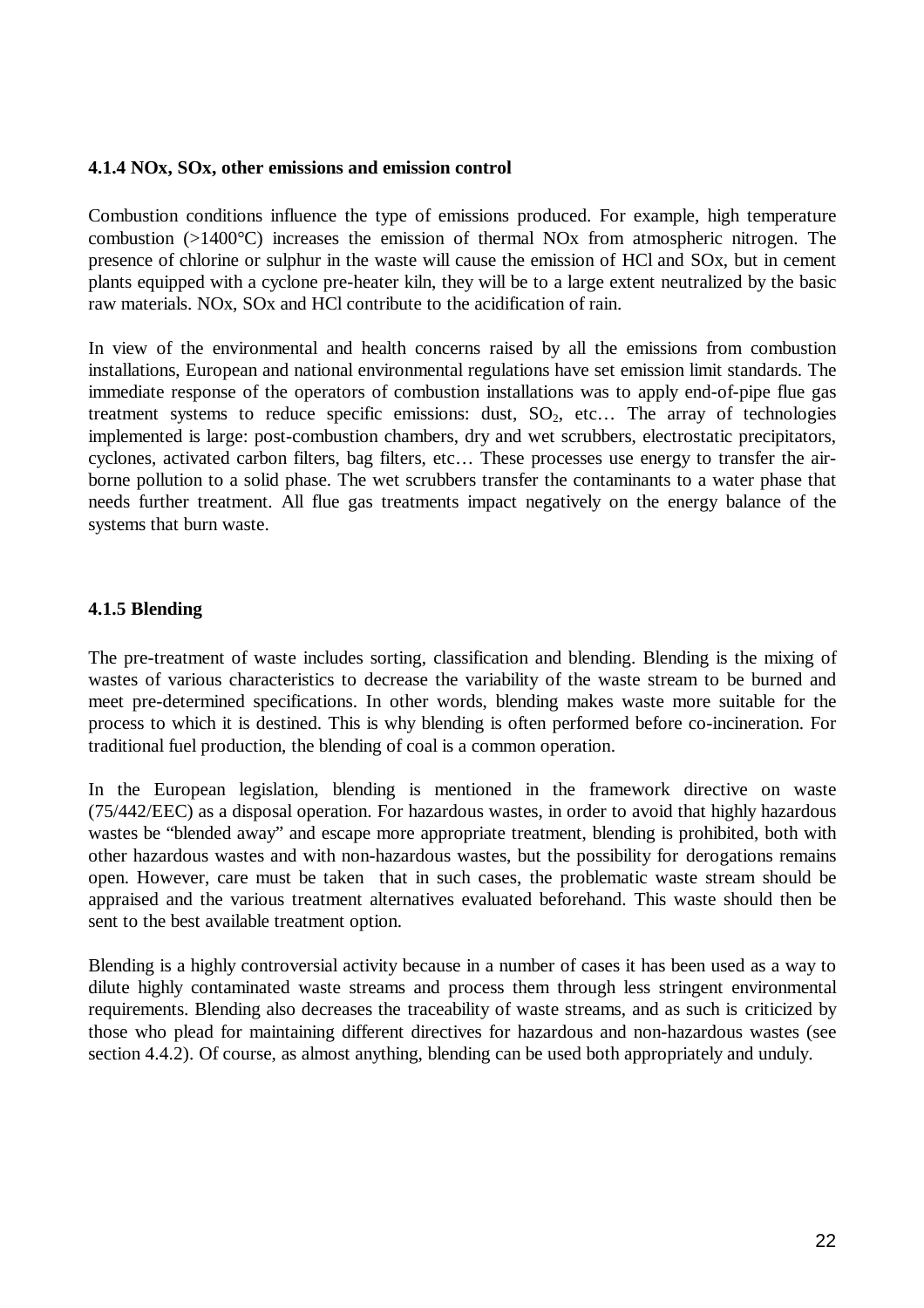## **4.2 Economic issues**

#### **4.2.1 The cost of incineration**

The cost of incineration is an ill-defined concept. Large variations between countries and facilities exist depending on the size of the facility, its age, the environmental standards applied, the technology used, income from sales of energy or recyclable materials, etc… However, European harmonization is at work and differences should keep decreasing over the next 10 to 20 years.

The trend towards ever stricter emission controls has led to significant increases in the cost of incineration. Certain industrial actors<sup>25</sup> judge some cost increases excessive in relation to the environmental benefits obtained. However, the cost of incineration seem to be getting close to its maximum<sup>26</sup>, and in some cases there even seems to be scope for decrease. In recent state-of-the-art facilities of some northern European countries, the lion's share of investment goes to flue gas cleaning: typically 1/3 for furnace and boiler and 2/3 for flue gas cleaning (e.g. a minimum of 40% in the Netherlands<sup>27</sup>). Reportedly, this is not the case in countries such as the UK, France or Spain, where the current cost of state-of-the-art flue gas cleaning seems to reach only about 20% of the cost of the furnace<sup>28</sup>. This could be due to differences in the technology used, the newer systems becoming ever cheaper for the same efficiency.

So far, income from sales of energy or recovered materials has remained limited, even if countries like the UK or Italy subsidise electricity from waste. This means that large amounts of money are still needed to finance the building and operation of waste incinerators. For industrial wastes, industries generally cover the entire cost of treatment and disposal of their wastes. Interestingly, increases in the cost of incineration does not always result in an increase in the price of waste incineration services<sup>29</sup>. For example, underused dedicated waste incinerators in Germany reportedly practice very aggressive pricing policies, sometimes with the help of regional authorities. One must also note that end-of-pipe environmental solutions always lead to a decrease in the efficiency of potential energy recovery.

According to some sources<sup>30</sup>, the use of non-integrated thermolysis followed by the combustion of the char (and eventually the gas) as fuel in cement kilns could sometimes be cheaper than incineration in dedicated incinerators.

In terms of the viability of an incineration scheme, another important parameter is the relative cost of alternative waste treatment and disposal options. Figure 1 presents a few cost estimates for municipal waste incineration in the EU.

 $\overline{a}$ 

<sup>&</sup>lt;sup>25</sup> Mr M. Frankenhaeuser, Borealis, January 1999

<sup>&</sup>lt;sup>26</sup> Press information from Juniper consultancy, UK, December 1998.

<sup>27</sup> From Mr. W. Seddon-Brown, PODS, January 13, 1999. <sup>28</sup> Mr G. Loram, UK, and Mr H. de Chefdebien, Vice-President of SNIDE, F, February 1999.

<sup>&</sup>lt;sup>29</sup> Ms I. Conche, TERIS, F, January 21, 1999

<sup>&</sup>lt;sup>30</sup> Prof. A. Fontana and Dr G. Jung, ULB, B, 25 January 1999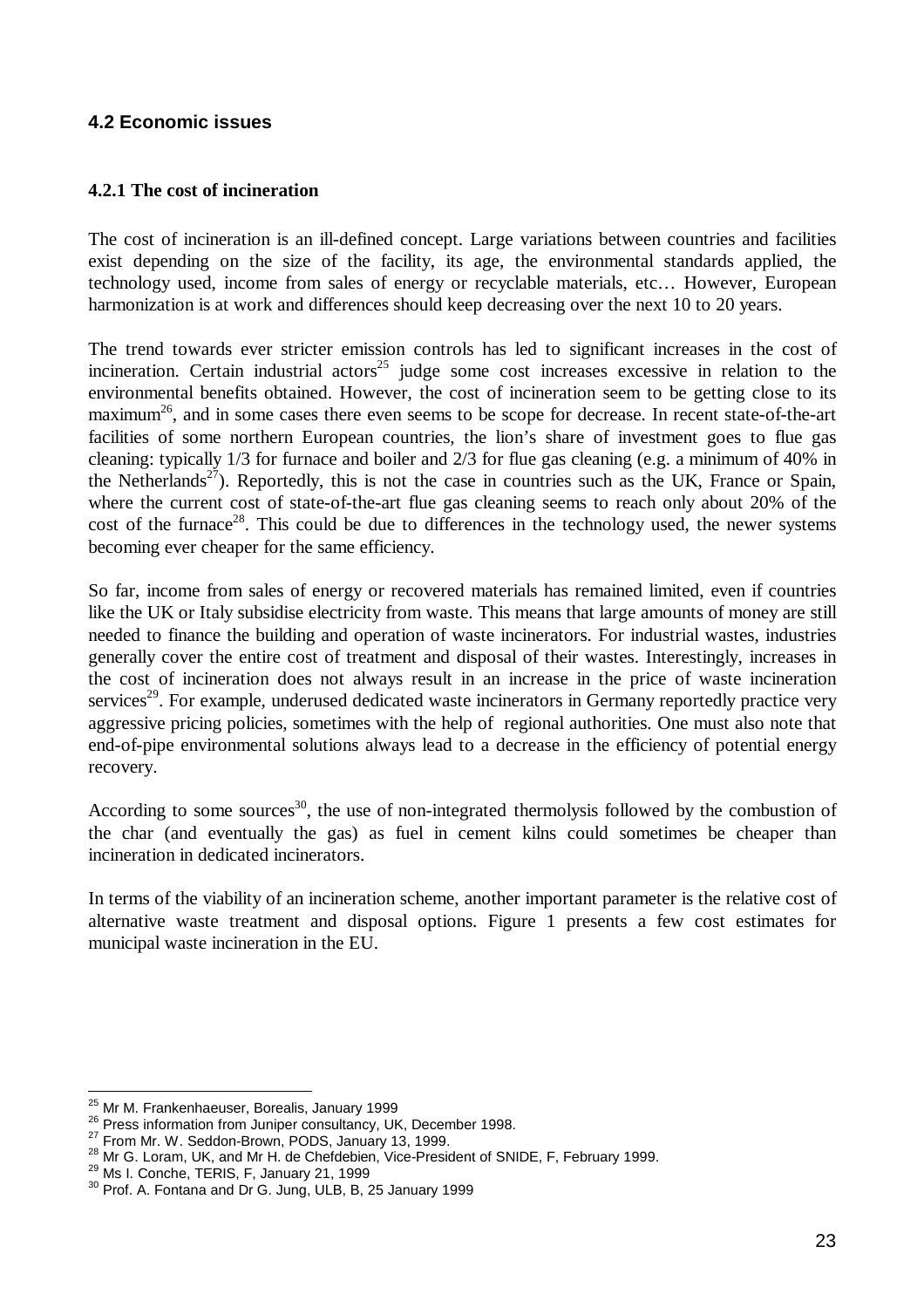**Figure 1: Actual average cost of incineration for municipal solid waste in selected European countries** (€/tonne, source Juniper Consultancy Ltd, UK, 1998)



For some countries, the data presented in Figure 1 do not show the cost of MSW incineration in a state-of-the-art facility. For example, the current cost of incineration in a state-of-the-art facility in France is reported to be in the order of 70  $\in$ /tonne<sup>31</sup>.

#### **4.2.2 Economic relevance of waste reduction**

In view of the large costs associated to waste management in general and to waste incineration in particular, the reduction of the amounts of waste generated delivers immediate economic benefits, without speaking about the associated environmental benefits. Of course, the higher the price people have to pay to get rid of their wastes, the more incentive they have not to generate them. All the actors agree on this point. However, two main factors contribute to limit progress towards reducing waste generation. The first is thermodynamics: zero waste processes cannot exist (entropy is always increasing). Therefore, human activity will always generate waste.

The second is regulatory. While it is relatively easy to set targets for recycling rates or for emission limits applicable to designated facilities, it is not so easy to design and legislate controllable waste reduction objectives. This is because there is a multitude of factors controlling potential waste reduction, and they are dispersed at all levels of economic and social life. Nice extra wrappings added in the shops or at home for Christmas gifts are clearly unnecessary packaging. Can they easily be legislated away?

A third factor may also come into play. A number of economic actors involved in waste management do not have any interest in seeing the amounts of waste (following the broad European legal definition) generated decrease because the amount of waste, scrap, residues and other waste-derived materials they handle could decrease and their profits suffer. One case in point is the existing waste incinerators. Their economic health lies for a large part in the amount of material they process because they get paid per tonne processed. Reducing waste would reduce the amount of material they process. One only has to see how some waste incinerators which have become oversized in

 $\overline{a}$ <sup>31</sup> Mr H. de Chefdebien, Vice-President of SNIDE, F, February 26, 1999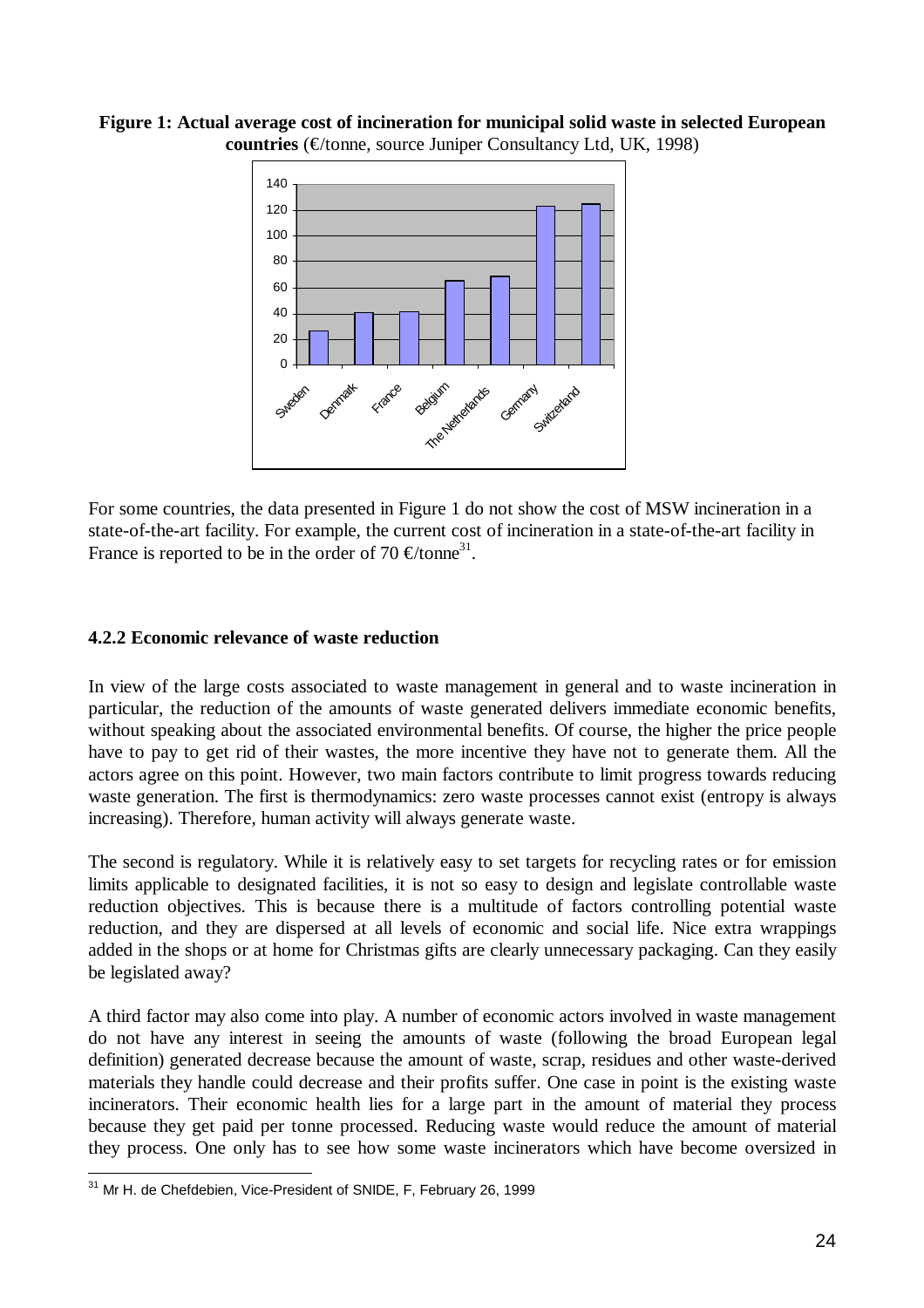Germany because of mandatory separation of waste at source for recycling are struggling for survival. This is reportedly compounded by the future entry into force of regulations excluding most organic wastes from landfills. In some cases, this seems to have led landfill operators to lower their prices and catch as much waste as possible (away from incinerators) to maximize profit before the restrictions<sup>32</sup>. However, in many places such as France or Spain, incineration capacity is perceived by the actors to be still largely insufficient $^{33}$ .

This explains why so far, most progress in this area has come from process and product optimisation and the implementation of cleaner technologies in Industry. The implementation of "Best Available Techniques" (BAT) following the introduction of the European IPPC directive (99/61/EC) is expected to contribute to a reduction of industrial waste generation on the long-term, but probably to a smaller extent than regulatory restrictions on landfilling and the general increase in the cost of waste management.

## **4.2.3 Commercial competition**

In the cases where there is commercial competition for a given waste between waste incinerators and industrial players practicing co-incineration, the latter often benefit from an economic advantage. While the dedicated waste incinerator only has costs and needs to be paid for its service, the industries involved in co-incineration are replacing an existing fuel cost by waste, for which they are often paid. The higher the price of fossil fuels, the larger this advantage. Indeed, they need to build and operate proper waste handling facilities that have a cost, but they can generally undercut the price asked by the incinerators for eliminating the waste. Co-incineration plants have already made their investments and they have a flexibility in operation which allows them to continue to operate even if waste should not be available. They also usually benefit from a high energy recovery efficiency.

Some industrial facilities also operate less expensive pollution control devices than waste incinerators. As a result, they tend to set their prices relatively to the prices practiced by the dedicated waste incinerators in order to maximize profit. Nevertheless, because of technical limitations (in particular chlorine content) and limited capacity, they cannot take all the available waste. It is difficult to know which fraction of the waste would be technically unsuitable for coincineration, but, considering the robustness of the cement manufacturing process and the possibilities of pre-treatment, it is likely to be small. In any case, the pursuit of profit in waste management should under no circumstances lead to compromises on the environmental profile of waste treatment.

An emerging factor can contribute to offset this situation. In a competitive market, in order to provide maximum convenience for their clients, and to capture as much of the waste as possible, the actors involved in waste combustion can become involved in waste management at large and offer one-stop solutions to their clients. This way, they have an economic incentive to develop recycling and recovery activities that generate income from the sale of the products obtained (e.g. energy, basic raw materials, recycled solvents). However, electricity recovered from waste in the EU appears to be often paid less than that produced by the traditional power plants<sup>34</sup>. In the UK and Italy, on the other hand, electricity from waste incinerators is paid well above market rates.

l  $32$  Mr F. Martinez de Hurtado Gil, Spanish Environment Ministry, 20 January 1999,

<sup>&</sup>lt;sup>33</sup> Mr H. de Chefdebien, Vice-President of SNIDE, France, January 22, 1999,

<sup>&</sup>lt;sup>34</sup> Press information from Juniper Consultancy, UK, December 1998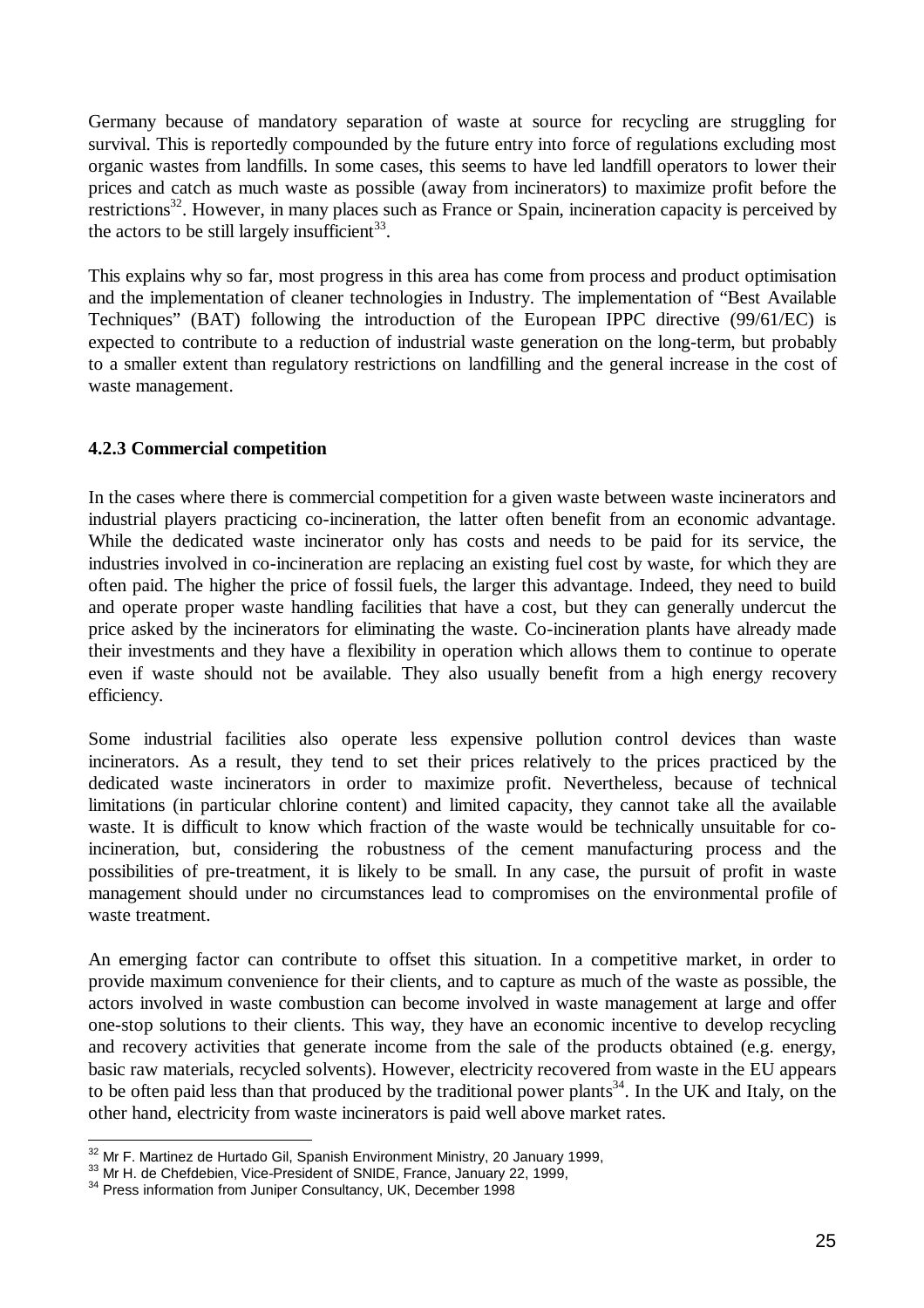Under such circumstances, a dedicated waste management company may prepare waste streams meeting certain specifications and sell them for co-incineration. In parallel, a company involved in co-incineration may send pre-treated fractions, undesirable for its own process, to a waste management company. Such examples already exist in Europe and use market mechanisms to optimize globally the management of waste.

However, national institutional structures can be a major barrier to this sort of developments, in particular if responsibilities for waste management remain fragmented in the hands of municipalities. The waste incinerators operated by public authorities seldom participate in this type of "multiservice" market developments because of administrative rigidities and of their dependence on a different economic logic than private or semi-private operators. In general, across Europe, markets are private for hazardous wastes and public for municipal solid wastes<sup>35</sup>. Hazardous waste treatment facilities are usually also privately owned and do not hold concessions. As a result, the hazardous waste market is significantly more liberal than the municipal solid waste market and hazardous waste treatment is not supported by public funding.

At this point, it must be said that dedicated waste incinerators offer a higher long-term guarantee for the treatment of waste than other industrial sectors for which the use of waste is "opportunistic", and usually follows economic considerations. A flexible market within a clearly regulated frame can help direct each waste towards the optimal management option.

## **4.2.4 Fairness**

In the context presented above, it is difficult to resolve the issue of fairness of competition between the various actors involved in waste management. Fairness can be evaluated in different perspectives according to the objectives pursued.

In an **environmental protection perspective**, all emissions should be reduced to their no-impact level, irrespective of their source or of the economic impact on the sources. One approach can be to set comparable emission levels for single emissions for all sectors. To be meaningful, these limits must be established in terms of fluxes of contaminants. While attractive in principle, this approach has the draw back to imply widely different costs for the reduction of emissions according to their origin. The economic efficiency of the total reduction is not taken into account. Another approach, introduced in European policy by the IPPC directive, is to look for a global reduction of all emissions at each industrial site. In this approach, there is an incentive to use the "Best Available Technique", providing the best result overall without necessarily achieving the same individual emission limit values for all. Because the IPPC approach focuses of the rate of improvement, a few critics say the IPPC approach gives an unfair advantage to those who pollute most because it is generally easier to achieve a given percentage of reduction in emissions on a dirty facility than on one which already meets stringent environmental standards (law of diminishing returns). This approach provides some degree of optimization along techno-economic lines but a safety net of emission limit values for contaminants of particular concern (e.g. mercury) can be combined with this approach. A third approach is to use tradeable emission permits, which undoubtedly allow to minimize the cost of emission reductions but raise issues about the fairness of their attribution at the start (again, an

 $\overline{a}$ <sup>35</sup> EURITS, March 4, 1999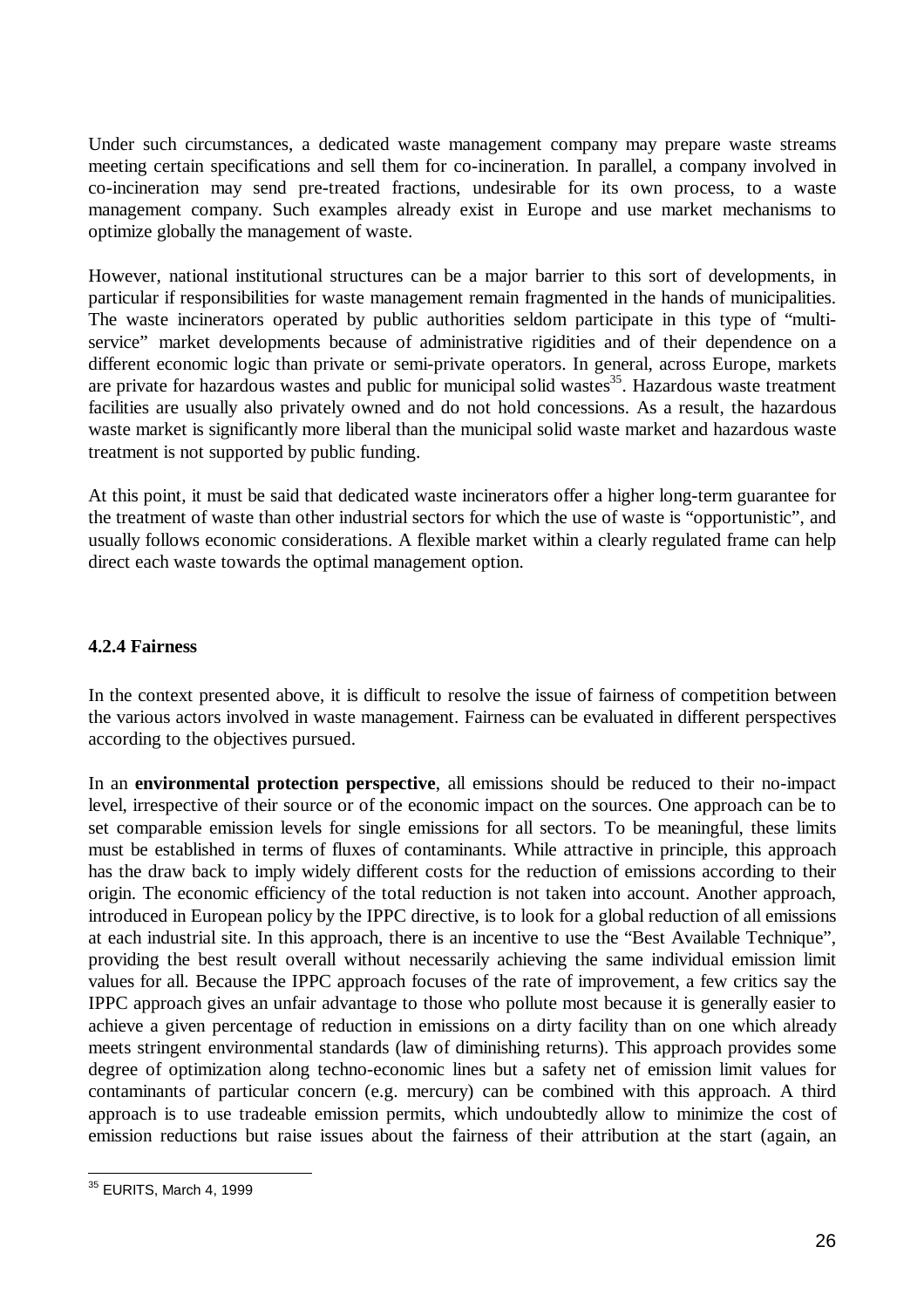"unfair"(?) advantage at the start to those who pollute most). Today, the directive on large combustion plants (not waste) allows the release of higher fluxes of the same contaminants (NOx, SOx, … ) than the directives related to the incineration of waste and the coherence of European policy can be questioned on that point.

In a **static and local economic perspective**, local employers must be preserved. Therefore, the ones will defend their incinerators, the others their cement kilns or their power plants, depending on which is where. This perspective can play at local, regional, national and European level, with different outcomes according to the level considered. These days, for example, the Asian crisis has led to a large cement production overcapacity in Asia. Current low transport costs could allow Asian cement to reach Europe at a cost well below European production cost. Increased economic pressure on European cement kilns because of tighter environmental regulations can therefore encourage multinational cement companies to close European sites.

Thirdly, the **social perspective** also has different dimensions. In the "quality of life" dimension, on the one hand, the famous "NIMBY syndrome" (NIMBY is the acronym for "not in my back-yard") translates the fact that nobody wants to bear the unavoidable nuisances inherent to waste management or other heavy industrial activities. In the "socio-economic" dimension, on the other hand, people want to benefit from the economic activities of our society (jobs at an incinerator, a power plant or a cement kiln, taxes paid by these activitis to the municipalities,… ). Again, at this point, interests will diverge according to the current position of the actors, their flexibility in terms of employment, their geographical mobility and other factors. Again here, different levels at which the issue is considered may lead to different conclusions.

In any case, the debate about the fairness of the competition between cement kilns and dedicated incinerators is currently very hot. Existing European waste legislation sets emission standards for all waste incinerators while it sets standards for co-incineration only in the case of hazardous wastes. The proposed revised legislation for the incineration of waste calls for identical emission standards for waste-related emissions for both waste incinerators and cement kilns using waste. A resolution of the dispute will likely be achieved when one of the perspectives presented above will be chosen by all the main actors concerned and applied according to the main European policy objectives.

## **4.3 Social issues**

Because the public image of the incineration of waste in the EU is by and large a reflection of the worst existing cases, acceptance for this option is still low. Recently, in Europe, projects for waste incineration facilities have often been plagued by the "NIMBY syndrome". In other words, European populations do not want to live near a waste incinerator because of the fear of toxic emissions such as dioxins. This creates difficulties to open new facilities and creates a dilemma. It may favor the survival of existing facilities to the detriment of new installations with better technology and cleaner credentials, even though recent outcries in France led to the closure of threenon-compliant waste incinerators. In the Netherlands, for example, it led to the better but expensive provisions for cleaning flue gases of dioxins and other contaminants.

The NIMBY syndrome may also translate in the "NIMEY syndrome" (NIMEY is the acronym for "not in my election year") for local elected representatives who fear for their re-election if they get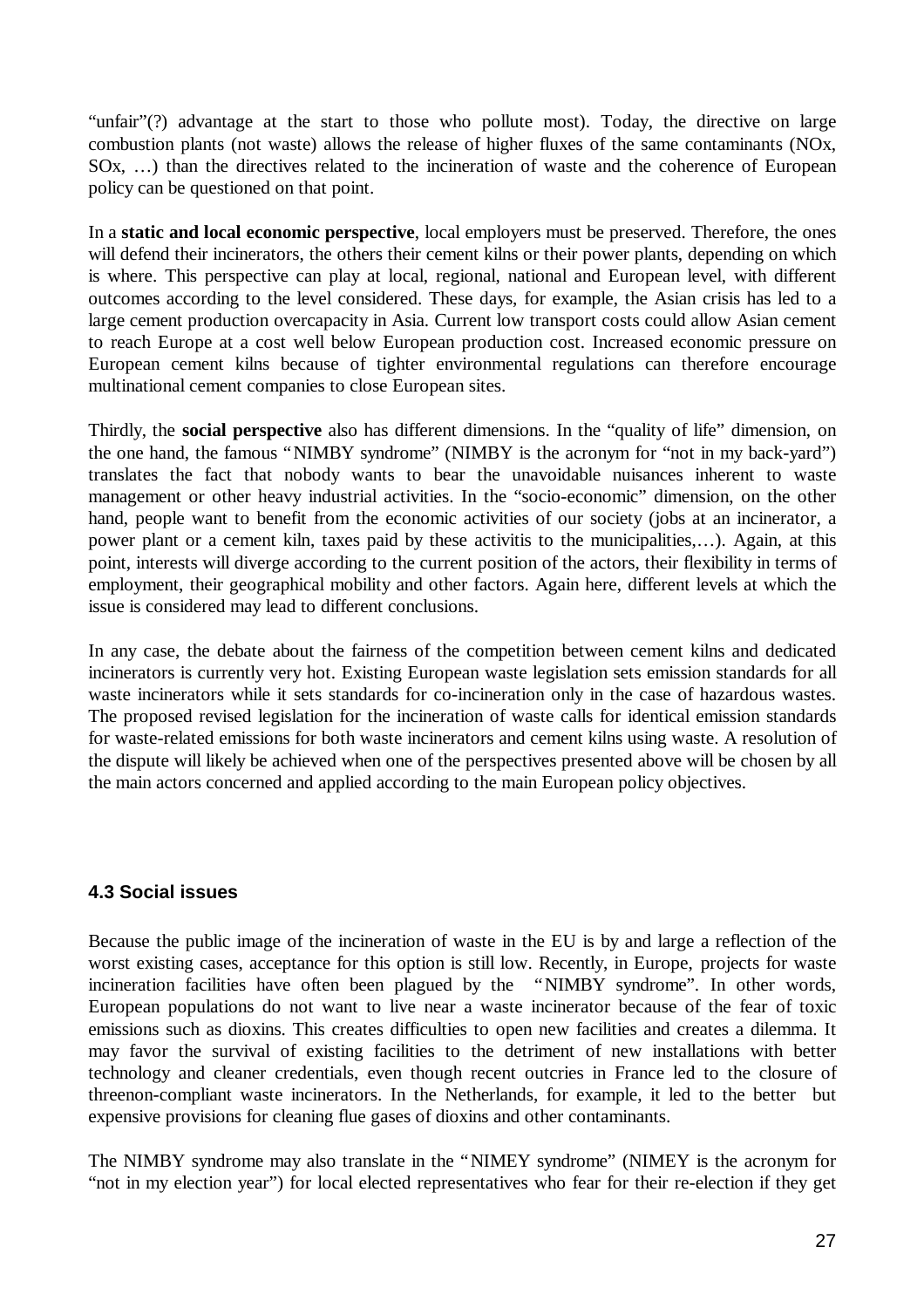involved in such controversial projects. This may result in delays to the improvement of existing situations.

The same applies to landfill sites. As a result, social pressure may create difficulties to set up waste management infrastructures. A possible positive outcome of these restrictions in the possibilities to open new waste disposal and elimination facilities is the creation of incentives for waste reduction, undoubtedly the most difficult but ultimately the best thing to do. The Dutch approach has been to prohibit the landfilling of all waste that can be recycled such as paper, textiles, rubble, tyres, white and brown goods, etc...

In these debates, it is important that the public be given its own responsibility. The life-style of the population has important consequences on the generation of waste. There, if communication is efficient, the public is more likely to accept the nuisances it causes. On a psychological point of view, it may also be easier to "sell" the installation of smaller units, closer to the citizens and less anonymous. In a community where a large waste incineration facility is installed, people may have the feeling it is mostly "other people's wastes" that are burned and acceptability may result very low.

However, locally, state-of-the-art facilities have gained public acceptance. Existing experience in local communities<sup>36</sup> shows that extensive public consultation demonstrating the existence of a coherent waste management plan dramatically increases the public acceptance of solutions, including energy from waste facilities. Of course, those who live nearby are concerned about the health impacts and the transport effects of these facilities. However, in a concrete case in the UK, public preference emerged for small strategically located facilities versus a cheaper single large mass burn energy from waste facility. In the city of Copenhagen, thanks to a combination of very strict environmental standards and a high level of transparency, the population has accepted the installation of an incinerator very close to the city center. This has delivered the combined advantages of minimising transport costs while allowing district heating, resulting in an overall excellent energy balance.

In these good cases, more efforts for communication and responsibilisation must be made. More factual information about waste management must reach the public and decision-making must take public preferences into account. Political positions in this area should be avoided as far as possible.

 $\overline{a}$ <sup>36</sup> Mr G. Tombs, UK, 23 January 1999,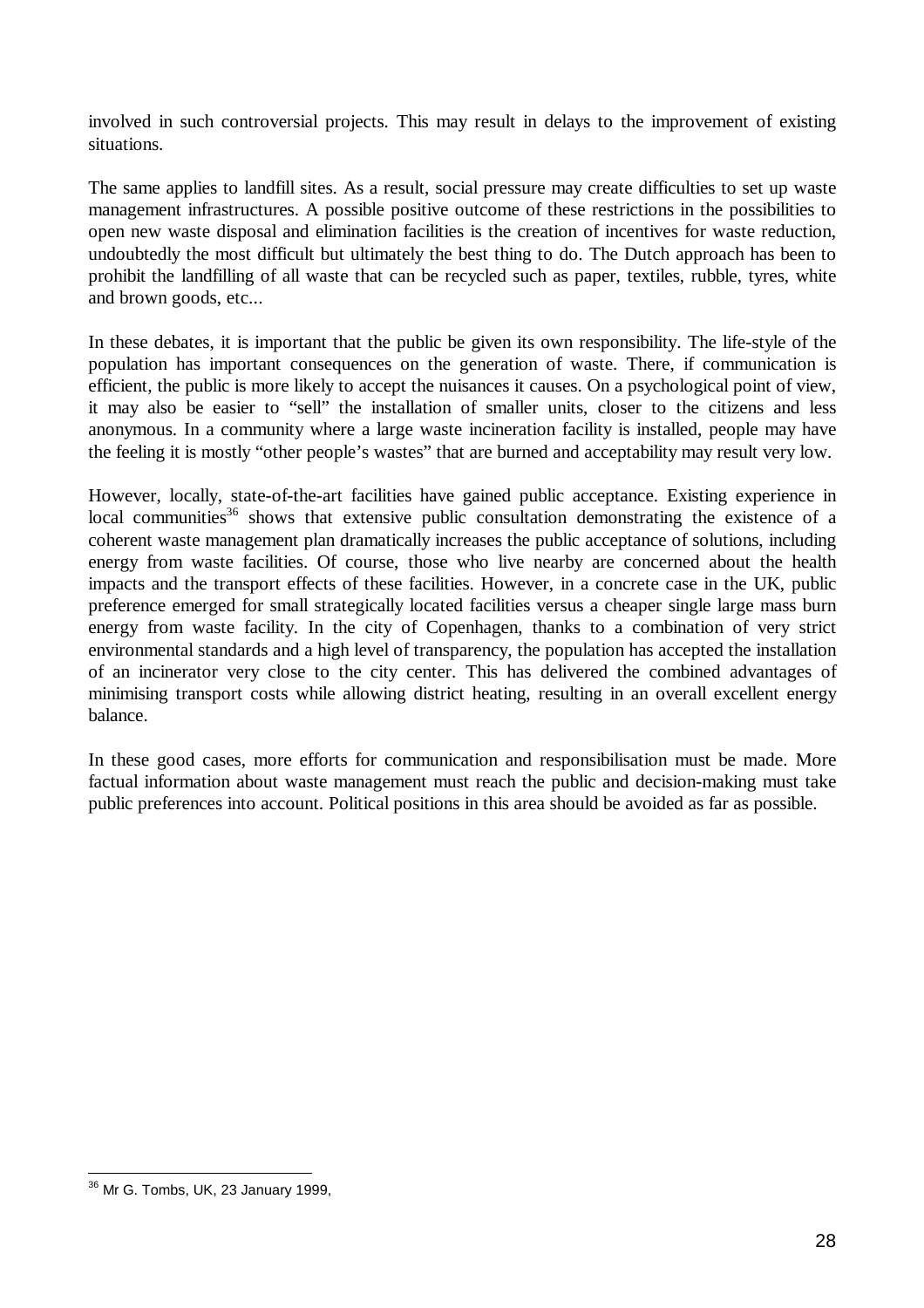## **4.4 Regulatory issues**

## **4.4.1. Definitions**

In the European waste management strategy, the incineration of waste is mostly placed at the bottom two levels of the accepted waste management hierarchy under "energy recovery" and "disposal". The cases of co-incineration may sometimes correspond in part to material recycling. The European legislation regarding the incineration of waste consists currently of three directives (Directive 89/369/EEC, 89/429/EEC and 94/67/EEC) and a new directive is proposed.

Council directives 89/369/EEC and 89/429/EEC cover the prevention of air pollution from new and existing<sup>37</sup> municipal waste incineration plants respectively. The definition of "municipal wasteincineration plant" for the purpose of these directives is given in Table 5.

In Article 2, directive 89/369/EEC gives the emission limit values for new municipal waste incineration plants (see Table 4).

|                          | Nominal capacity of plant                                 |     |     |  |  |  |
|--------------------------|-----------------------------------------------------------|-----|-----|--|--|--|
| <b>Pollutant</b>         | From 1 to 3 t/h<br>Less than $1$ t/h<br>More than $3 t/h$ |     |     |  |  |  |
| Total dust               | 200                                                       | 100 | 30  |  |  |  |
| Heavy metals             |                                                           |     |     |  |  |  |
| $*$ Pb+Cr+Cu+Mn          |                                                           |     |     |  |  |  |
| $*$ Ni+As                |                                                           |     |     |  |  |  |
| * Cd and Hg              |                                                           | 0.2 | 0.2 |  |  |  |
| Sulphur dioxide $(SO_2)$ |                                                           | 300 | 300 |  |  |  |
| Hydrofluoric acid (HF)   |                                                           |     |     |  |  |  |
| Hydrochloric acid (HCl)  | 250                                                       | 100 | 50  |  |  |  |

**Table 4: Emission limit values for new municipal waste incineration plants (directive 89/369/EEC) in mg/nm<sup>3</sup>**

 $(273K, 101.3 \text{ kPa}, 11\% \text{ O}$  or 9% CO<sub>2</sub>, dry gas)

Some derogations can be obtained for nominal capacities of less than 1 t/h. Other requirements include:

- reaching at least 850°C for 2 seconds in the presence of at least 6% oxygen for the combustion gas

- less than  $100 \text{ mg/nm}^3$  CO in the combustion gases

- less than 20 mg/nm<sup>3</sup> (as C) organic compounds in the combustion gases.

This directive also lays down monitoring requirements and minimum technical prescriptions.

 $\overline{a}$  $37$  First authorization to operate granted before December 1, 1990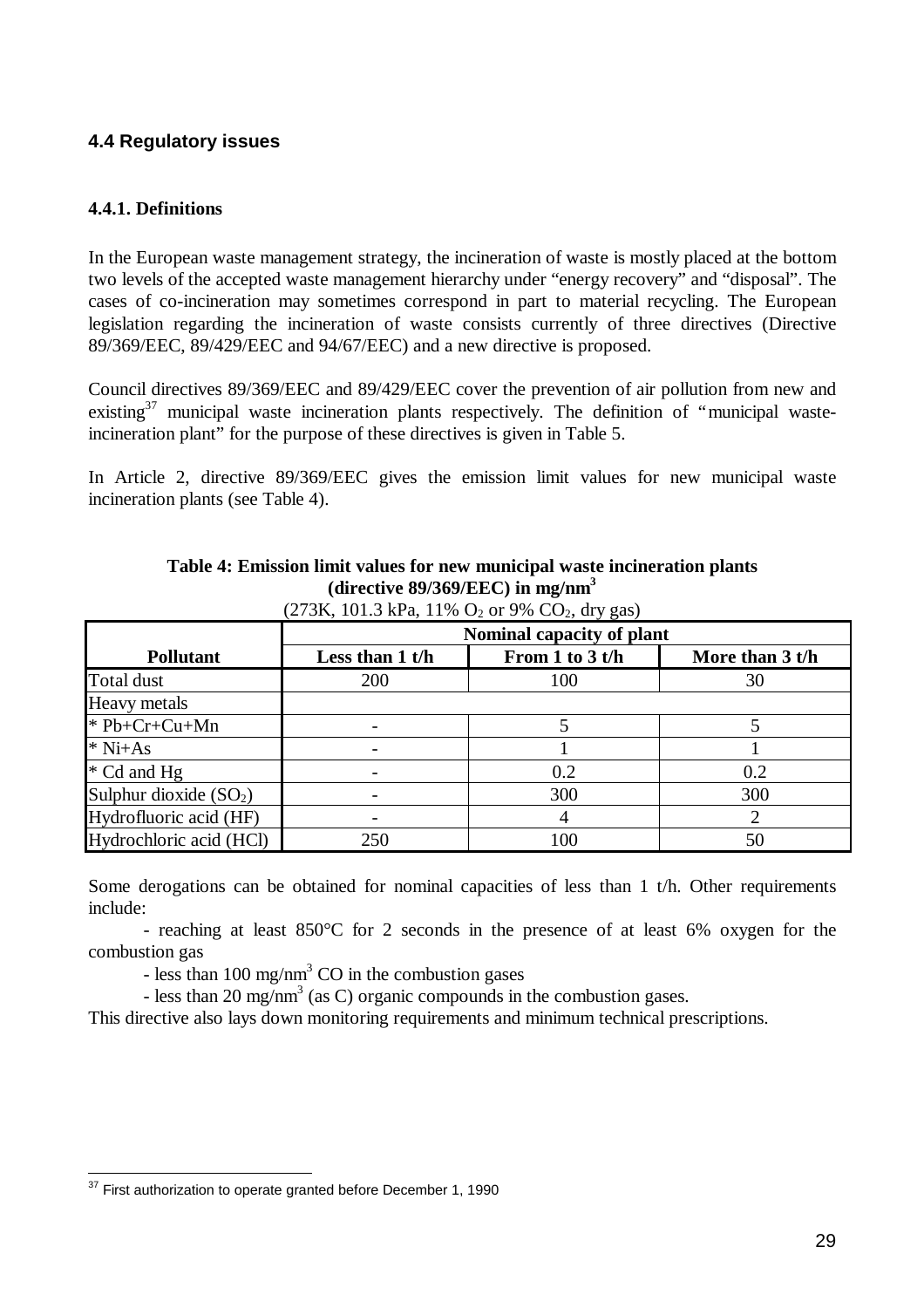| Directives 89/369/EEC<br>and 89/429/EEC                                                                                                                                                                                                                                                                                                                                   | Directive 94/67/EEC                                                                                                                                                                                                                                                                                                                                                                                                                                                                                                                                                                                                | <b>Proposed directive</b>                                                                                                                                                                                                                                                                                                                                                                                                               |
|---------------------------------------------------------------------------------------------------------------------------------------------------------------------------------------------------------------------------------------------------------------------------------------------------------------------------------------------------------------------------|--------------------------------------------------------------------------------------------------------------------------------------------------------------------------------------------------------------------------------------------------------------------------------------------------------------------------------------------------------------------------------------------------------------------------------------------------------------------------------------------------------------------------------------------------------------------------------------------------------------------|-----------------------------------------------------------------------------------------------------------------------------------------------------------------------------------------------------------------------------------------------------------------------------------------------------------------------------------------------------------------------------------------------------------------------------------------|
| "Any technical equipment used<br>for the treatment of municipal<br>waste by incineration, with or<br>without recovery of the<br>excluding plants used<br>of sewage sludge, chemical,<br>toxic and dangerous waste,<br>medical waste from hospitals<br>or other types of special waste,<br>on land or at sea, even if these<br>plants may burn municipal<br>waste as well. | 'Any technical equipment used for<br>the incineration by oxidation of<br>hazardous wastes, with or without<br>recovery of the combustion heat<br>combustion heat generated, but generated, including pre-treatment<br>as well as pyrolysis or other thermal<br>specifically for the incineration processes, e.g. plasma processes, in<br>so far as their products are<br>subsequently incinerated. This<br>includes plants burning such wastes<br>as a regular or additional fuel for<br>any industrial process.                                                                                                   | "Any stationary or mobile<br>technical unit and equipment<br>dedicated for the thermal<br>treatment of wastes, with or<br>without recovery of the<br>combustion heat generated.<br>This includes the incineration<br>by oxidation of wastes as well<br>as pyrolysis, gasification or<br>other thermal treatment<br>processes, such as plasma<br>process, in so far as the<br>products of the treatment are<br>subsequently incinerated. |
| This definition covers the site<br>and the entire installation<br>comprising the incinerator, its<br>waste, fuel and air supply<br>systems, and the devices and<br>systems for checking<br>incineration operations and<br>continuously recording and<br>monitoring incineration<br>conditions".                                                                           | This definition covers the site and<br>the entire installation comprising<br>the waste reception, storage and<br>pre-treatment facilities, the<br>incinerator, its wastes, fuel and air<br>supply systems, exhaust gas and<br>wastewater treatment facilities, and<br>devices and systems for controlling<br>incineration operations and<br>continuously recording and<br>monitoring incineration conditions.                                                                                                                                                                                                      | This definition covers the site<br>and the entire plant including<br>all incineration lines, waste<br>reception, storage, on site pre-<br>treatment facilities; its waste-,<br>fuel- and air-supply systems;<br>the boiler; facilities for the<br>treatment or storage of the<br>residues, exhaust gas and<br>wastewater; the stack; devices<br>and systems for controlling<br>incineration operations,                                 |
|                                                                                                                                                                                                                                                                                                                                                                           | The following plants are not covered recording and monitoring<br>by this definition:<br>- incinerators for animal carcases or<br>remains,<br>- incinerators for infectious clinical<br>waste provided that such waste is<br>not rendered hazardous as a result<br>of the presence of other constituents<br>listed in Annex II to directive<br>91/689/EEC, or<br>- municipal waste incinerators also<br>burning infectious clinical waste<br>which is not mixed with other wastes<br>which are rendered hazardous as a<br>result of one of the other properties<br>listed in Annex III to Directive<br>91/689/EEC". | incineration conditions".                                                                                                                                                                                                                                                                                                                                                                                                               |

# **Table 5: Comparison of the various European legal definitions of "***incineration plant***"**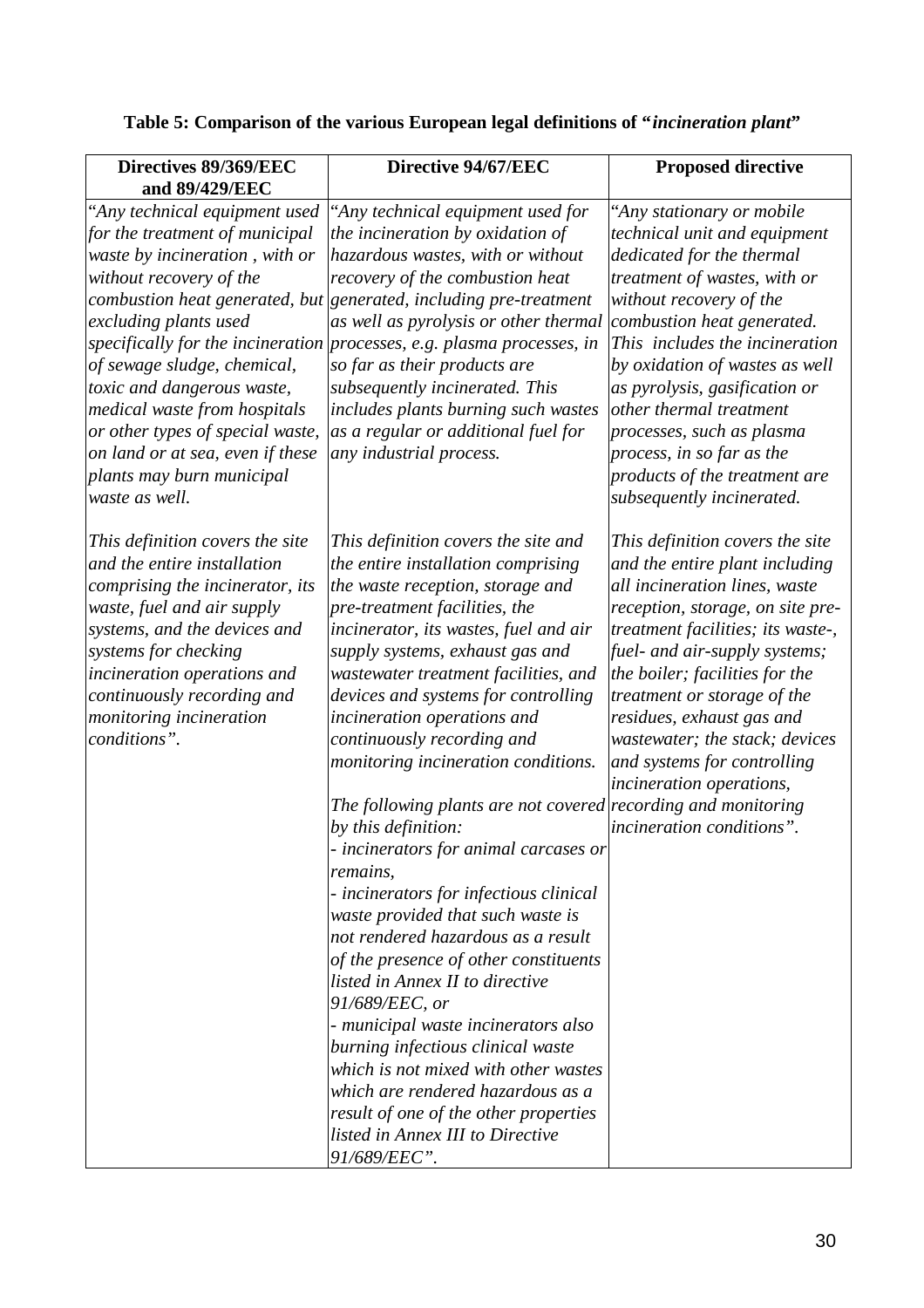Directive 89/429/EEC gives a schedule for the emissions from existing waste incineration plants to reach the limit values specified for new waste incineration plants in directive 89/369/EEC. For plants with a nominal capacity exceeding 6 t/h, compliance had to be reached by 1 December 1996. For the other plants, full compliance must be reached by 1 December 2000.

Directive 94/67/EEC covers the incineration of hazardous waste. The definition of "wasteincineration plant" for the purpose of this directive is given in Table 4.

This definition, unlike that for the previous two directives, covers explicitly the case of coincineration and introduces the famous "40% rule". This rule requires that emissions from coincineration plants and hazardous waste incinerators be identical in the case when more than 40% of the heat released in the the co-incineration plants comes from hazardous waste. In the case when less than 40% of the heat released comes from hazardous waste, a formula is applied (Annex II of the directive) according to which the emissions from the hazardous waste fraction of the fuel must be the same as in the case of a dedicated hazardous waste incinerator. This arrangement did not settle the debate between the cement kiln operators and operators from waste incinerators<sup>38</sup>. For the general incineration of wastes, a number of European cement kilns already operate under the same standards as those of the (non-hazardous) waste incinerators<sup>39</sup> but the vast majority does not.

A proposal for a new directive on the incineration of waste has just been published (O.J. C372 of Dec. 2, 1998, pp 11-26). The purpose of this new text is to improve the protection of human health and the environment by adapting the legislation to technological progress and incorporating advances in international agreements on the release of certain pollutants, in particular heavy metals. This new text also wants to address gaps and limitations in the existing legislation. For example, the existing European legislation does not cover the incineration of many wastes such as sewage sludge and others. There is also a feeling that the existing regulation of the co-incineration of wastes is not consistent. Additionally, dioxin and furan emissions from the incineration of non-hazardous wastes are still not regulated at European level. Increasing restrictions on landfills also lead to expect an increase in the incineration of waste, justifying to take a closer look at the relevant legislation. In case it is adopted, this text would replace directives 89/369/EEC and 89/429/EEC.

The definition of "incineration plant" for the purpose of this proposed text is given in Table 4. However, unlike the existing directives, the proposed text also provides a specific and separate legal definition for a "co-incineration plant". According to this proposal, a co-incineration plant is "*a plant whose main purpose is the generation of energy or production of material products and which uses wastes as a regular or additional fuel. This definition covers the site and the entire plant including all incineration lines, waste reception, storage, on site pre-treatment facilities; its waste-, fuel- and air-supply systems; the boiler; facilities for the treatment or storage of the residues, exhaust gas and wastewater; the stack; devices and systems for controlling incineration operations, recording and monitoring incineration conditions".*

The proposal provides an elaborate and comprehensive set of emission limit values accompanied by a mixing rule for co-incineration. Special provisions are foreseen for cement kilns, large combustion plants and other industrial sectors (Annex II). Emission limit values for discharge wastewater from the cleaning of exhaust gases are also foreseen (Annex IV). The general emission limit values to be respected by dedicated waste incinerators are set in Annex V of the text.

 $\overline{a}$ 

 $38$  FEAD, November 3, 1997, and Ciments d'Obourg, November 7, 1997, s to IPTS

<sup>&</sup>lt;sup>39</sup> FEAD, to IPTS, November 3, 1997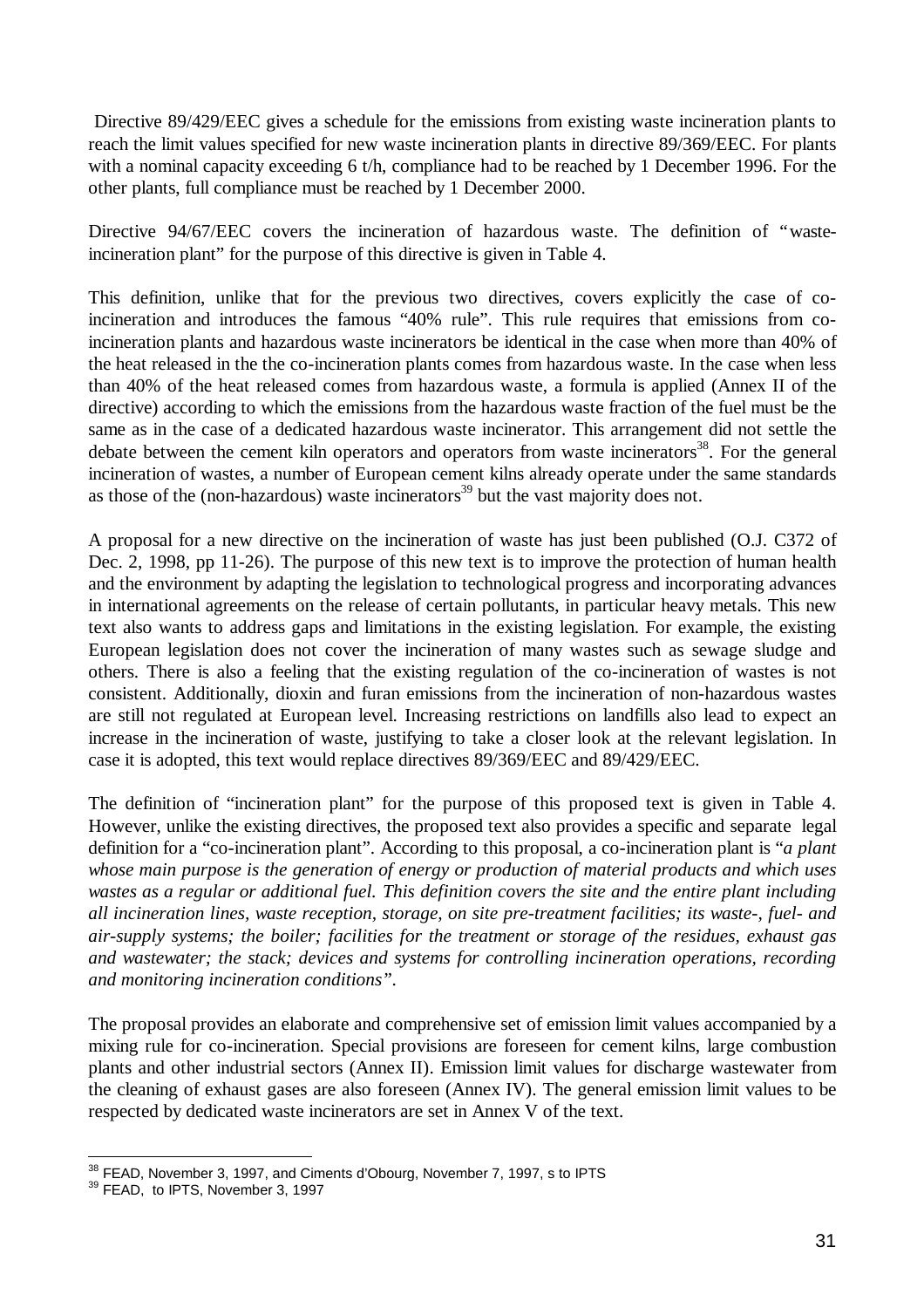#### Definition of waste:

As for the other directives related to waste, the field of application of the directives mentioned above is determined by the legal definition of waste. Materials not considered as waste will not need to be incinerated under the conditions described above.

However, considering the broad definition of waste and the inclusion of all categories of waste, some of which were previously excluded, in the forthcoming legislation, many integrated industrial chains using their own by-products as a source of energy to drive their processes may have to comply with the requirements of the proposed legislation.

#### Definition of energy recovery:

Considering the limitations imposed on the shipment of waste for disposal (proximity principle), the development of energy recovery in waste incinerators may lead to an increase in shipments of wastes towards the cheaper operators. The operational definition of what can be appropriately considered as a recovery operation, and not disposal or elimination, is therefore important for waste management but some regulatory uncertainties on this point remain.

In view of the different targets set for recycling and recovery by the packaging directive, the issue of determining whether feedstock recycling for plastics is material recycling or energy recovery has arisen. In the case of the feedstock recycling of plastics, basic hydrocarbons are obtained and reprocessed in standard petrochemical operations for the production of chemicals, polymers and fuels. The proportions of the various end products will change according to the refinery, the place, the time, the economic conditions of the market, and so on. The fuels will be used as any oil-based fuels. Where is then the limit between recycling and recovery? Legally, should feedstock recycling be considered as incineration "*in so far as the products of the treatment are subsequently incinerated"* to take the words of the proposed directive?

## **4.4.2. Other regulatory issues**

## Hazardous versus non-hazardous wastes:

In some cases, for example in France, while municipal solid waste can be landfilled, certain types of hazardous wastes cannot. Conversely, municipal waste incinerators are not allowed to burn hazardous wastes, even in the cases where this would be technically feasible. In fact, hazardous and non-hazardous wastes are often not incinerated in the same way because of the diversity of hazardous wastes. This creates a complementarity between the various treatment and disposal options and creates significantly different situations for hazardous and non-hazardous wastes. Some actors would like to maintain this situation and are not favourable to the merger of the two existing directives into one new one<sup>40</sup>. In their eyes, such a move could weaken the control on hazardous wastes. The concern here is not so much at the combustion stage but upstream, for the traceability, transport and handling of hazardous waste.

## Transport of waste:

By applying the "proximity principle" and the "self-sufficiency principle", the European waste legislation (Directive 75/442/EEC ) restricts the transport of waste for disposal. This creates a regulatory need to establish a clear distinction between "disposal" and "recovery", in particular for

 $\overline{a}$ <sup>40</sup> Mr. A. Heidelberger, SYPRED, France, January 21, 1999,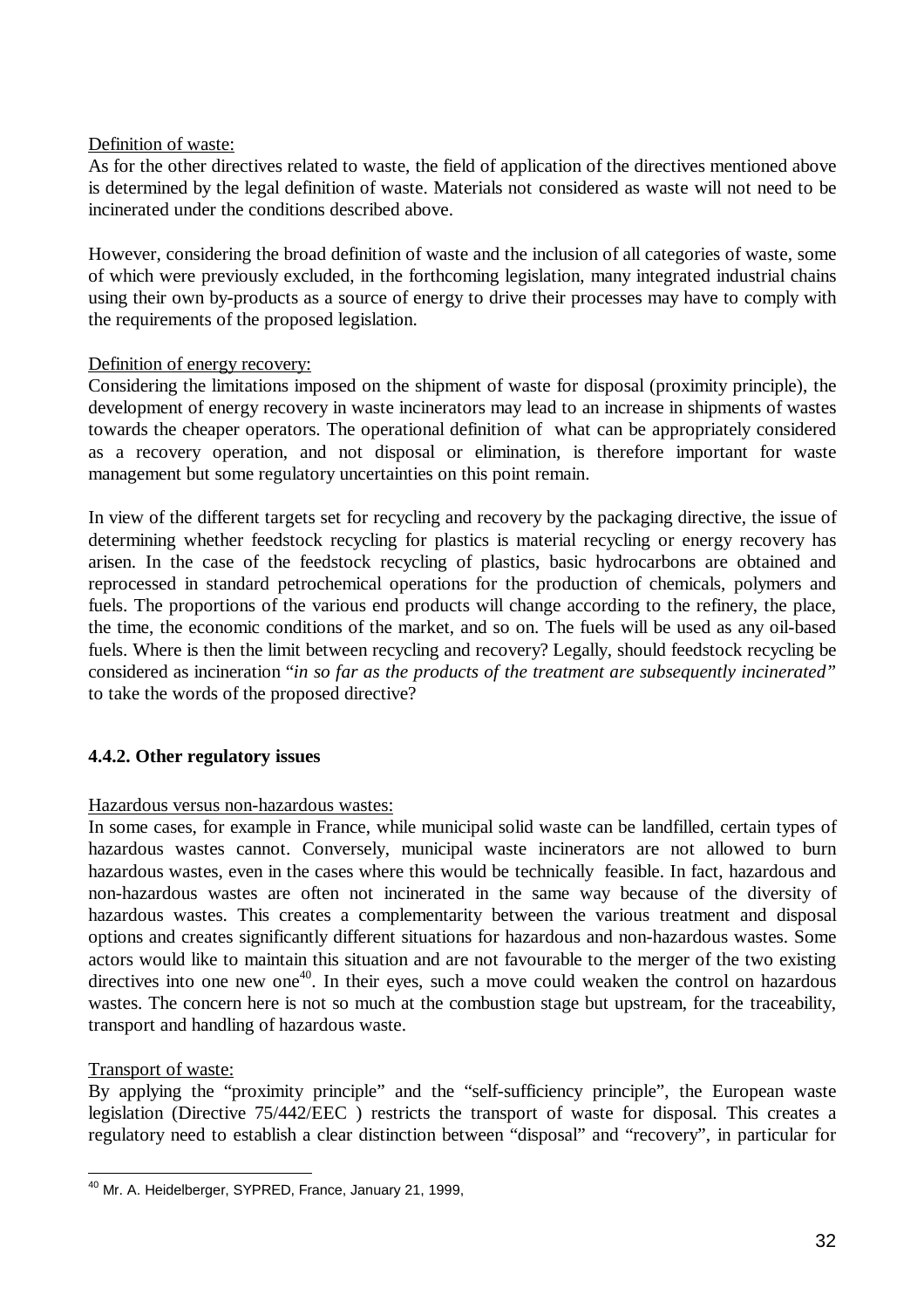waste incineration with energy recovery. This need is rendered more acute by the temptation of a few national authorities to restrain the movement of wastes for recovery to fill their own existing incinerators (e.g. NL, D,  $DK^{41}$ ). This temptation is easy to understand because of the responsibility of the public authorities for waste management and because incinerators are expensive installations with little operational flexibility. In this respect, calls for a "European level playing field" for waste management have been formulated<sup>42</sup>. As a result, if the amounts of waste to be incinerated decrease significantly, not only does the incineration process experience losses of efficiency, but the cost per unit treated increases a lot due to the large fixed costs. Practical proposals have been made by the waste management industry to determine when the incineration of waste could be considered "disposal" and when it could be considered "recovery"<sup>43</sup>. Small, decentralized units such as made possible by non-integrated thermolysis could facilitate the implementation of the proximity principle, reduce transport costs and allow local recovery of energy, in particular in low population density areas.

#### The IPPC approach

The IPPC approach, by taking a global view of emissions, may lead to a re-consideration of existing emission limit values. This point was discussed in section 4.2.

#### Incineration and energy recovery (standards)

As we have seen, many actors involved in waste management view as unfair that a given waste may not be incinerated according to the same standards whether it is sent to an industrial facility in replacement of traditional fuels and/or raw materials or to a waste incinerator. The same holds true for a material (e.g. process residue) sometimes burnt on-site (e.g. in a paper plant) as fuel. If the same material is leaving the plant to be incinerated elsewhere, it is considered as waste and must be incinerated according to waste incineration standards. In some Member States, the material is considered as waste even inside the plant (e.g. Finland, but it is allowed to be burned as a fuel). The current proposal for a directive on the incineration of wastes excludes "clean" biomass from its scope.

Here, another potential conflict raised by the definition of waste is that between biomass used as fuel, and waste. The use of biomass as fuel is promoted by European programmes approved by the European Commission, the Council and the European Parliament such as FAIR, ALTENER or JOULE-THERMIE. However, traditional fuels such as straw, green tree cuttings, bark, olive residues, etc, are covered by the European Waste Catalogue and may be defined as wastes. When this is the case, one must make sure that such a classification does not prevent the use of the best technology to recover energy from such materials. As a result, due to the wish to encourage the use of biomass for renewable energy, "clean" biomass is not covered by the proposed directive on the incineration of waste because many installations could not afford abatement technologies. As always, the best possible option for each case should be promoted, and not necessarily incineration with energy recovery.

#### Regulatory work on large combustion plants:

Recently, work has started on a revision of the directive on large combustion plants (88/609/EEC, amended by 94/66/EEC for plants of more than 50 MW). This directive is applicable irrespectively of the type of fuel used. Therefore, any plant practicing the co-incineration of waste has to obey the

l  $41$  In order to improve capacity planning, the Danish EPA wants to avoid the import of waste to avoid having to subsequently export Danish waste for lack of capacity.

<sup>42</sup> Mr H. Brons, VVAV, NL, , March 2, 1999

<sup>&</sup>lt;sup>43</sup> Ms I. Conche, TERIS, F, January 26, 1999, .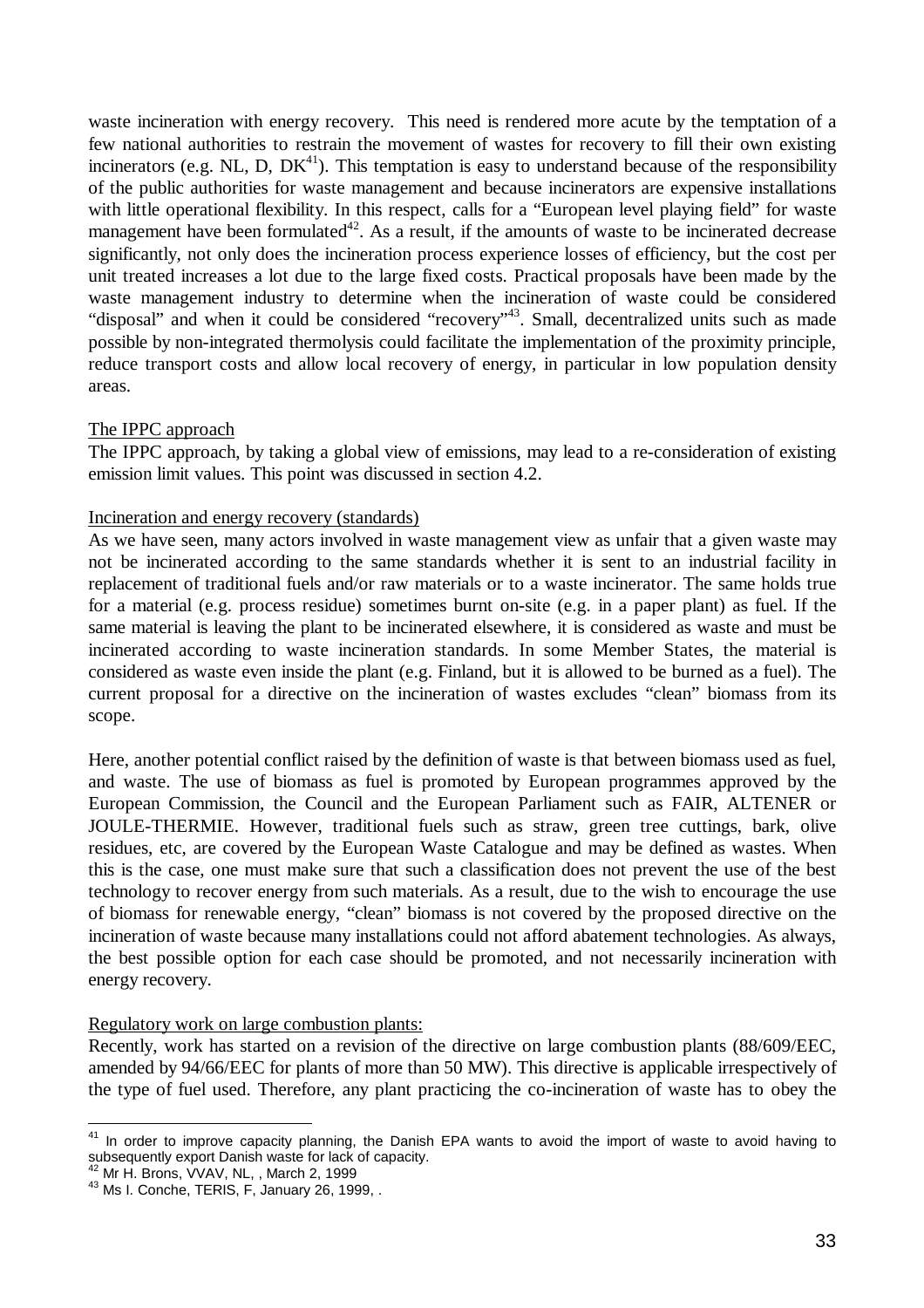requirements of this directive regarding nitrogen oxides and sulfur oxides emissions. It must be noted that wastes of all types (even RDF) are excluded from the European legal definition of fuel.

## **4.5 Technological issues**

The trend towards more pre-treatment of the waste with a view to separate and recycle, leads to the removal of several fractions and may affect the calorific value of the residual waste. While the removal of the high calorific value materials such as plastics and paper from the usual waste stream may result in a decrease of the calorific value of the waste, the removal of non combustible fractions such as glass and metals have the opposite effect. The recovery of humid organic waste for composting or anaerobic fermentation may also lead to an increase in the calorific value of the residual fractions. The end result appears to be generally a reduced volume of wastes with an increased calorific value, leading to financial and technical difficulties for dedicated incinerators (e.g. in the Netherlands<sup>44</sup>).

An important difference between incineration and co-incineration is the fact that while the dedicated incinerator will take all the waste coming in, with a high variability, the industrial facilities practicing co-incineration usually select and pre-treat the waste they handle to reduce variability and optimize its behavior in the process.

Here the issue of process optimisation must be raised. Dedicated waste incineration processes are optimized to obtain the complete oxidation (combustion) of wastes in order to obtain non putrescible ashes that can be landfilled. Additionally, they have little choice over the nature of waste they must take. As a consequence, because flue gases from the combustion of waste are corrosive and fouling, they are limited in their ability to maximize the recovery of energy. They can only do so if they accept a faster degradation of their boilers. Cement kilns are optimized to produce cement of a given quality as efficiently as possible. Thermal electric power plants are optimized to reach a conversion efficiency as high as possible. This is generally also true for the combined heat and power plants because the electricity is always the most valued form of energy. This has implications on the choice of the best recovery route for each waste stream.

The implementation of the IPPC Directive requires the definition of "Best Available Techniques" (BAT) for every industrial sector listed in its annex I. This includes waste incinerators and cement kilns, to be handled by different technical working groups. This work will have a long-term impact on the technologies implemented in both sectors. While the work on the BAT reference document (BREF) for the cement industry is in its concluding phase, work on the incineration of hazardous waste is due to start in 2000 and work on the incineration of municipal solid waste in 2001 or 2002. Because of the far reaching consequences of this work, the waste incineration industry would like to establish a link between the BAT defined for cement production and that for the incineration of waste. The proposed directive on the incineration of waste is compatible with the IPPC directive.

Because of the large investment costs of waste incineration technology, and the need for high tech emissions control equipment, there is a trend towards the elimination of small facilities and the building of large, centralized installations instead. The UK is a good example of this trend. This influences the structure of the whole waste management chain, in particular logistics. The

 $\overline{a}$ <sup>44</sup> from A. Nijkerk, January 13, 1999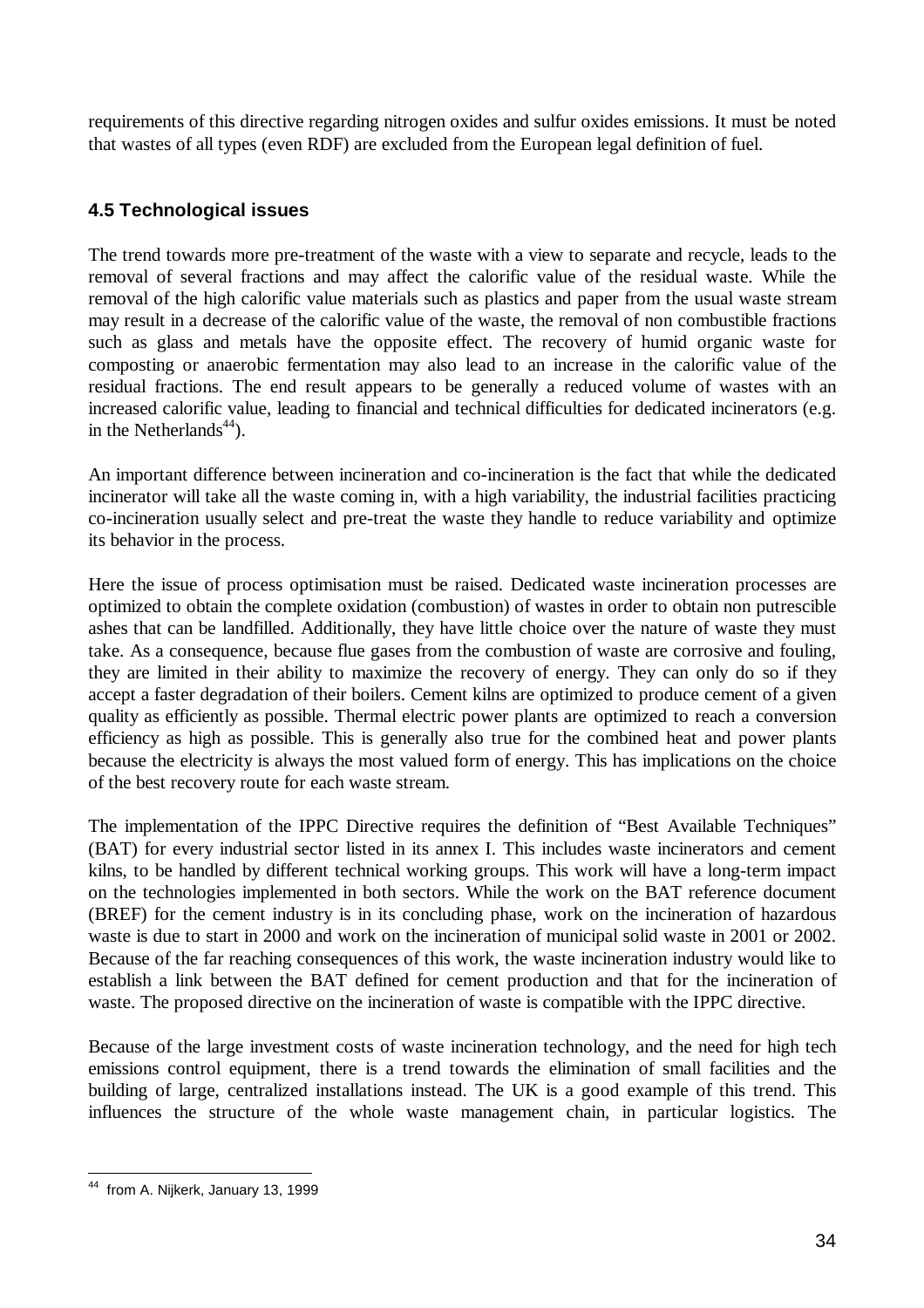penetration of the emerging thermolysis technology, making smaller units viable, could modify this trend if commercial development brings their investment costs down<sup>45</sup>.

## **4.6 Management issues**

The question to be resolved on the ground everywhere in the European Union is: how to find an optimum solution for waste management in general and waste incineration in particular, given all the issues presented above?

Many elements must be taken into account simultaneously, such as those mentioned in the nonexhaustive list below:

- Waste streams are very diverse, in particular hazardous wastes.
- Some waste streams are also very variable.
- While the hazardous nature of some wastes requires special handling precautions, a good traceability and a specific management, the legal classification of waste as hazardous is not relevant for the efficiency nor the environmental soundness of incineration. The classification of a given waste as hazardous is based on intrinsic properties, and as such has no relevance for the suitability of this waste for incineration.
- The conditions of incineration of waste in the European Union are very diverse mainly because of the types of wastes, of the technology used, of the age of the installations, of different national legal requirements and of widely differing environmental demands from the public.
- Some industrial processes, and in particular cement kilns and power plants, can handle specific waste streams satisfactorily and have the potential to provide significant environmental and public health benefits to waste management provided they respect adequate standards.
- The socio-economic conditions are extremely variable across the EU.
- With few exceptions (e.g. Copenhagen), the public perception of incineration across the EU is mostly very negative and hinders the installation of waste incinerators.
- There are alternative and/or complementary options to the incineration of waste (e.g. landfilling, recycling, thermolysis, composting). Most often, the various options should be viewed as complementary; decision support tools such as life-cycle assessment can help determine in each case what is the best recovery route for each type of waste. It must be noted here that ultimately, recycling (or reuse, but not composting) does not decrease the amount of waste to be eliminated since, besides the small amount of waste produced during recycling, the recycled material will eventually come back as non-recyclable waste in a subsequent material loop. These options are not an end in themselves but should be practiced whenever life-cycle assessments show they allow a saving of resources.
- The European regulatory scene for waste management is evolving, preparing limitations for the future use of landfills and tightening environmental standards in general.
- Dedicated waste incineration requires large investments for long life-time facilities.
- Commercial competition in the area of waste management is already rife.

 $\overline{a}$ <sup>45</sup> Mr F. Martinez de Hurtado Gil, Spanish Environment Ministry, 20 January 1999,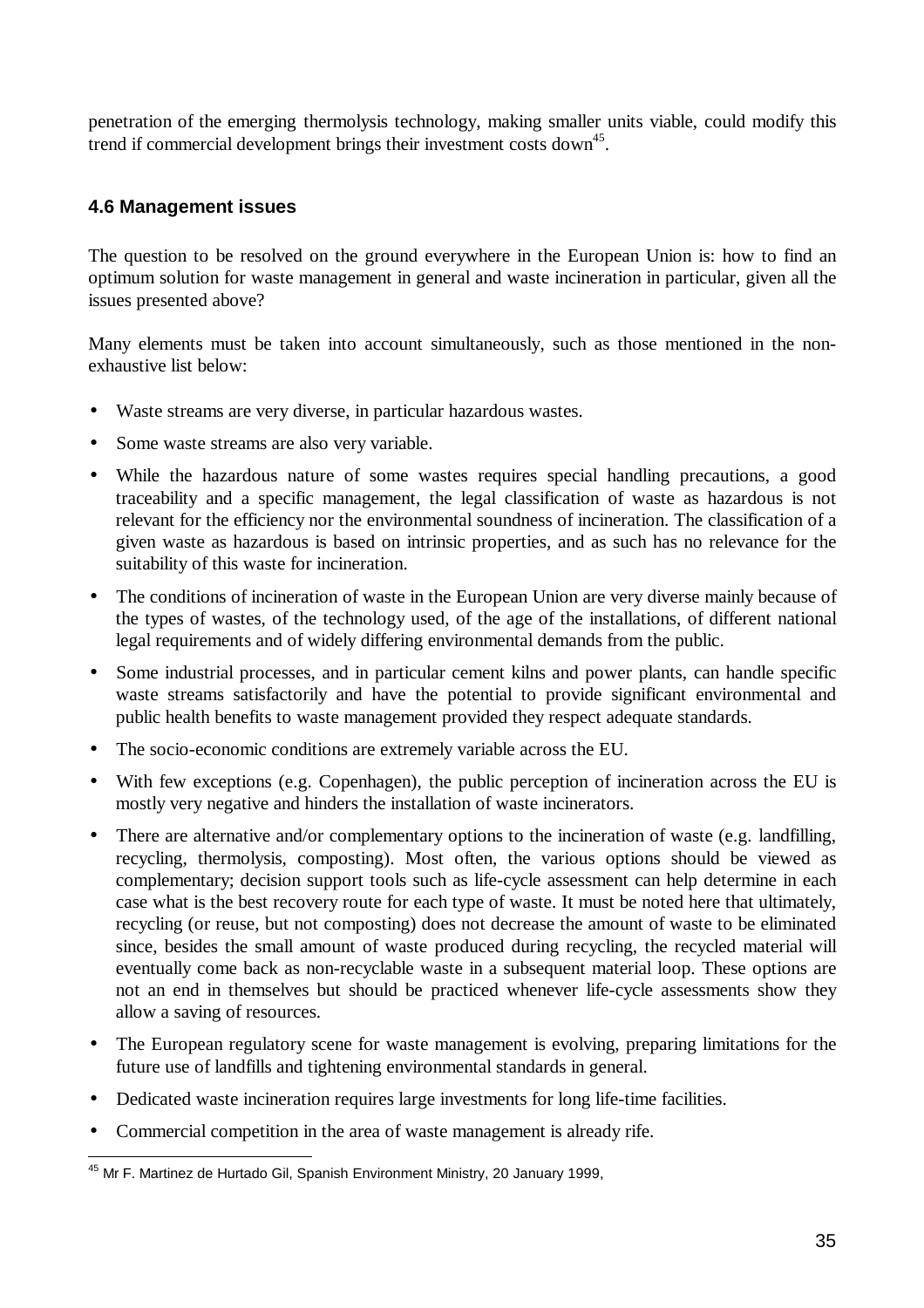- Installed incineration capacities in some areas suffer from over-capacity while more capacity is needed in others. It must be noted that some over-capacity may be useful as back-up resource.
- The approach to waste management planning varies widely from country to country.

The challenge for the decision maker is to come up with the best overall solution, bearing simultaneously all the elements presented above into account. The task is far from easy, and while a regulatory framework is very helpful to help taking decisions, sufficient flexiblity must be maintained in order to really be able to design the best local solutions. Some industrial<sup>46</sup> voices regret the fusion of the two existing directives covering the incineration of waste (one for municipal waste and the other for hazardous waste) into one new directive because they fear the relaxing of the special handling of hazardous wastes in some cases. Table 6 provides a simplified overview of the advantages and draw-backs of the main waste management options.

| Option                         |           | <b>Advantages</b>                                                        |           | <b>Disadvantages</b>                                                                                                                                       |
|--------------------------------|-----------|--------------------------------------------------------------------------|-----------|------------------------------------------------------------------------------------------------------------------------------------------------------------|
| Prevention                     | $\bullet$ | Preserves natural resources                                              |           | Difficult to achieve                                                                                                                                       |
|                                |           | Avoids the need for waste<br>management                                  |           |                                                                                                                                                            |
|                                | $\bullet$ | The most sustainable on the long<br>term                                 |           |                                                                                                                                                            |
| <b>Re-use and</b><br>recycling | $\bullet$ | Allows to maximize the benefits<br>obtained from the use of material     | $\bullet$ | In the long-term, re-used and recycled<br>materials end up as waste                                                                                        |
|                                |           | Helps reduce the rate of material<br>extraction                          | $\bullet$ | Re-use and recycling require energy and<br>generate waste; a cost/benefit evaluation<br>must be made to ensure the balance of<br>benefits remains positive |
| Incineration with  •           |           | Avoids the use of other fuels                                            | ٠         | Often performed with a low efficiency                                                                                                                      |
| energy recovery                | $\bullet$ | Reduces the amount and volume of $\bullet$<br>material to be disposed of |           | May generate hazardous residues                                                                                                                            |
| <b>Disposal</b>                | $\bullet$ | If done properly, can reduce the                                         | $\bullet$ | No benefit for sustainable development                                                                                                                     |
|                                |           | possibility of waste to cause human<br>and environmental harm            |           | Has a cost                                                                                                                                                 |
|                                |           | Easy                                                                     |           |                                                                                                                                                            |

#### **Table 6: Rough comparison of the relative merits of the various waste management options**

 $\overline{a}$ 

<sup>&</sup>lt;sup>46</sup> Ms I. Conche, TERIS, January 21, 1999, .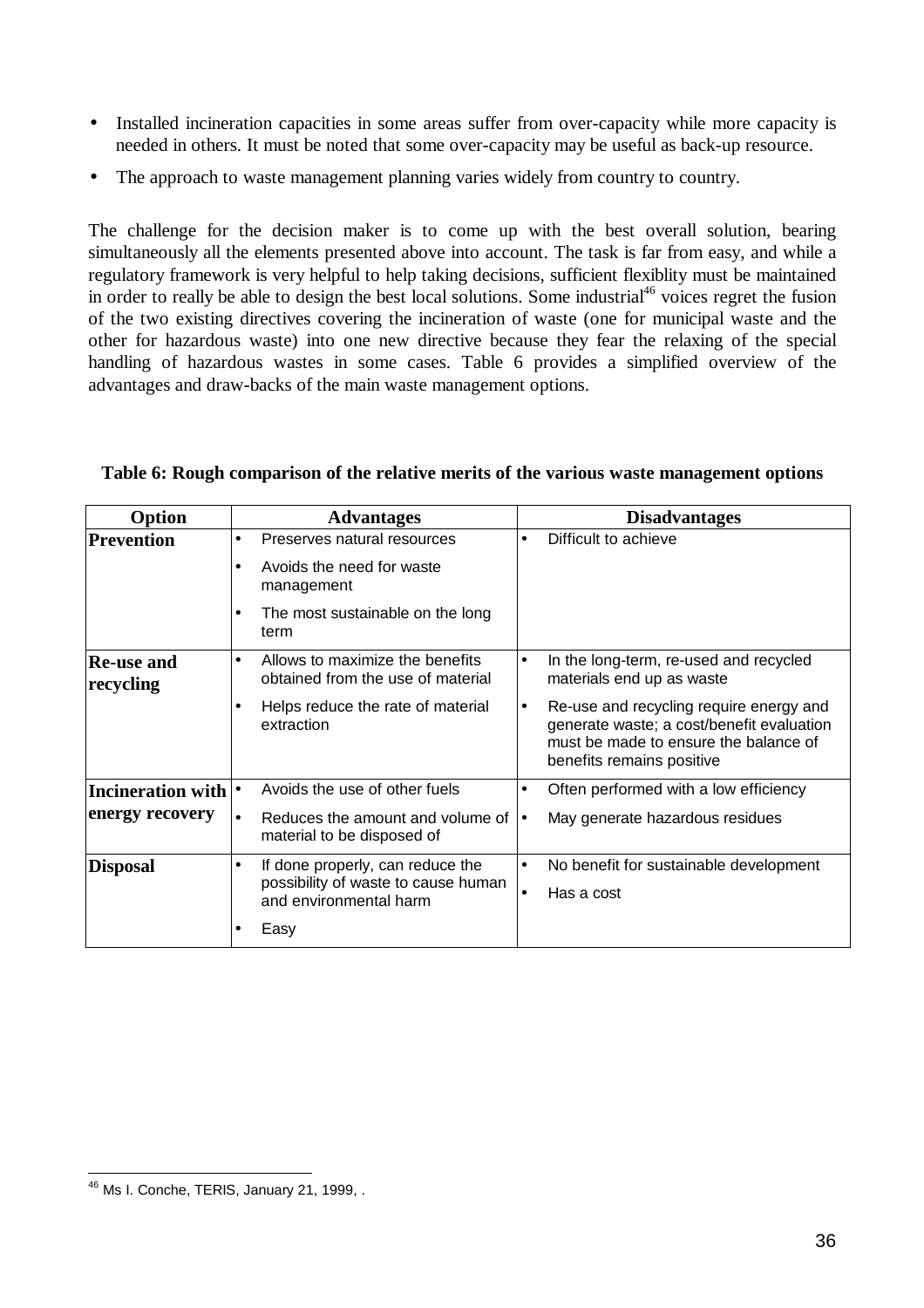# **5. Perspectives**

## **5.1. The need for waste reduction**

The basic need for mankind to achieve sustainable development on the long-term compels us to take an upstream view of the waste management problem, in particular in the so-called "developed" economies. Today more than ever before the need to respect our ecosystem and to reduce our resource consumption to sustainable levels is blatant. Doing so will have immediate tangible consequences on our waste management systems, decreasing their cost and reducing the environmental impact of waste. Less waste would translate in less landfills, less incinerators, less collection and transport costs, and so on.

However, waste reduction is a lot more difficult to legislate into being than prescriptions for waste management. The reason for this lies in the fact that the generation of waste starts with every human activity because 100% efficiency cannot exist. As a result, waste reduction results from a combination of attitudes such as less material demands from each of us, the implementation of more efficient processes, cleaner technologies, better economic coordination and integration, more cooperation, and so on. In this respect, concepts such as "industrial ecology" and "integration of policies" have an important role to play.

## **5.2 The need for the incineration of waste**

Thermodynamics tells us that, whatever efforts we make, the efficiency of the processes used in all types of human activities will always be less than 100% and generate at least waste heat (second law of thermodynamics). The tendency of the natural world towards disorder means there is an unavoidable drive towards dispersion that leads to the creation of unusable material streams. Therefore, as long as mankind exists, there will be waste to manage and energy will be necessary to manage it. The aim of waste management will remain to provide in an affordable way the best protection possible of public health and the environment from the deleterious effects of waste. A good "waste manager" will therefore be judged on his ability to implement the most efficient (in all the dimensions of efficiency) waste management system for every place.

Considering the variety of wastes to be handled, it is important to keep a large variety of waste management options available in order to be able to exploit the advantages of each. No waste management option can handle all wastes, except landfilling. However, this last option would lead to a large loss of recoverable resources. It is therefore best to keep it as a last resort and send each waste streams to the option that allows an optimum level of recovery with an acceptable level of safety and cost. The incineration of waste is one of these options and, given the current technoeconomic conditions, the recovery of energy is the only practical form of recovery for certain types of wastes (e.g. dispersed small combustible waste containing small plastic packaging, wood residues, soiled paper and other fractions too expensive to sort that cannot be composted; certain spent solvents and paint residues;...).

The main advantages of waste incineration are the possibility to recover energy and scrap, the rapid inertisation of waste, the strong reduction of volume and the possibility to locate incinerators near large waste generation centers if the public accepts, leading to a reduction in transport needs and to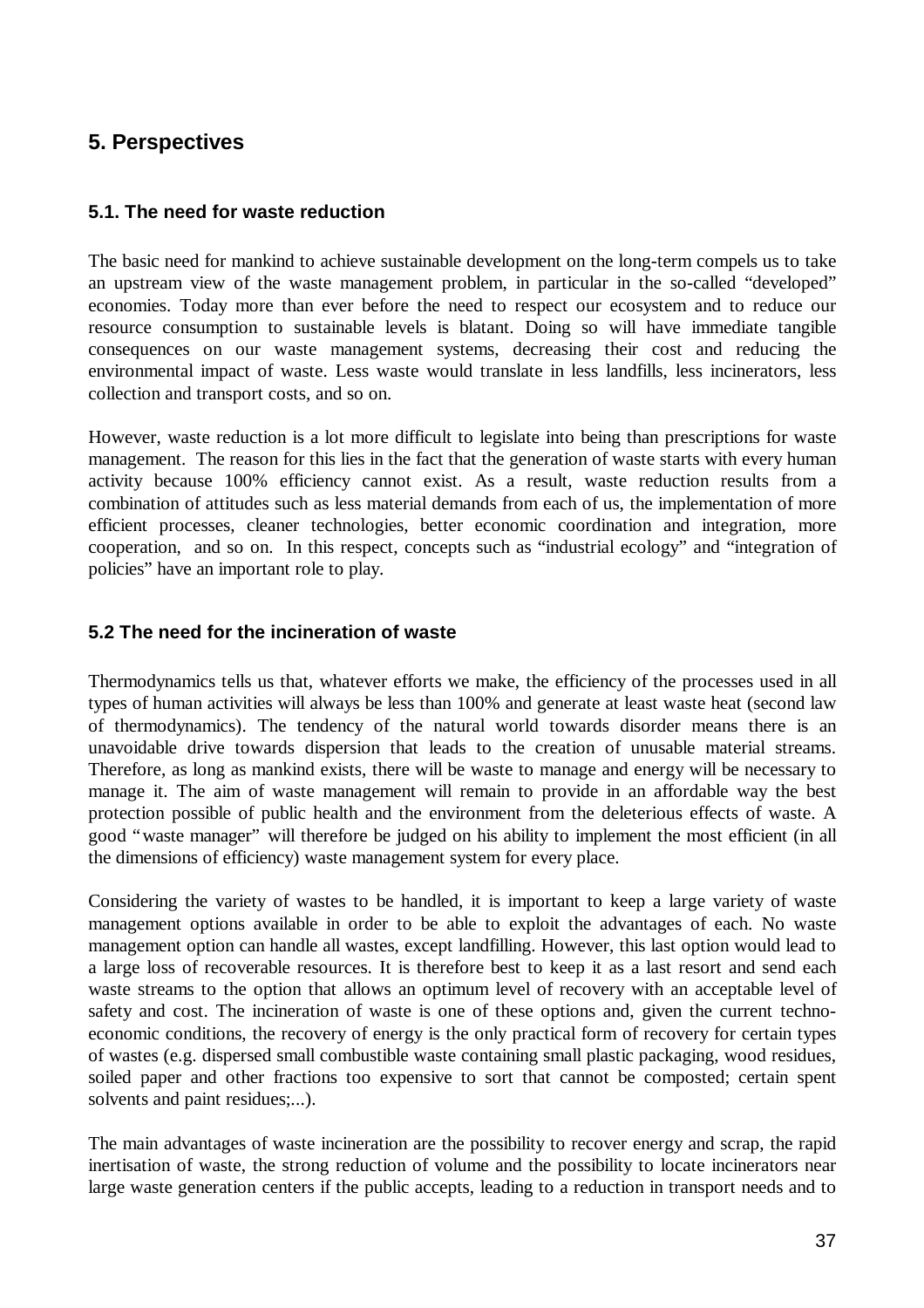the possibility to provide district heating services. In this last case, the efficiency of energy recovery can be very high (>70%). Additionally, unlike landfills, incinerators do not produce methane and contribute less to global warming. They are also are capable of disinfecting waste containing microbial pathogens. Finally, if it reaches the right grade of industrial maturity, thermolysis promises to be able to handle a large variety of wastes and to offer flexibility and the possibility of a more decentralized management of wastes.

In the case of co-incineration, other advantages exist. Not only can waste replace non renewable fuels as in the case of incineration with energy recovery, but it can sometimes replace also other raw materials. In the case of cement kilns, there is almost no residue to dispose of because the mineral fraction (in particular iron, calcium, silicium and aluminium) is used as raw material in the cement. Co-incineration also takes advantage of investments made anyway for other purposes. Some people dispute the claim made by cement kiln operators that using wastes replaces the use of non-renewable fuels because many cement kilns burn oil refining residues. Two considerations can be made regarding this. First, these residues come entirely from non renewable resources (oil). Second, at least some of these residues may fall under the definition of waste, in which case these cement kilns already burn waste.

The main disadvantages are possibly cost, risk of atmospheric pollution and some problematic residues (e.g. fly ashes) that must be landfilled (see Table 3 in section 3.5).

 Therefore, all forms of incineration of waste remain valid options for waste management and in view of their variety, constitute themselves an array of complementary options. However, one should also note that these complementary options can also compete with each other. For example, old paper can be burned in different facilities (direct combustion or co-incineration), composted, recycled or landfilled. Again, it is important that the mechisms exist to identify what the best option is and that the facilities exist to provide this best option.

## **5.3 Trends**

 $\overline{a}$ 

As we have seen earlier, today, landfilling is still by far the most widely used waste disposal option in the EU. However, many experts believe that the various types of incineration of waste will widely benefit from the restrictions on landfilling introduced by the new directive and from the requirements on "recovery" of packaging waste. Additionally<sup>47</sup>, the amount of municipal solid waste incinerated in the EU is expected to increase from 31 million tonnes in 1990 to more than 56 million tonnes in 2004 and the amount of sewage sludge incinerated is also expected to increase steeply in the next few years<sup>48</sup>. This probably explains why, in spite of the current general reluctance of the European public for waste incineration, a majority of municipal solid waste incinerator operators in Europe appear to expect an increase in their activity over the next five years (see Figure 2).

Dedicated incineration and co-incineration are often seen as direct competitors. However, in some cases, they seem to be evolving towards a common goal. They started from very different points corresponding to their original functions. The waste incineration companies were created to eliminate waste, or at least stabilize them and reduce their volumes. The cement kilns and power producers were created to make cement and power.

 $47$  "EC predicts growth in incineration", Warmer Bulletin, N°64, p 3, January 1999

<sup>48</sup> Bontoux, L., Vega, M. and Papameletiou, D., "*Municipal wastewater treatment in Europe: what about the sludge*?", The IPTS Report, N° 23, pp 5-15, April 1998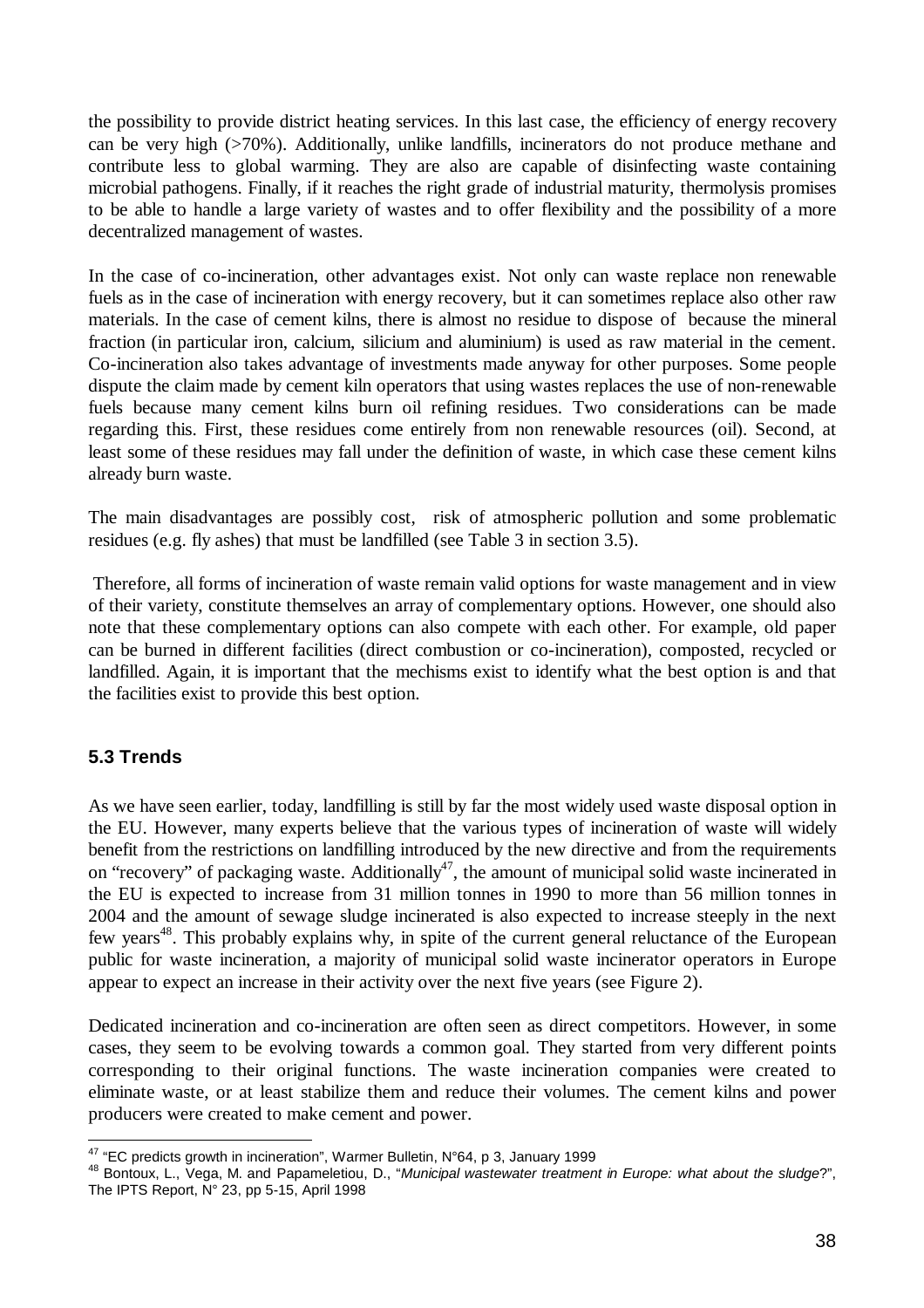**Figure 2: Operators expectations of the utilisation of their incineration capacity for MSW: 2005 vs 1998** (Source: Juniper Consultancy Ltd, UK, 1998)



A combination of increased environmental consciousness, environmental regulations and competition for the same waste led to a range of positive developments. On the one hand, it pushed the dedicated waste incinerators to increase recovery and recycling whenever possible in order to decrease costs and increase profitability: today, all the new waste incinerators recover energy. This is most obvious for the private of semi-private operators. On the other hand, it pushed the cement kilns and the power plants to generally improve their environmental profile. As a result, since the 1970's the energy requirement per tonne of cement produced has decreased by 30% and wastes are increasingly viewed as a resource that can be fed into productive economic activities.

In Belgium for example, some waste incinerators and some cement kilns are simultaneously competitors and customers on a fairly open waste market. Today, both provide a better optimised combination of products and services (better "industrial ecology"). This can be a beneficial trend provided health and environmental safeguards are preserved. This is a sound basis to allow the flows of what may one day no longer be called "wastes" to reach their optimum treatment option. "Industrial ecology" is a concept being increasingly referred to. According to this concept, economic activities, and in particular industries must be associated so as to create a sort of symbiosis minimizing overall nuisances (e.g. the wastes from one industry can be used as raw material by a neighbouring industry). This offers interesting perspectives for the long-term.

In terms of R&D, the main drivers for waste incinerators over the last ten years appear to have been the improvement of ash management methods (stabilising, recycling), the improvement of the thermal conversion systems (resulting in more stable ashes) and to a lower extent the improvement of flue gas treatment. Factors such as inconsistent market demand, lack of agreed test methods and quality criteria and confused legal provisions are hindering the development of ash recycling.

With respect to technology choices, a recent industry survey by Juniper consultancy indicates that fluidised beds, thermolysis and gasification are likely to increase their market penetration in the next few years (see Table 7). R&D is continuing on co-incineration and co-gasification technologies with improved efficiencies.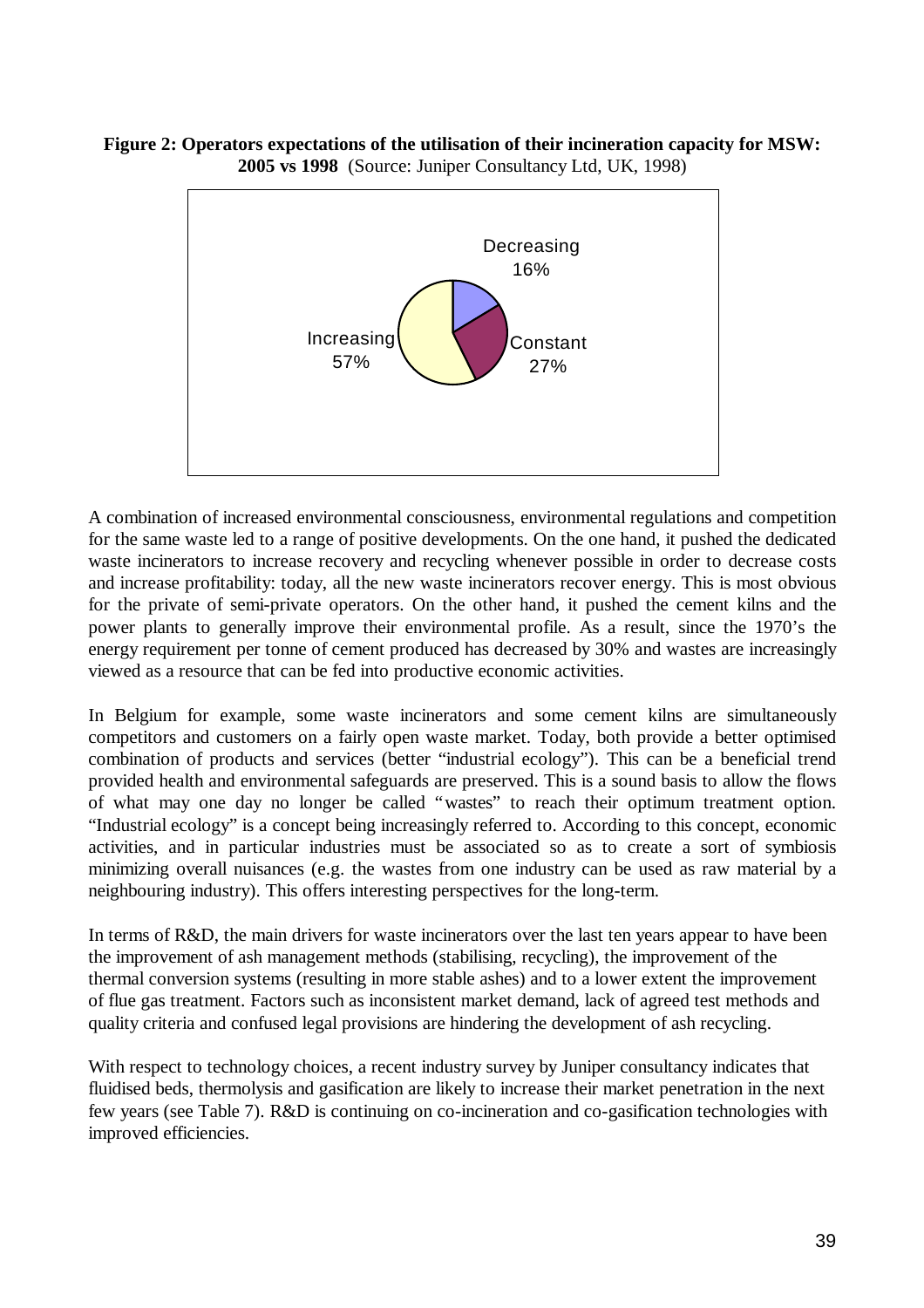## **Table 7: Technology purchasing preferences for the incineration of municipal solid waste in selected European countries for the period 1997-2006** (Source: Juniper Consultancy survey)

| Country                | Pyrolysis &  | <b>Fluidised bed</b> | <b>Moving grates</b> |
|------------------------|--------------|----------------------|----------------------|
|                        | gasification |                      |                      |
| <b>Belgium</b>         | 3%           | 10%                  | 87%                  |
| <b>France</b>          | 9%           | 34%                  | 57%                  |
| <b>Germany</b>         | 35%          | 10%                  | 55%                  |
| <b>Italy</b>           | 35%          | 30%                  | 35%                  |
| <b>Scandinavia</b>     | 4%           | 36%                  | 60%                  |
| <b>Spain</b>           | 15%          | 35%                  | 50%                  |
| <b>The Netherlands</b> | 5%           | 10%                  | 85%                  |
| <b>United Kingdom</b>  | 14%          | 36%                  | 50%                  |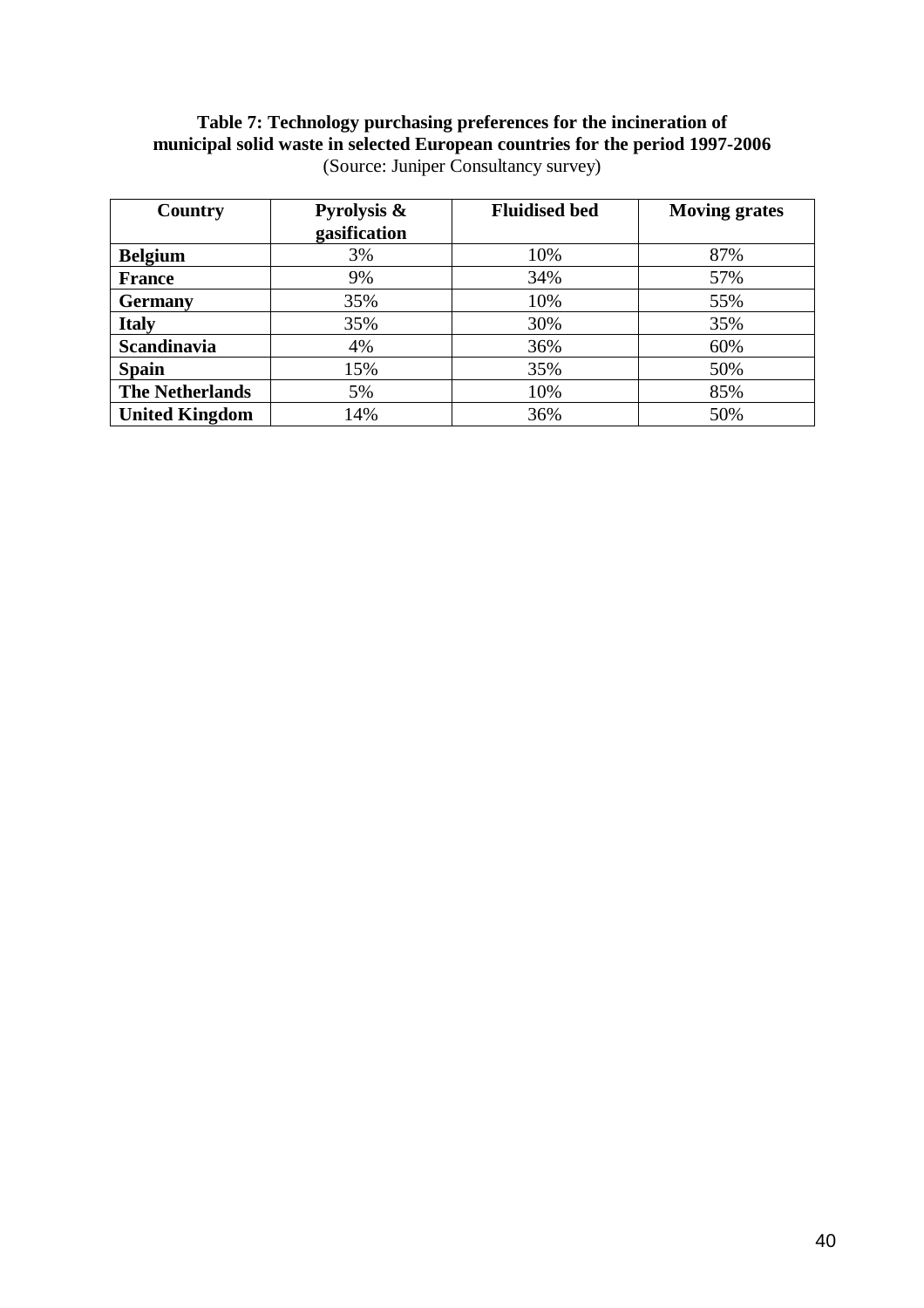# **6. Conclusions**

First of all, it is important to take an integrated view of the whole waste generation and management chain, and not to take a merely end-of-pipe approach. Waste prevention must be an important part of the discussion as it is the preferrable option. The discussion would then focus on "material streams" handled using "generally accepted" and "environmentally safe" practices (Best Available Techniques and Best Management Practices) for recovery, recycling, treatment and disposal.

Incineration is but one group of options for the disposal and recovery of waste. In spite of its lowest priority in the official European waste management hierarchy, landfilling remains the most widely used waste disposal option across the European Union. Incineration with energy recovery and material recycling come next in increasing order of priority. Any sound waste management approach should match the various types of wastes to the various technical options available for the recovery and treatment of waste in order to find the best overall combination. No waste management option can handle all wastes, except landfilling. However, this last option would lead to a large loss of recoverable resources. It is therefore best to keep it as a last resort and send each waste streams to the option that allows the highest overall level of recovery possible with an acceptable level of safety and cost.

In the current state of know-how, incineration with energy recovery is the only practical form of recovery for certain types of wastes (e.g. dispersed small combustible waste containing small plastic packaging, wood residues, soiled paper and other fractions too expensive to sort that cannot be composted nor recycled; certain spent solvents and paint residues...). As a result, for the fraction of the wastes destined to this option, incineration should aim at delivering the highest possible efficiencies of energy recovery while preserving the optimum level of material recycling possible.

The issue of waste incineration is complex and the scientific background behind the various waste management options is far from being clear. Four main dimensions can be identified: technological, environmental, economic and social.

The incineration of waste in Europe occurs under a wide variety of technical conditions. The numerous technologies available (grate furnaces, rotary kilns, fluidized beds,… each with their subbranches) are each best suited to handle certain types of waste. Each has its advantages and disadvantages. All the new incinerators recover energy, but many existing ones still do not and the levels of efficiency vary widely. Other forms of recovery include co-incineration, itself also performed under a variety of conditions, and thermolysis an emerging technology that appears to be promising for small scale, decentralised units. It is therefore not possible to adopt a uniform attitude vis-à-vis the incineration of waste. In order to use each technology in the best possible way, the pretreatment of waste can be important. It is also useful in the overall optimisation of waste recovery and disposal.

A number of environmental issues are linked to the incineration of waste. The most publicly sensitive ones are related to atmospheric emissions of dioxins and heavy metals, now largely addressed by flue gas treatment. The management of ashes and slag also requires caution because of high heavy metal content. Cement kilns avoid the problems of ash and slag disposal as most minerals get trapped in the clinker and are recovered as raw material but some issues still remain on smokestack emissions. Debate continues about the potential release of heavy metals from concrete on the long-term. Slags and ashes are often used (reportedly safely) for certain civil engineering applications.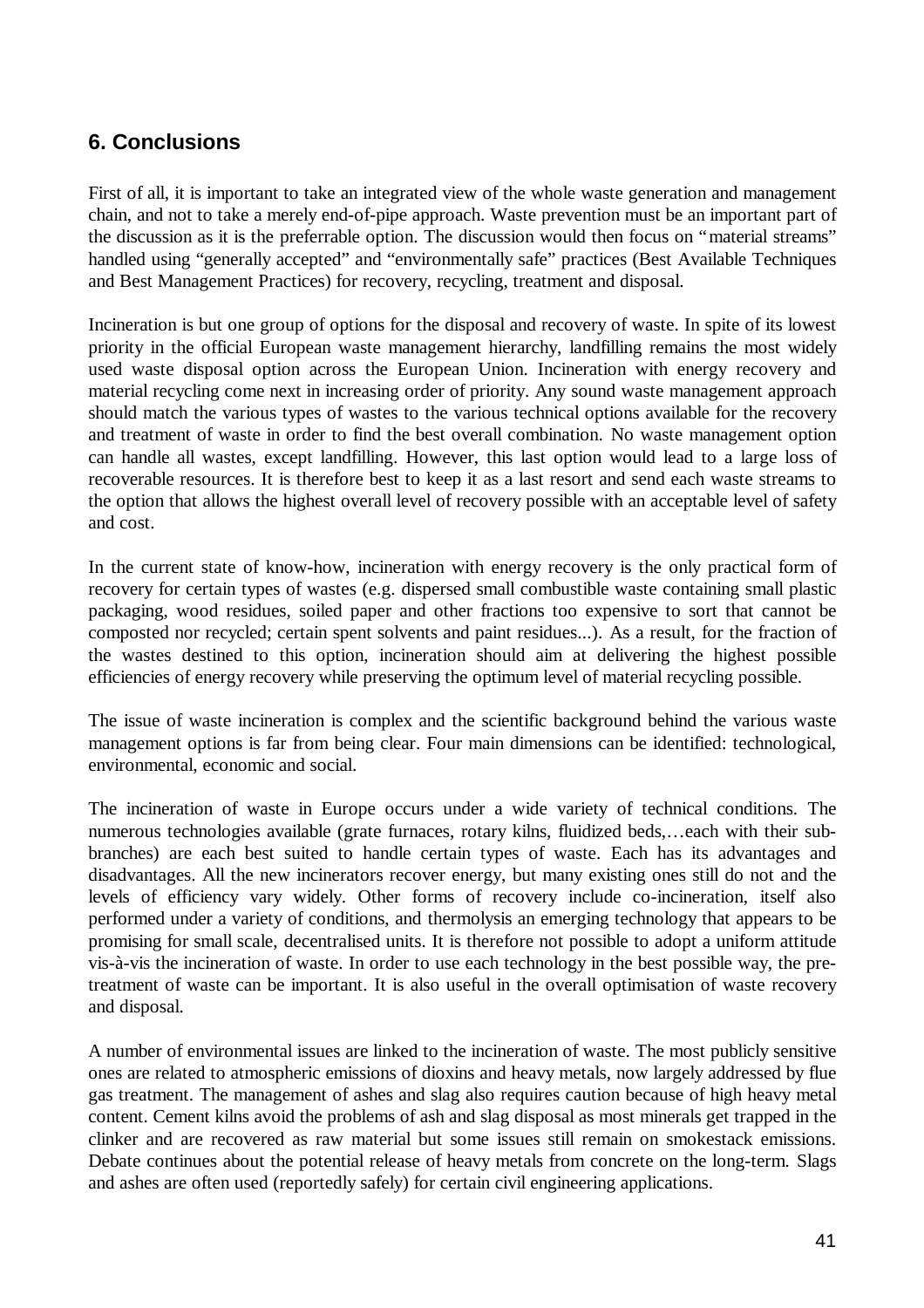On an economic standpoint, the cost of incineration across the EU is still very variable but is in average still increasing due to the increasingly stringent emission limits requirements. For state-ofthe-art facilities, costs appear to be stabilising. In some areas of Europe, a functioning market for incinerating waste in different types of facilities has emerged. Maximizing energy recovery in all the forms of incineration of waste is always desirable.

Waste management has a cost that must be borne by society. Considering the large investments necessary to have an adequate waste management system, long-term economic and legal stability are necessary.

The public image of the incineration of waste in the EU is by and large a reflection of the existing worst cases, acceptance for this option is still low. However, locally, state-of-the-art facilities have gained public acceptance. Where possible, this has provided the extra benefit of developing heat recovery for district heating because facilities could be located near populated areas (e.g. Copenhagen). In order to increase the number of these positive cases, more efforts must be made to highlight responsibilities and improve communication. More factual information about waste management must reach the public and decision-making must take public preferences into account. It is also important to develop best practices.

Today, the wide variety of materials covered by the notion of "waste" in the European Union are increasingly perceived as a resource to be used as efficiently as possible. This contributes to reducing the non-recoverable fraction of wastes. If proper regulatory safeguards are in place and reliable decision support tools such as life-cycle assessment gain in acceptance, this trend should lead to the natural optimisation of waste management. The global objective must remain to find the best possible use for wastes while minimizing adverse effects on public health and the environment.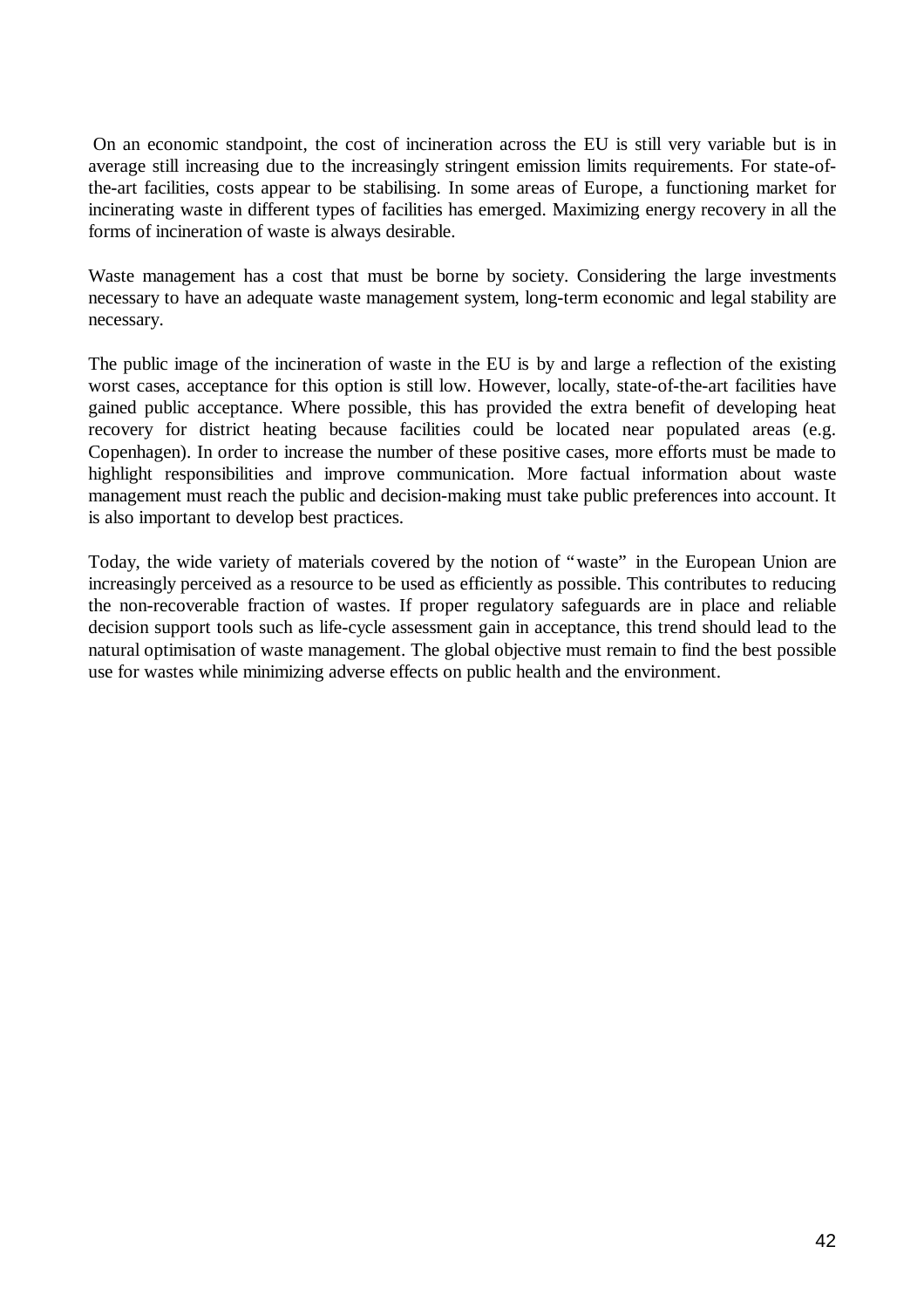# **Bibliography**

#### **Paper documents**

- \* Afval Overleg Orgaan, *Tienjarenprogramma Afval 1995-2005*, AOO 95-05, Utrecht, The Netherlands, ISBN 90-5484-120-6, December 1995
- \* Blokland, J., Draft Report on the proposal for a Council Decision on the incineration of waste, Committee on the Environment, Public Health and Consumer Protection, European Parliament, January 12, 1999
- \* Bontoux, L., and Leone, F., *The legal definition of waste and its impact on waste management in Europe*, Report EUR 17716 EN, European Commission, IPTS, Seville, Spain, November 1997
- \* Coopers & Lybrand, Cost-benefit analysis of the different municipal solid waste management systems: Objectives and instruments for the year 2000, Final report for the European Commission DG XI, March 1996
- \* Department of the Environment and the Welsh Office, *Making Waste Work*, HMSO, London, December 1995
- \* ENDS Report, monthly publication, UK
- \* European Commission, Proposal for a Council directive on the incineration of waste, COM (1998) 558 final, OJ C 372, pp 11-26, 2 December 1998
- \* European Energy from Waste Coalition, *Energy from Waste Plants: Databook of European Sites*, Report prepared by Juniper Consultancy Services Ltd, November 1997
- \* European Environmental Agency, *Europe's environment: the second assessment*, EEA, Copenhagen, DK, 1998
- \* Eurostat, *Environment Statistics 1996*, Theme 8 Series A, Statistical Office of the European Communities, Luxembourg, 1997
- \* Friends of the Earth Europe, *Towards Sustainable Development, The Study*, FoE, Brussels, ISBN 1 85750 253 1, 1995
- \* Instituto de Desarrollo Regional, *Tendencias en el Mercado de Residuos*, Primer Curso sobre "Características, Tendencias y Oportunidades para la industria Medioambiental en Andalucía", IDR, Sevilla, Spain, 1997
- \* ISWA Working Group on Thermal Treatment of Waste, *Energy from Waste State-of-the Art Reports: Statistics 1993-1996*, International Solid Waste Association (ISWA),Copenhagen, DK, 1997
- \* ISWA, Energy from Waste State-of-the-Art Report, Statistics 1993-1996, The International Solid Waste Association, DK, 1997
- \* Jacomelli, A., *Il rifiuto del problema*, il documento del WWF sulla gestione dei rifiuti, WWF, Rome, 1996
- \* Jacomelli, A., Waste to energy, WWF, Rome, April 29, 1998
- \* Juniper Consultancy Services Ltd, Energy from Waste Plants: Databook of European Sites, November 1997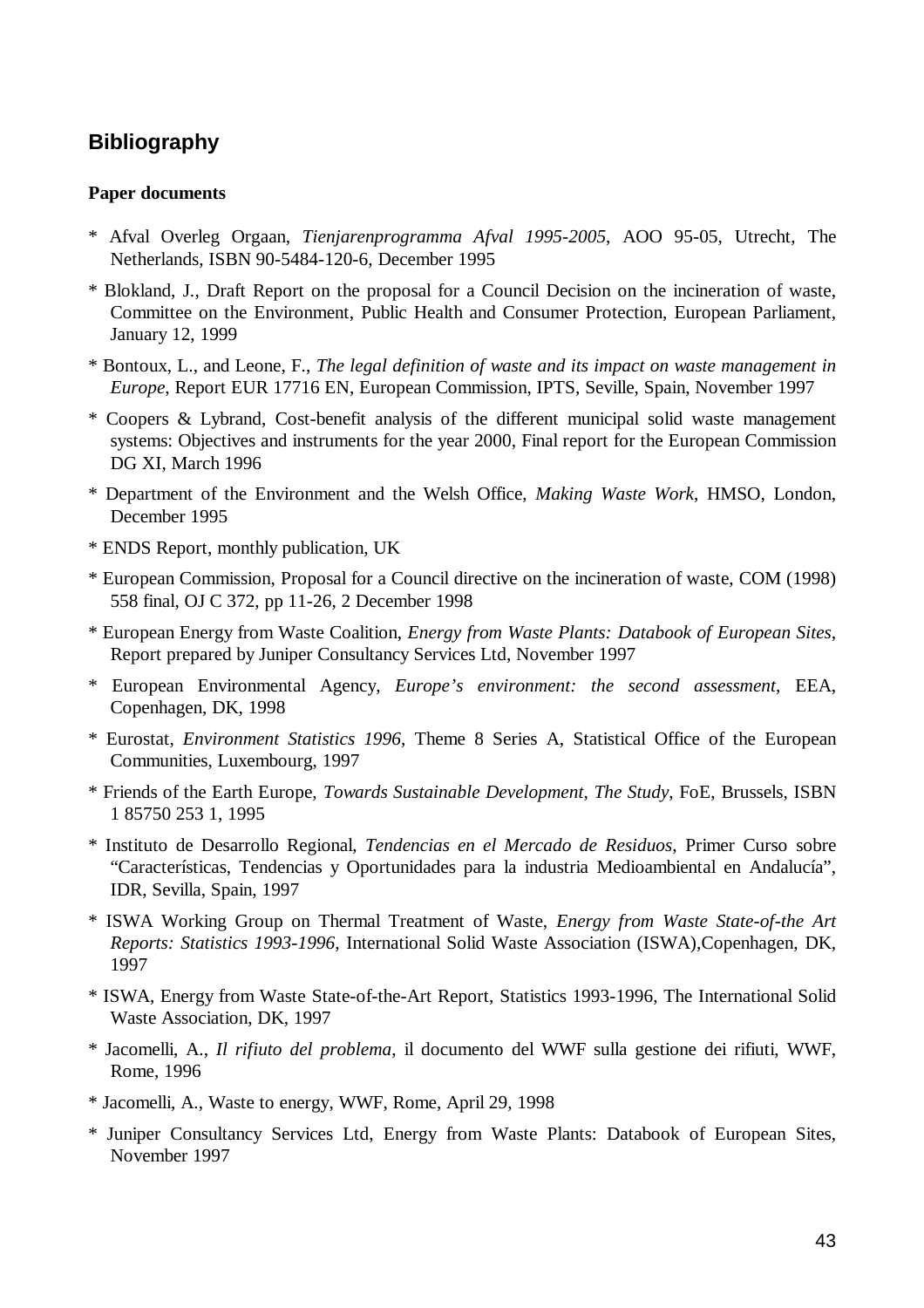- \* Juniper Consultancy Services Ltd, Survey of Opinions & Purchasing Intentions of Municipal Solid Waste Incinerator Operators in Europe, Second Biennial Report, ISBN 0-9534305-3-7, 1996
- \* Juniper Consultancy Services Ltd, Waste-to-Energy Trends in Europe, Third Biennial Industry Survey, ISBN 0-9534305-0-2, 1998
- \* Krajenbrink, G., Temmink, H. a,d Zeevalkink, J., Fuel and Energy Recovery, TNO Report TNO-MEP 98/220, 1998
- \* Langenkamp, H., Editor, Workshop on co-incineration, Belgirate, Italy, October 9-10, 1997, Proceedings, EC-JRC, EUR 18068, 1998
- \* Maaninen, H. et al., Long-term co-combustion of RDF and PDF with conventional fuels, Report N° 40, Pakkausteknologiaryhmä, Finland, 1995
- \* Mikkelsen, J., K., Projet d'avis sur la proposition présentée par la Commission de directive du Conseil sur l'Incinération des Déchets, Commission 4 du Comité des Régions, 15 Janvier 1999
- \* Piel, A. and Platiau, D., *Etude des technologies de thermolyse des déchets ménagers*, Rapport final de l'Institut Scientifique de Service Public, Liège, Belgium, June 1998
- \* Rabl, A., Spadaro, J. and Desaigues, B., Nouvelles réglementations pour les incinérateurs de déchets, une analyse coût-bénéfice, Environnement & Technique, N°175, pp 17-20, Avril 1998
- \* Rabl, A., Spadaro, J. and McGavran, P., D., Effets sur la santé de la pollution atmosphérique due aux incinérateurs: une perspective, Ecole des Mines de Paris, Novembre 1997
- \* Rijpkema, L., *The impact of a change in EC legislation on the combustion of municipal solid waste*, TNO Institute of Environmental and Energyn Technology, Report Nº93-312, August 1993
- \* Schwager, F., J., An international overview of trends in thermal treatment of waste, Paper for the 6 th Annual Conference on Incineration, Amsterdam, 21-22 September 1998
- \* Van der Sloot, H. A. and Hoede, D., Long term leaching behaviour of cement mortars, ECN Report C-97-042, The Netherlands, July 1998.
- \* Vanderborght, B., Forgues, C. and Bouwmans, I., Recovery or disposal of Wastes in Combustion processes, Report from the Delft University of Technology, March 1998
- \* Veeken Milieu Consult, *Transport of Combustible municipal solid waste (MSW) between EU Member States*, Final Report for Stichting Natuur en Milieu, The Netherlands, November 1997
- \* Warmer Bulletin, Journal of the World Resource Foundation, 1998-1999
- \* Zeevalkink, J., The Materials and Energy Potantiel Method for the Quantitative Distinction between Waste Valorisation and Elimination in the Cement Industry, TNO Report TNO-MEP – R 96/502, May 1997

#### **Internet sites**

"http://www.monitor.net/rachel/r174.html"#174 (03/28/90): Hazardous Waste Incineration In Cement Kilns

"http://www.monitor.net/rachel/r206.html"#206 (11/07/90): Citizens Slow Growth Of Incineration

"http://www.monitor.net/rachel/r207.html"#207 (11/14/90): Real Alternatives To Incineration